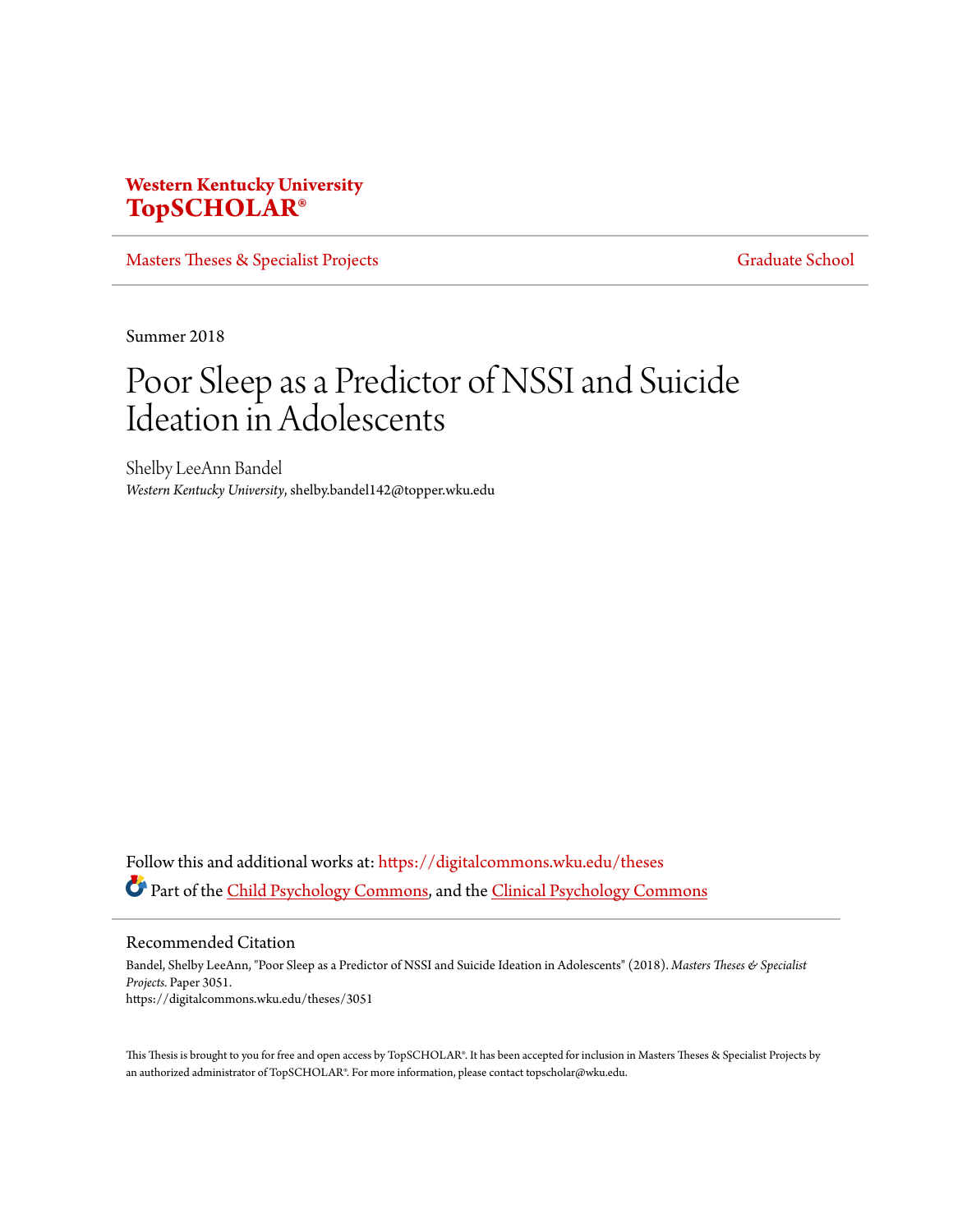## POOR SLEEP AS A PREDICTOR OF NSSI AND SUICIDE IDEATION IN ADOLESCENTS

A Thesis Presented to The Faculty of the Department of Psychological Science Western Kentucky University Bowling Green, Kentucky

> In Partial Fulfillment Of the Requirements for the Degree Masters of Science

> > By Shelby LeeAnn Bandel

> > > August 2018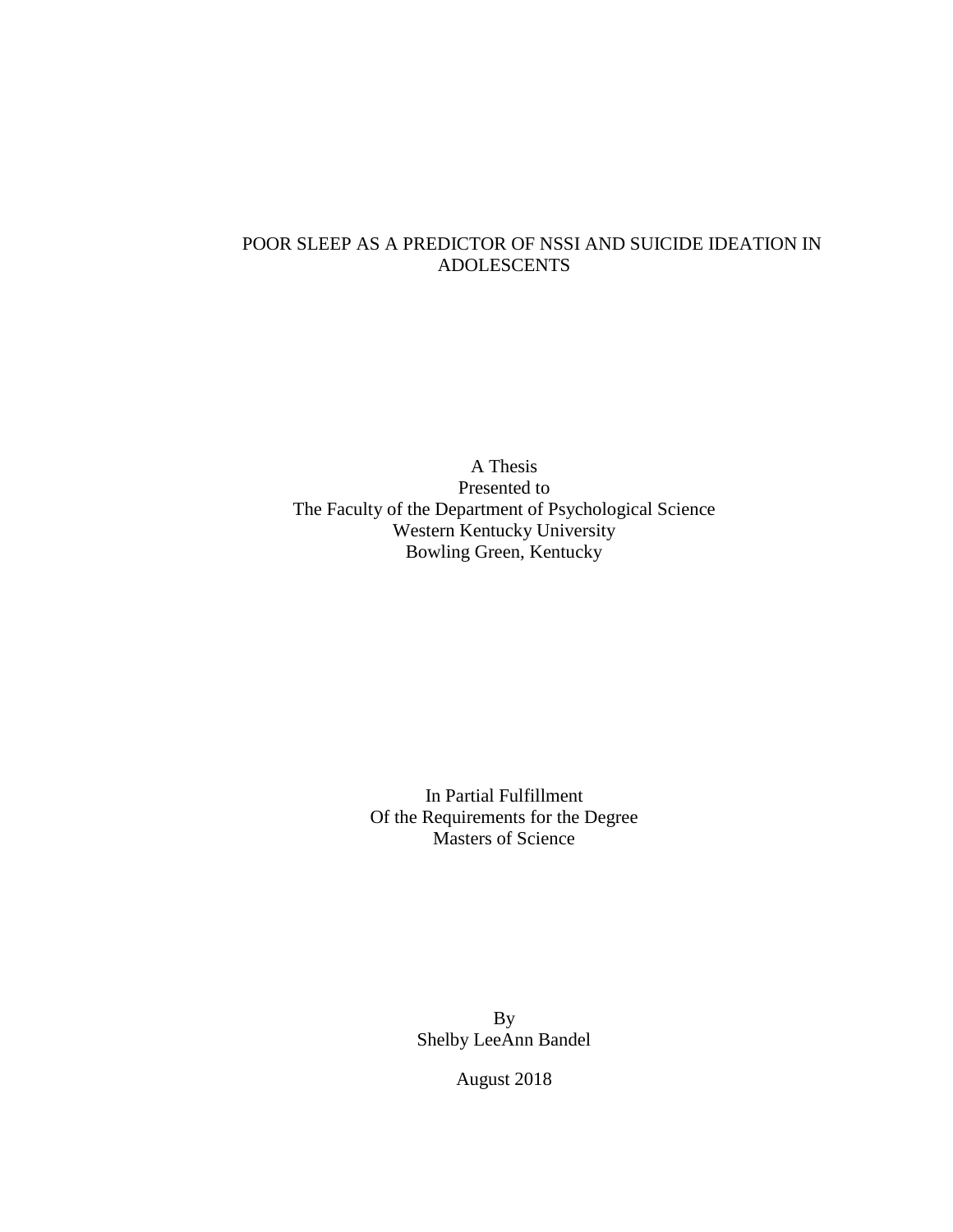### POOR SLEEP AS A PREDICTOR OF NSSI AND SUICIDE IDEATION IN **ADOLESCENTS**

# Date Recommended  $7/10/18$

Amy Braun Amy Brausch, Director of Thesis (A. Lemeuse Elizabeth Lemerise

Matthew Woodward

Cheryl D. Dave 1/1/18<br>Dean, Graduate Studies and Research Date ||8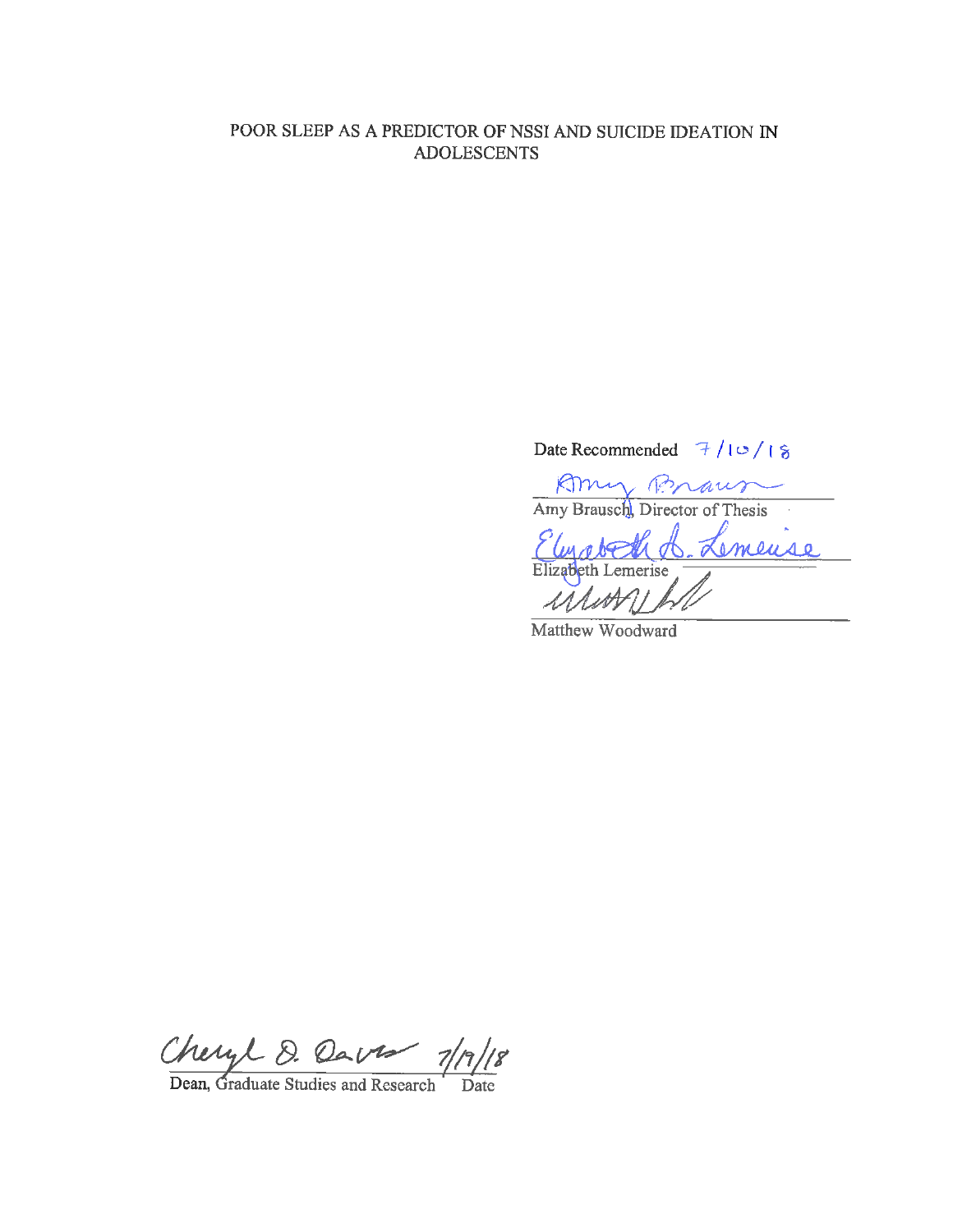#### ACKNOWLEDGEMENTS

To my supportive husband who continues to move around the country with me as I persue my dreams; to my amazing parents who support me and provide guidance as I continue through my educational and life journeys; to Dr. Amy Brausch for helping me to grow in unmeasurable ways, develop my research interests, and who has provided me invaluable support throughout this program; to Dr. Elizabeth Lemerise for your support and willingness to be involved in this process; to Dr. Matthew Woodward for your willingness to jump in and support me in this project; to Jeff, Natalie, Sherry, Mike, and the rest of the Risk Behaviors Lab for welcoming me and supporting me through the past two years; to Megan, Marie and Sara for the countless conversations and support; to Dr. Carolyn Pepper for introducing me to the field of suicidology: Thank you.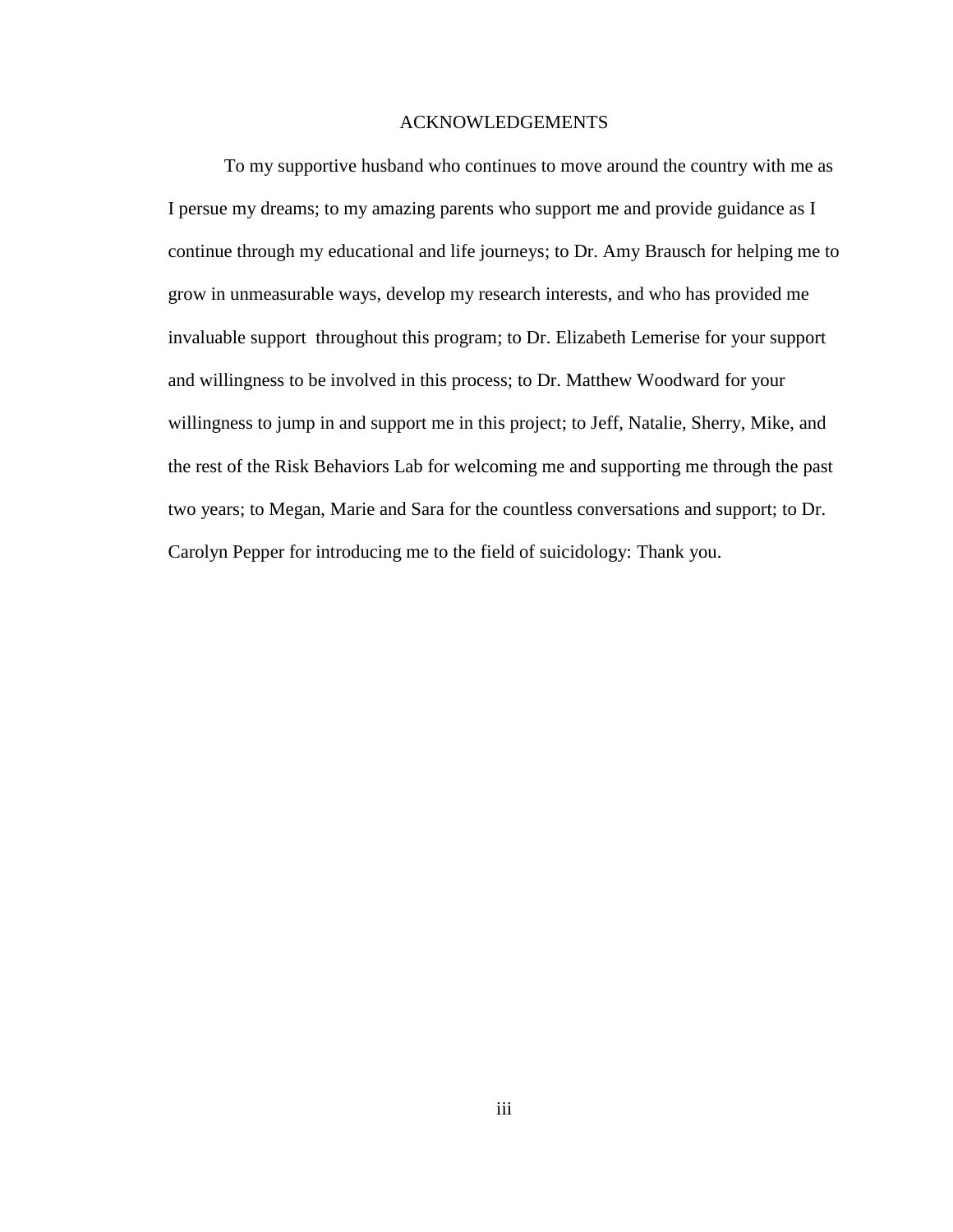## **CONTENTS**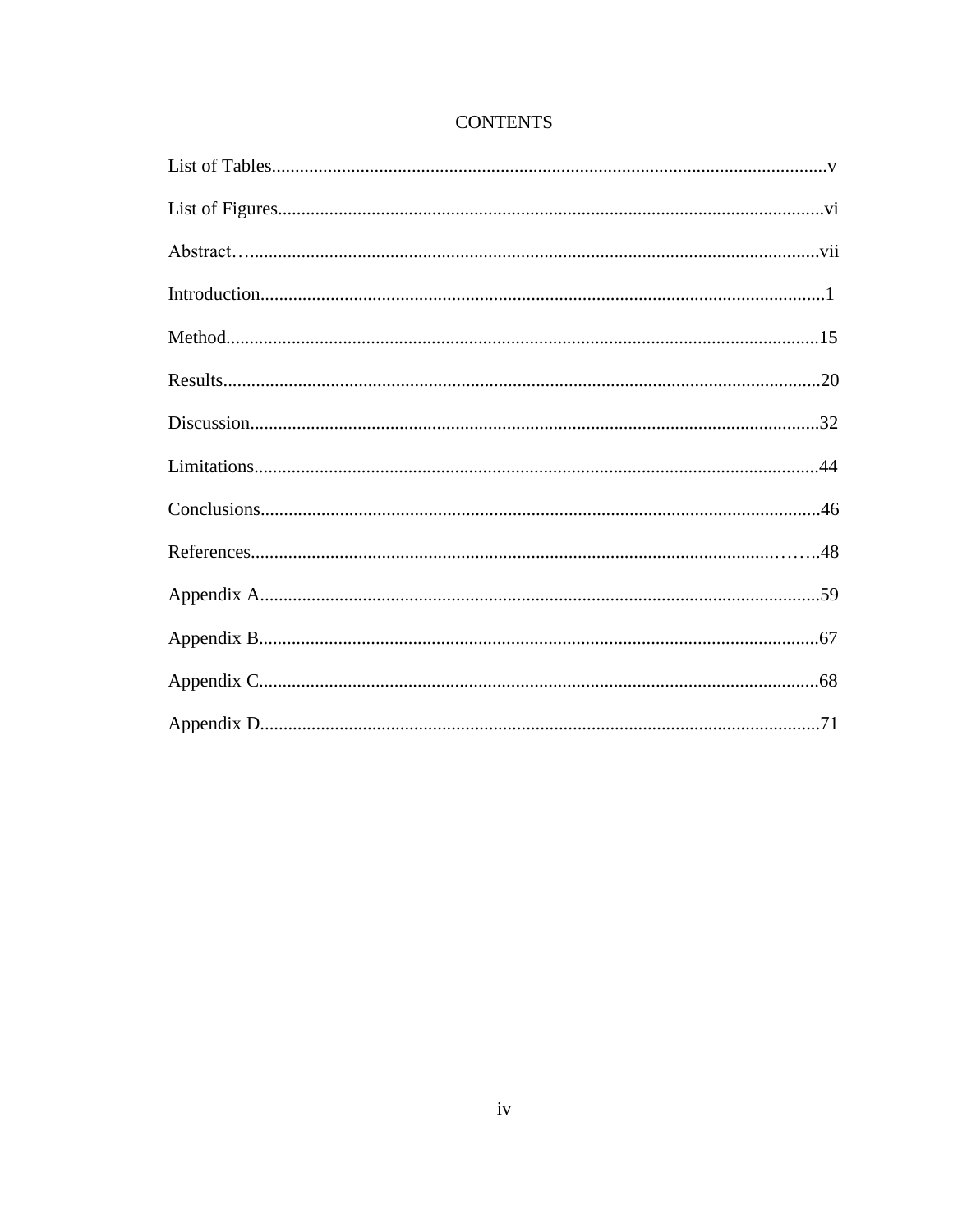## LIST OF TABLES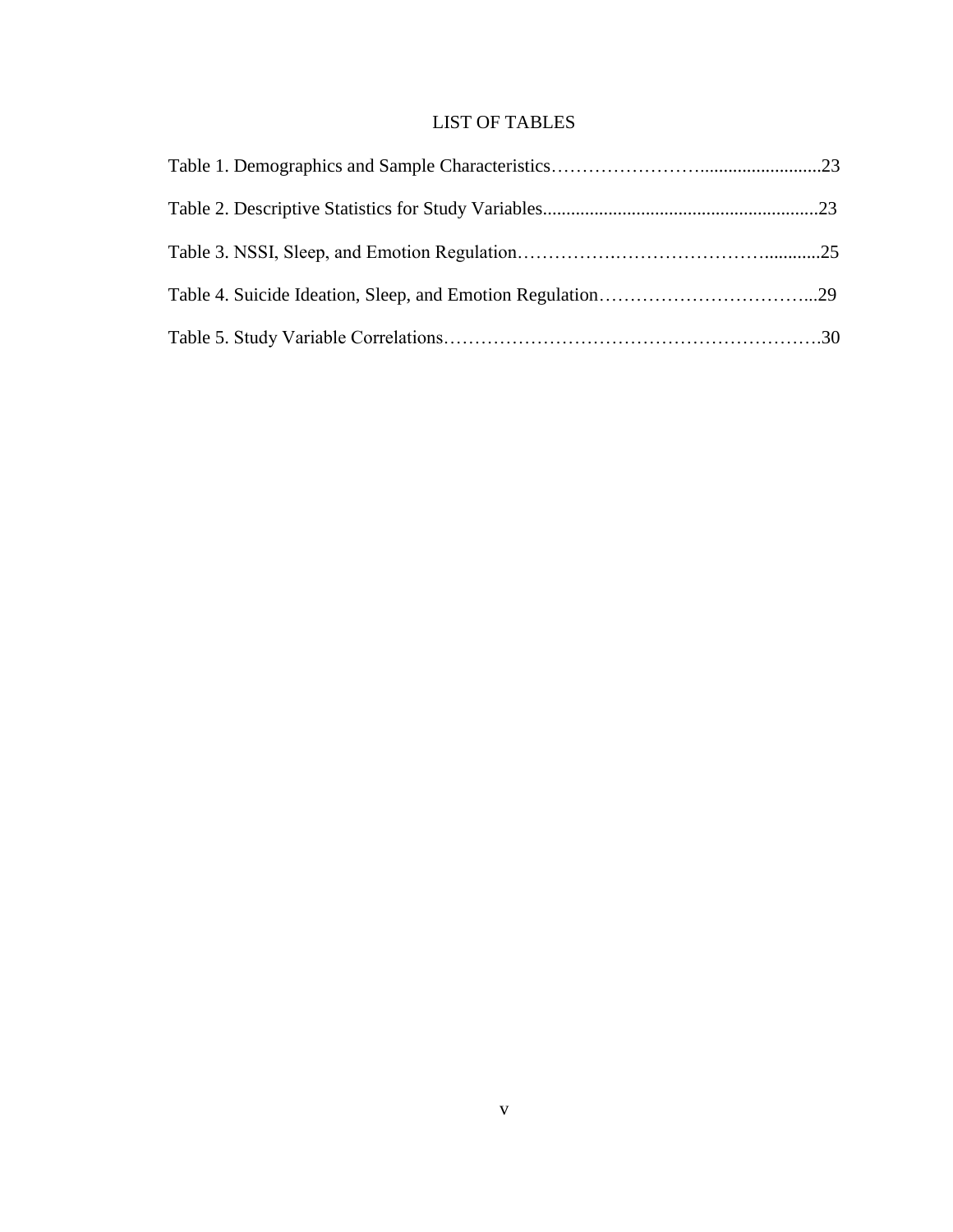# LIST OF FIGURES

| Figure 1. Suicide Ideation Severity, Difficulties in Emotion Regulation, and Sleep |  |
|------------------------------------------------------------------------------------|--|
|                                                                                    |  |
| Figure 2. Suicide Ideation Severity, Positive Emotional Bias, and Sleep            |  |
|                                                                                    |  |
|                                                                                    |  |
| Figure 4. Suicide Ideation Severity, Difficulties in Emotion Regulation, and Sleep |  |
|                                                                                    |  |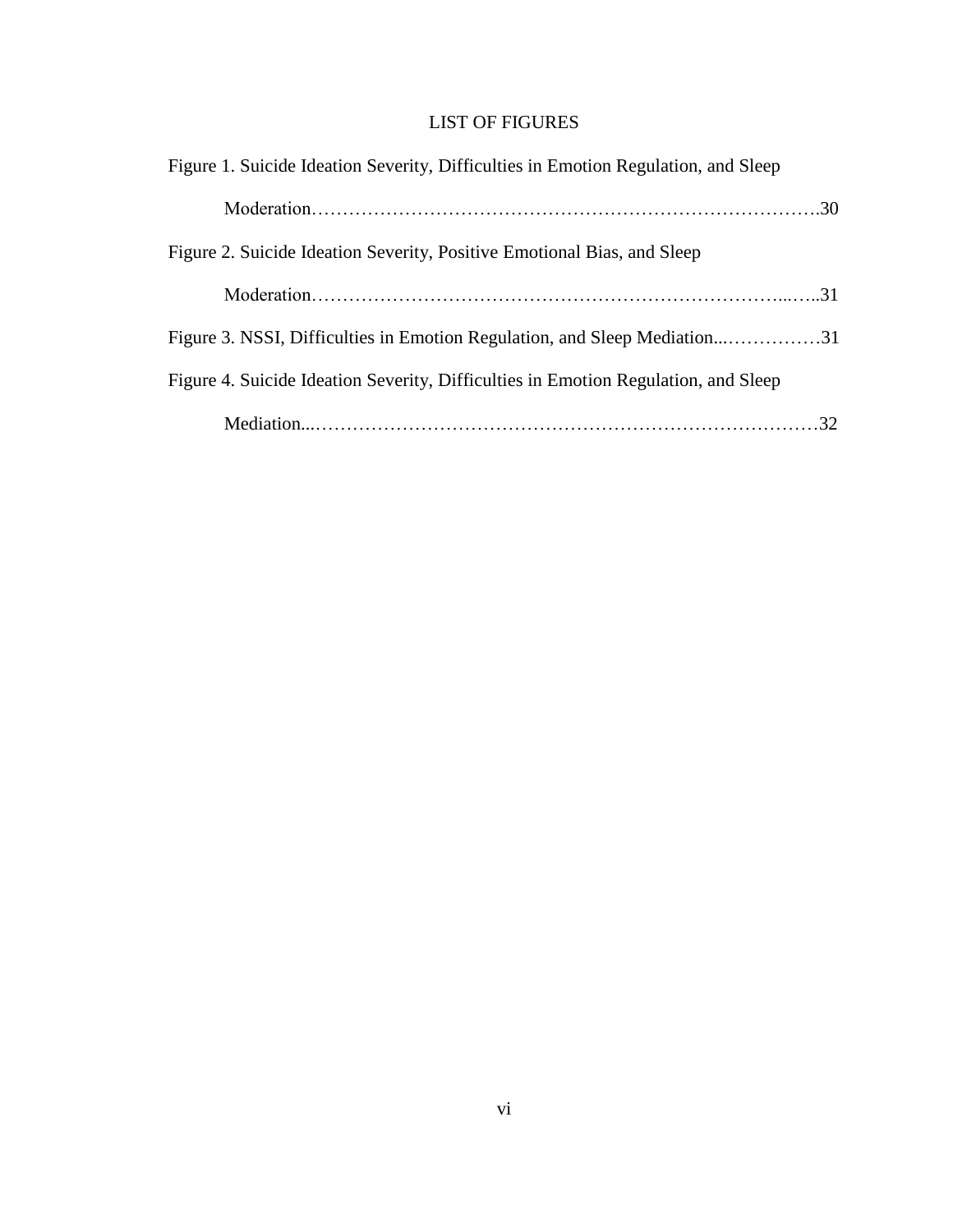#### POOR SLEEP AS A PREDICTOR OF NSSI AND SUICIDE IDEATION IN ADOLESCENTS

Shelby Bandel **August 2018** 2018 71 pages Directed by: Amy Brausch, Elizabeth Lemerise, and Matthew Woodward Department of Psychological Sciences Western Kentucky University

Despite becoming a greater public health concern, the suicide rate among adolescents has not decreased significantly in recent years (Center for Disease Control and Prevention [CDC], 2015). In fact, suicide is the second leading cause of death for individuals between 12-18 years (CDC, 2015). Nonsuicidal self-injury (NSSI), the deliberate destruction of one's own body tissue without suicidal intent and for reasons not socially sanctioned (Nock, 2009), has been identified as a robust predictor of suicide, above and beyond other risk factors such as depression and hopelessness (Asarnow et al., 2011; Guan, Fox, & Prinstein, 2012). Therefore, understanding risk factors for NSSI is an important area of research not only for prevention of NSSI, but also suicide. Recently, an association between poor sleep and suicide ideation in adolescents has been highlighted (Franic, Kralj, Marcinko, Knez, & Kardum, 2014; Park, Yoo, & Kim, 2013). However, very little attention, both globally and within the United States, has been given to understanding the impact sleep may have on NSSI. Given the strong role that emotion regulation has been identified as having in both poor sleep and NSSI separately, it is important to look at the interaction of these two factors in the prediction of NSSI. Data were collected from 154 adolescents in high school. Results indicated that poor sleep was a significant predictor of both NSSI engagement and self-reported suicide ideation. Additionally, emotion regulation successfully moderated the relationship between poor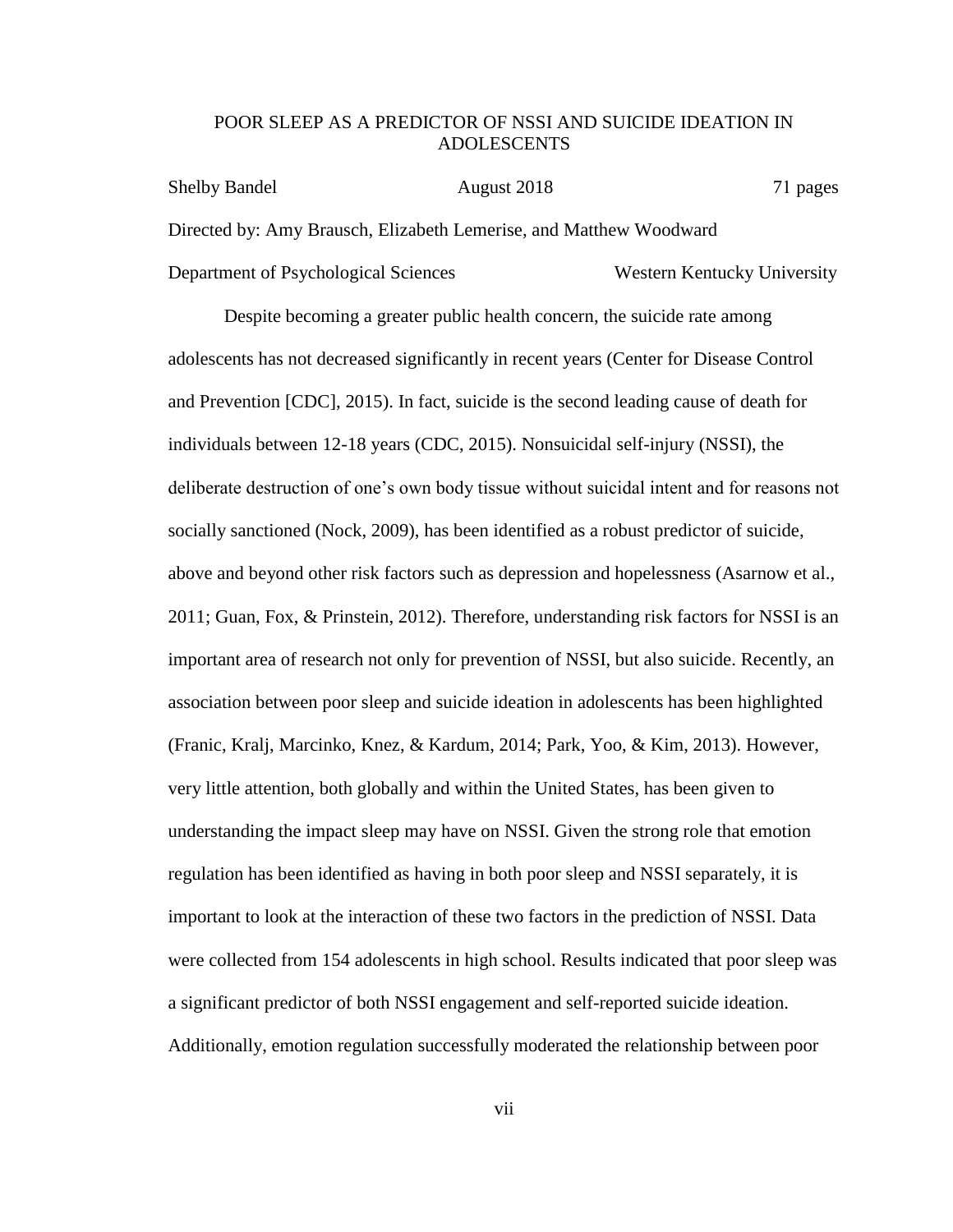sleep quality and suicide ideation severity. Results support that sleep is an important risk factor for NSSI engagement and suicide ideation and that emotion regulation may play an important role in strengthening the relationship for between sleep and suicide ideation only. These findings suggest that clinicians should be aware of and work with their clients on both emotion regulation and sleep quality to reduce risk of NSSI engagement and suicide ideation.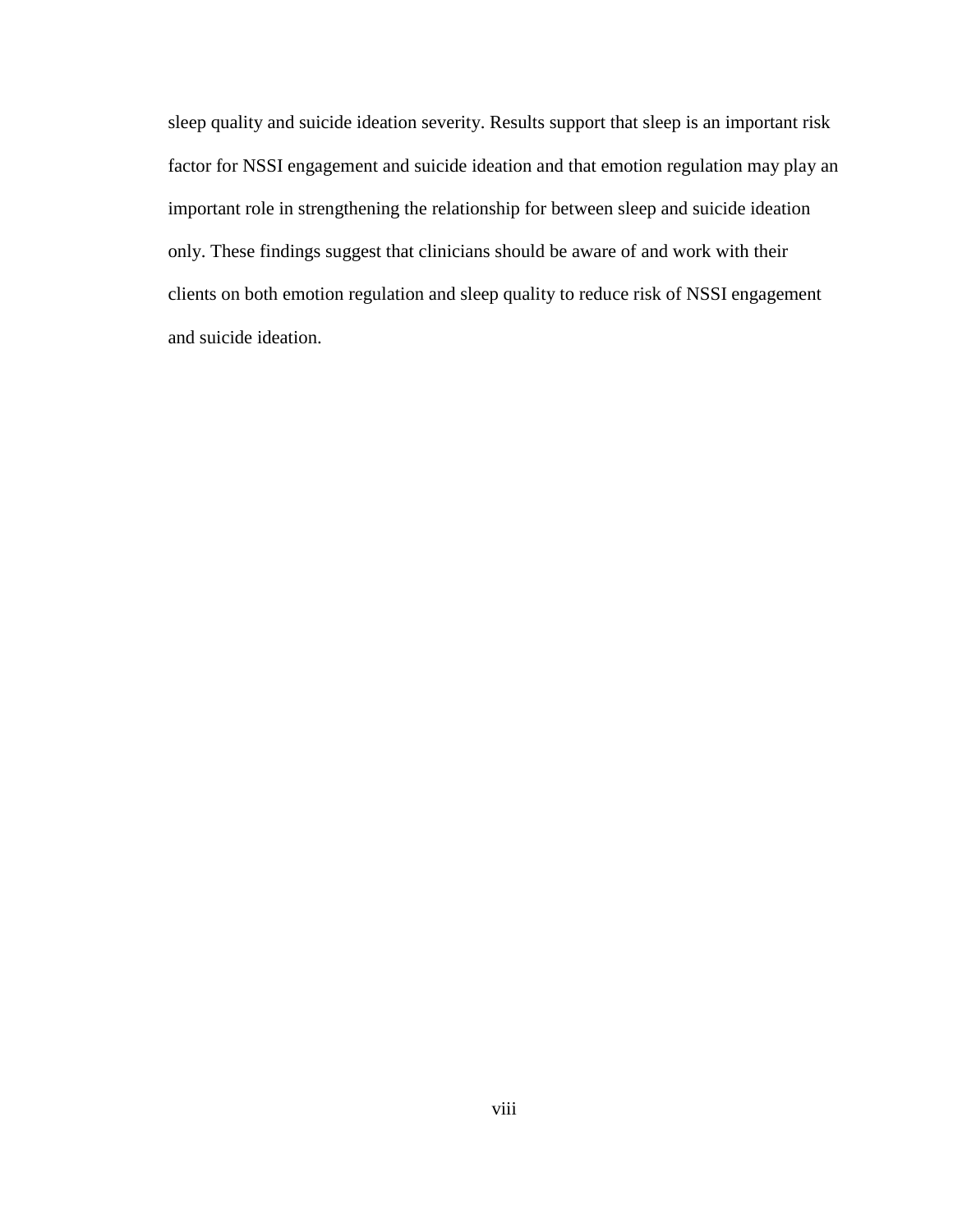#### **Introduction**

#### **Suicide and NSSI**

Suicide is among the leading causes of death, with over 44,000 suicides in the United States each year (Suicide Statistics, 2015) and approximately one million deaths worldwide each year (World Health Organization [WHO], n.d.). Unfortunately, the rate of suicide is not decreasing. A recent investigation by the Center for Disease Control (CDC) found that from 1999 to 2014, age-adjusted suicide rates have increased by 24% (Curtin, Warner, & Hedegaard, 2016). Regarding youth, suicide has risen to be the second leading cause of death for individuals ages 10-14 and also is the second leading cause of death for individuals ages 15-24 (CDC, 2015). Therefore, it is apparent that identifying risk factors for suicide is important to develop better suicide prevention strategies.

One of the most robust predictors of suicide is nonsuicidal self-injury (NSSI), which predicts future suicide attempts above and beyond previous suicide attempts, suicide ideation, depression, hopelessness, and prior psychiatric hospitalization (Asarnow et al., 2011; Franklin et al., 2017; Guan, et al., 2012). Specifically, a recent meta-analysis found that prior NSSI was the strongest predictor for a suicide attempt; the odds of making a suicide attempt were four times greater for those with a history if NSSI compared to those without a history of NSSI (Franklin et al., 2017). NSSI often begins in adolescence (Nock, 2009; Tatnell, Kelada, Hasking, & Martin, 2014) with prevalence rates in non-clinical samples averaging around 20%, but estimates have ranged from 14%-45% (Cloutier, Martin, Kennedy, Nixon, & Muehlenkamp, 2010; Glenn,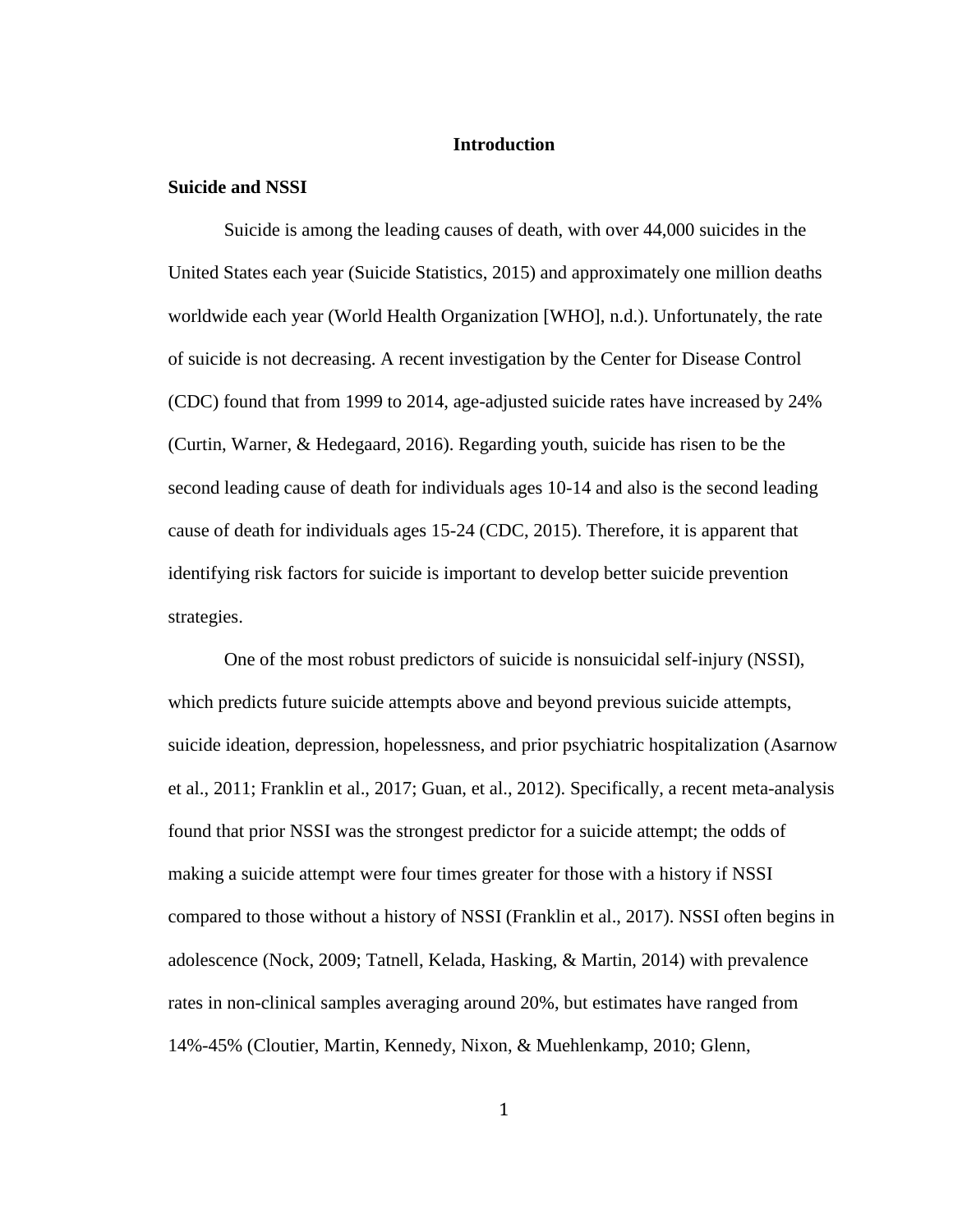Blumenthal, Klonsky, & Hajcak, 2011; Swannell, Martin, Page, Hasking, & St. John, 2014). The most commonly reported methods of NSSI are cutting, banging/hitting oneself, severe scratching and burning (Klonksy & Muehlenkamp, 2007), and the primary reason given for engagement in NSSI is emotion regulation purposes (Buckholdt et al., 2015). Therefore, based on the increase in suicide rates and relation between NSSI and suicide, it is important for current research to identify what risk factors are important for both NSSI and suicide to inform the development of suicide prevention efforts. A recently identified risk factor for both NSSI and suicide is poor sleep; however, it has yet to be studied extensively.

#### **Sleep**

The long-term effects of sleep loss and sleep disorders have been associated with numerous physical health consequences including increased risk for hypertension, diabetes, obesity, depression, heart attack, and stroke (Colten & Altevogt, 2006). Previous research on mental health and sleep has long established a link between poor sleep and increased experiences of negative emotions (Baum et al., 2014). However, researchers are beginning to examine how sleep specifically impacts an individual's emotion regulation abilities. Per one study, poorer sleep was found to be related to difficulty in both accepting one's own emotions and engagement in goal directed behavior (Sandru & Voinescu, 2014). Further, the researchers found that those experiencing poorer sleep had greater difficulties controlling impulses when experiencing negative emotions (Sandru & Voinescu, 2014). Similarly, another study found that when sleep deprived adolescents were given a frustrating task, they were more likely to become angry or aggressive (Dahl, 1999). Further, Dahl explained that other emotions such as

2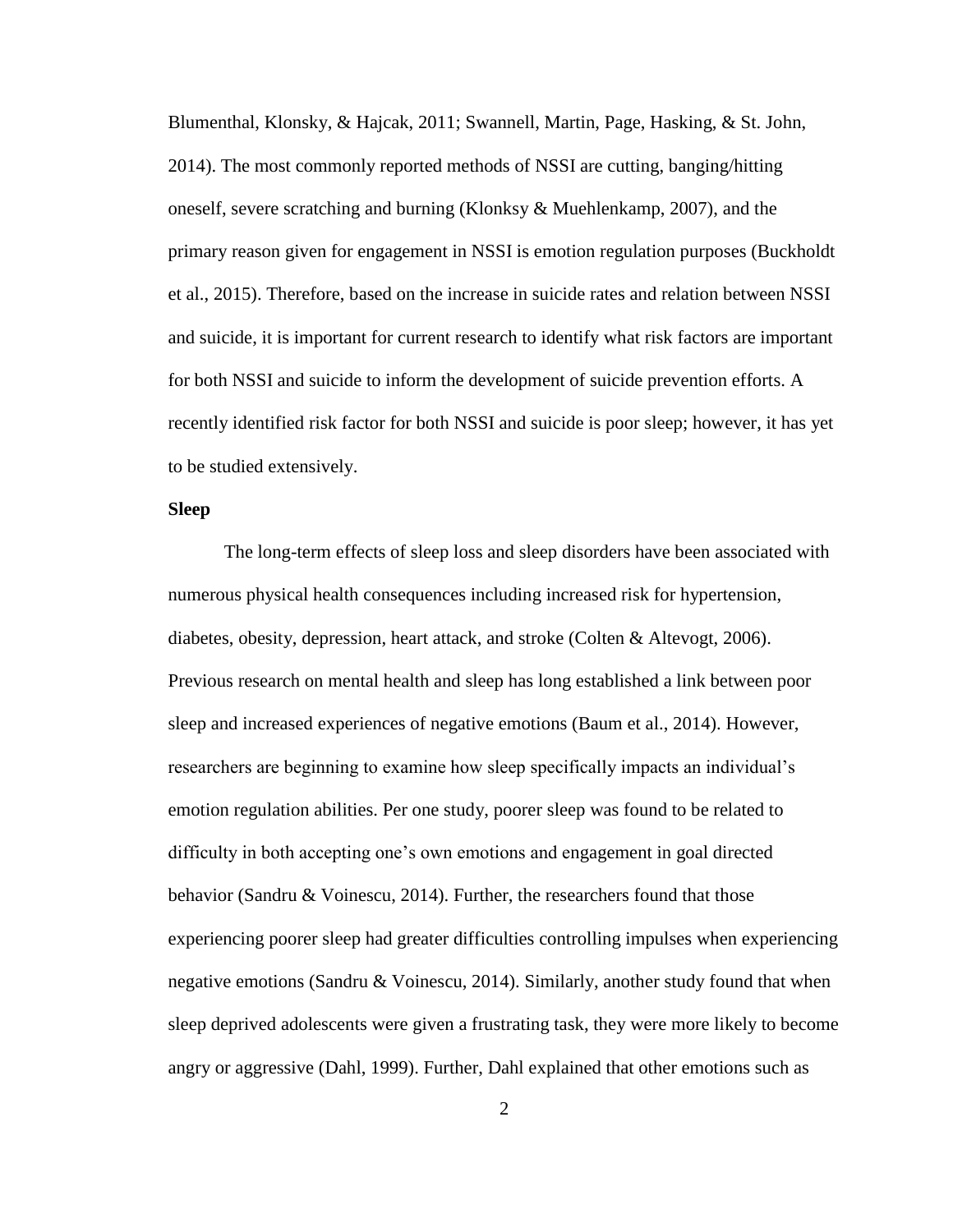sadness and silliness may also be heightened when adolescents are experiencing poor sleep, suggesting that sleep deprivation decreases an adolescent's ability to control, inhibit, and modify emotional responses (Dahl, 1999). Likewise, Mauss and colleagues found that poor sleep quality was related to poorer abilities in regulating negative emotions (Mauss, Troy, & LeBourgeois, 2013). An overview of sleep disturbances and emotion regulation found that sleep disturbances were related to decreased positive affect and increased negative affect (Fairholme & Manber, 2015). Finally, negative emotions prior to sleep increased sleep latency and impacted sleep duration and sleep quality, suggesting that the relationship between sleep quality and emotion regulation may not be unidirectional (Fairholm & Manber, 2015).

Poor sleep is also a common occurrence in adolescence, particularly due to the contradiction between the biological requirements of puberty and early school start times (Carskadon, Acebo, & Jenni, 2004). Beginning in puberty there is a shift in the biological clock causing adolescents to get sleepy approximately two hours later than before (meaning they should also sleep at least two hours later in the morning) (Nationwide Children's Hospital, n.d.). However, in many school districts the start times for schools do not accommodate the biological needs of adolescents, creating a situation where poor sleep is all too common. Specifically, 70% of adolescents report getting insufficient sleep on the average school night (McKnight-Eily, et al., 2011), and nearly 10% of adolescents report experiencing insomnia symptoms (Roane & Taylor, 2008). Previous research has found poor sleep in adolescents was associated with a variety of problematic outcomes including substance use, increased feelings of hopelessness, increased diagnosis of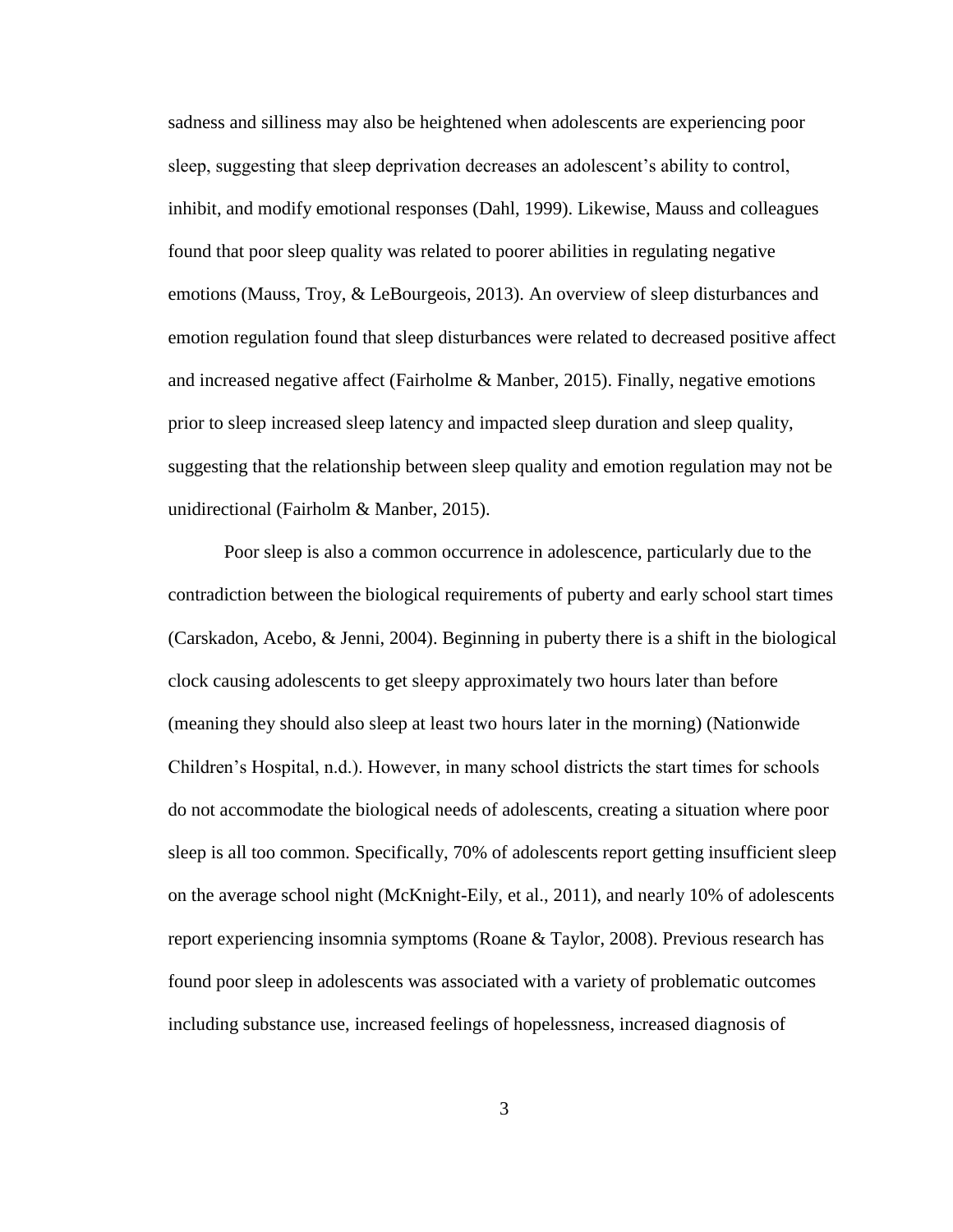depression, and increased risk for suicide (Lundh, Bjarehed, & Wangby-Lundh, 2013; McKnight-Eily et al., 2011; Roane & Taylor, 2008).

#### **Sleep and Suicide Risk**

In adolescent samples, sleep (measured by non-restorative sleep, sleep duration, and sleep problems) has been identified as an important risk factor for suicide ideation, in particular. Suicide ideation is defined broadly as having thoughts of killing oneself (Silverman, Berman, Sanddal, O'Carroll, & Joiner, 2007). Suicide ideation is important in the study of suicide because it has been identified as an important risk factor for suicide attempts and deaths by suicide (Brown, Beck, Steer, & Grisham, 2000). Therefore, the identification of risk factors for suicide ideation is important for the development of suicide prevention strategies.

Non-restorative sleep is the feeling that one's sleep has not been sufficiently refreshing despite the fact the sleep may appear normal (Park et al., 2013). Park and colleagues (2013) found that non-restorative sleep was related to increased suicide ideation in a nonclinical adolescent sample. In addition, shorter sleep duration was related to increased suicide ideation (Park et al., 2013). An additional study examining sleep duration and suicide ideation (dichotomous) found that adolescents who slept only 5-6 hours per night were 1.35 times more likely to report suicide ideation compared to those who slept more than nine hours per night (Kim, Kim, Kwon, & Kim, 2016). Further, adolescents who slept less than four hours a night were 2.12 times more likely to report suicide ideation (Kim et al., 2016). Using monozygotic adolescent twins, Matamura and colleagues (2014) found that shorter sleep duration predicted suicide ideation even after controlling for genetic factors. However, assessment of suicide ideation in this study was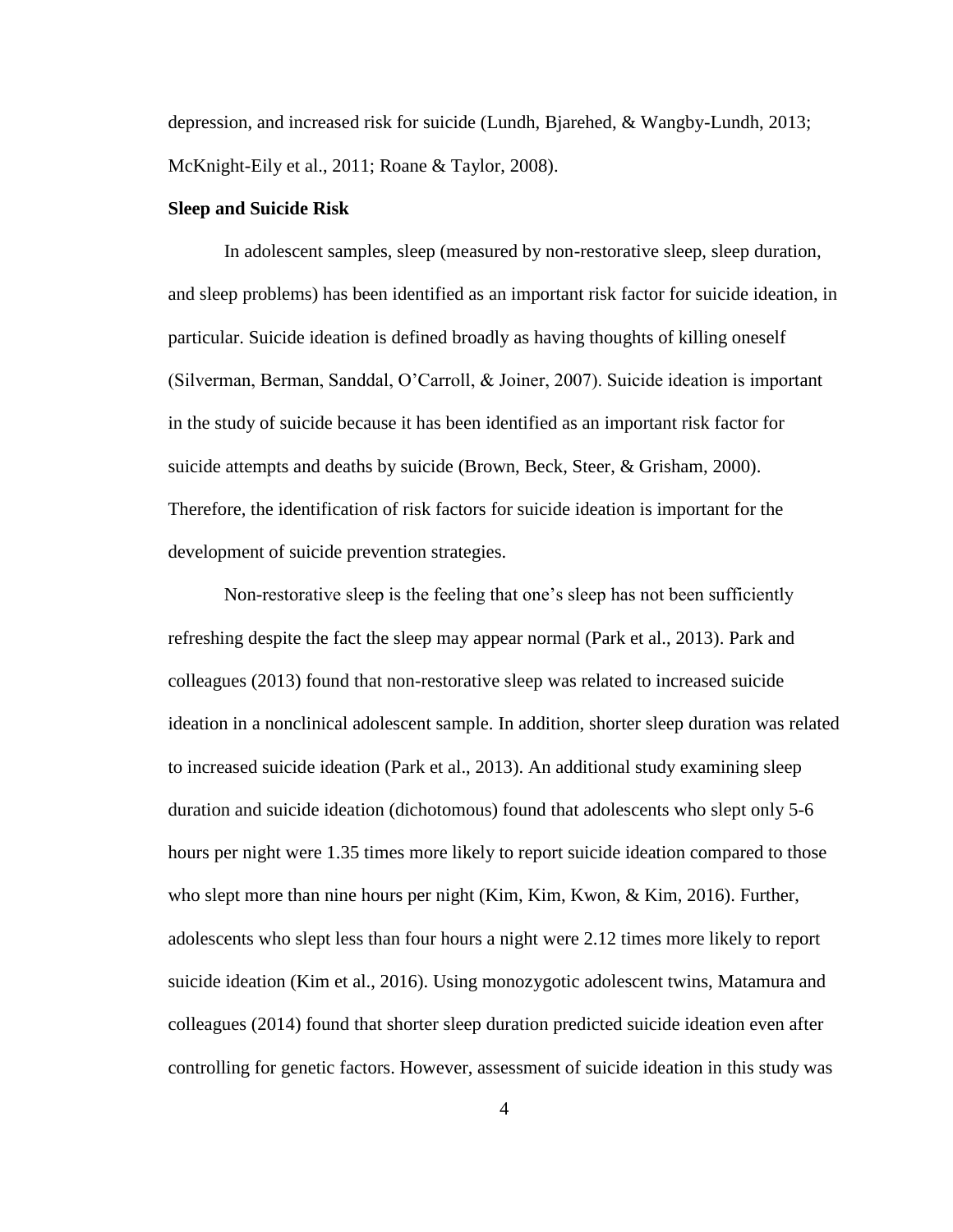limited as suicide ideation severity was assessed with a single item, four-point Likert scale. Further, studies also have found that sleep problems (assessed with three, 3 threepoint Likert scales that were later dichotomized) at 12-14 years old predicted suicidal thoughts (assessed with a single item, 3-point Likert scale) at age 15-17 (Wong, Brower, & Zucker, 2010). Finally, when considering suicide ideation and general sleep problems in adolescence, overwhelming research has established a positive relationship between the two (Choquet & Menke, 1989; Franic et al., 2014). Therefore, data on adolescents regarding sleep and suicide ideation shows a consistent positive relationship between overall poor sleep and suicide ideation.

However, there are still numerous gaps in this literature that need to be filled. First, the measurement of sleep and suicide needs to be improved. Many studies assessed suicide ideation via a yes/no question (Franic et al., 2014; Kim et al., 2016, Matamura et al., 2014; Park et al., 2013), and sleep constructs were not assessed using validated measures (Kim et al., 2016; Park et al., 2013). Rather, these studies used either only sleep duration (Kim et al., 2014; Matamura et al., 2014) or used Likert scale questions from a nonspecific/unvalidated sleep measure (Wong et al., 2010). Further assessment of suicide ideation and sleep in adolescent samples needs to be replicated using validated sleep and suicide ideation measurement to get a better idea of the relationship. In particular the use of a suicide ideation measure that results in a continuous score and sleep measures assessing multiple constructs are important to add to the literature. By using a continuous measure of suicide ideation not only allows greater variance of the scores can be extracted for analyses, but also better captures the true nature of suicide ideation. Using a more thorough sleep assessment is also important because sleep quality includes

5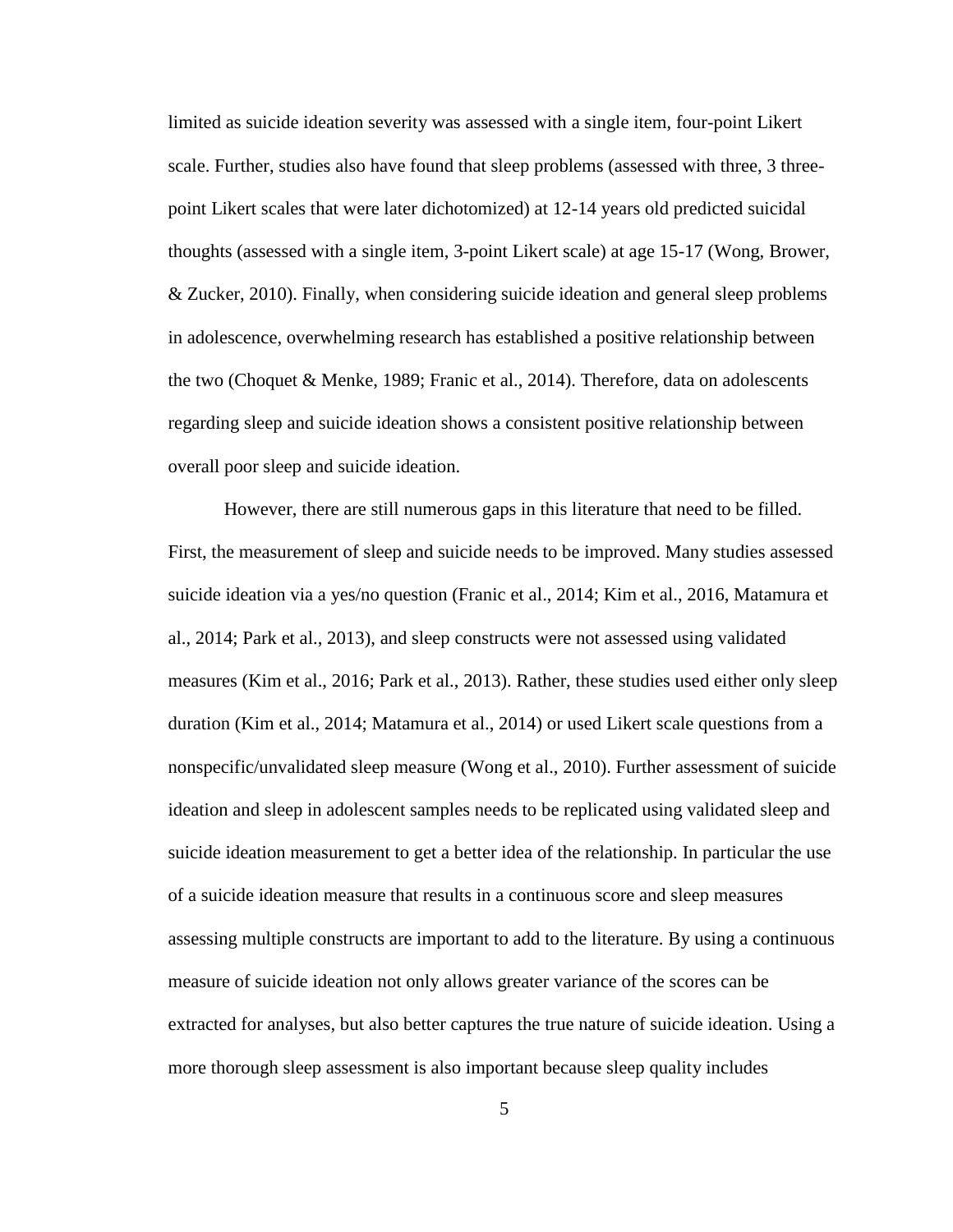numerous factors including subjective sleep quality, day to day disruption from sleep deprivation, sleep onset latency, hours slept, and many more. Additionally, all the studies discussed rely on self-report data and due to the sensitive nature of this topic, response bias may impact responses on suicide ideation questionnaires. Therefore, the use of behavioral measures such as the death/suicide IAT (Nock & Banaji, 2007) could be beneficial in achieving responses less subjectively. The IAT is a computer-based task assessing one's reaction time; the more quickly one can associate varying constructs represents the strength of the automatic associations one holds. The death/suicide IAT is an adaptation of the IAT assessing one's automatic associations between the self and suicide/death. This version of the IAT has been shown to be an accurate predictor of suicide ideation in adolescents, both concurrently and prospectively (Glenn et al., 2017; Nock & Banaji, 2007).

#### **Sleep and NSSI**

Given the strong relationship between poor sleep and suicide, and the association between suicide and NSSI, one would expect a relationship between NSSI and sleep as well. However, there are a limited number of existing studies that have examined this association, particularly in adolescents, and most studies are lacking in comprehensive assessment of either NSSI, sleep, or both. In a population-based study of Norwegian adolescents, those reporting a history of deliberate self-harm had poorer sleep quality than those with no self-harm history. However, assessment of deliberate self-harm included intentional overdose and did not make a distinction about intent to die. Therefore, it is impossible to determine whether people were referring to NSSI or a suicide attempt (Hysing, Sivertsen, Stormark, & O'Connor, 2015). In a sample of non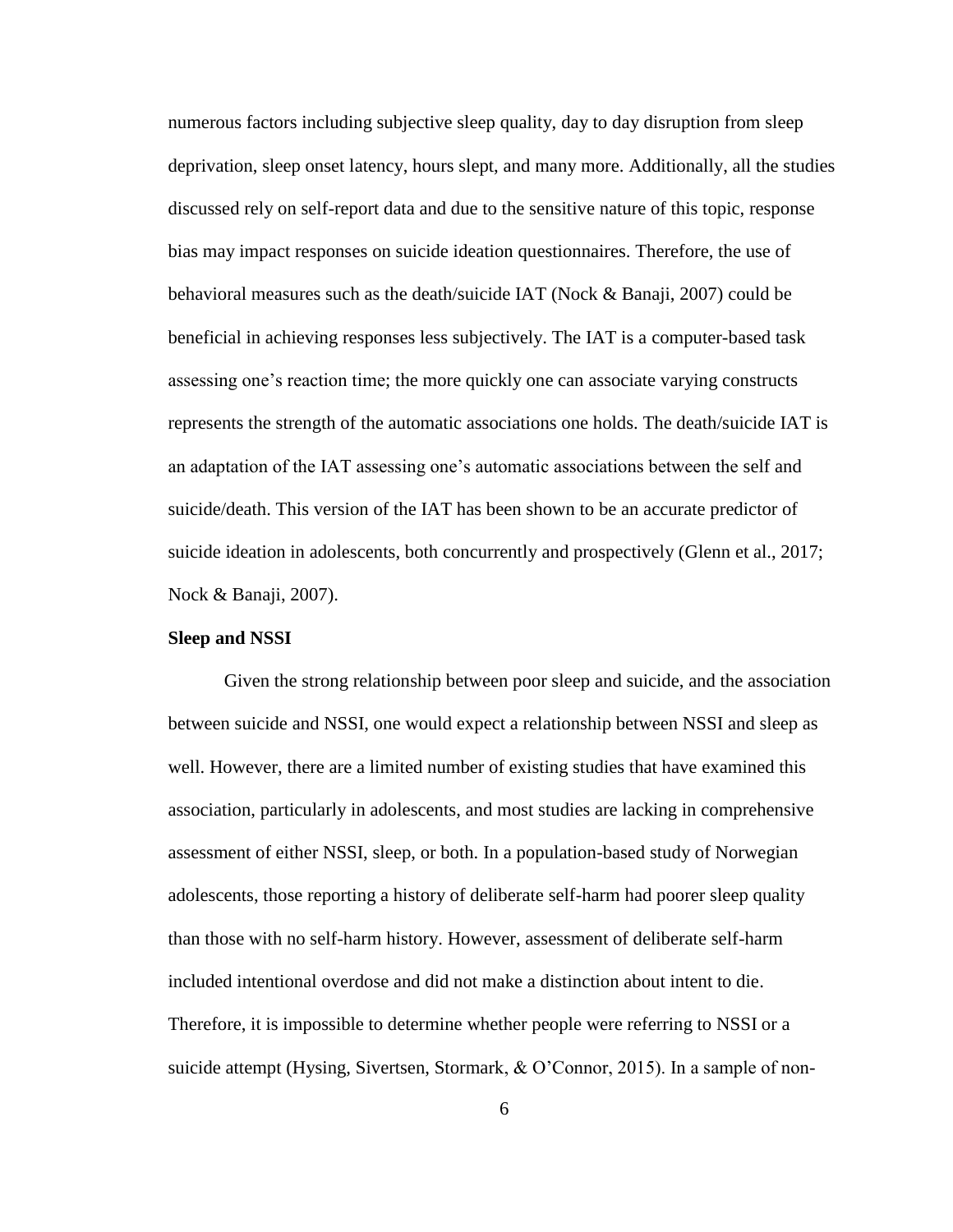clinical Chinese adolescents, several poor sleep markers were associated with a greater likelihood of NSSI engagement, but NSSI was assessed as a dichotomous variable and NSSI severity was not examined (Liu, Chen, Bo, Fan, & Jia, 2016). A longitudinal study using a sample of Swedish adolescent girls found that poor sleep at an earlier time point predicted later engagement in NSSI (Lundh et al., 2013), but assessment of sleep was limited to one dichotomous item that asked adolescents if they slept well. Regarding samples from the United States, only two studies, to our knowledge, have examined the connection between NSSI and sleep. One study found that nightmares, but not insomnia symptoms, were significantly associated with NSSI in both a clinical and university sample of adults (Ennis et al., 2017). The other study found that adolescents presenting to an outpatient clinic with more severe sleep complaints reported greater NSSI frequency compared to those without sleep complaints (McGlinchey, Courtney-Seidler, German, & Miller, 2017).

#### **Emotion Regulation**

A possible link between sleep and both NSSI and suicide ideation may be emotion regulation difficulties. Emotion regulation is defined as the events that occur when one initiates a goal to influence one's emotions (Gross & Jazaieri, 2014). Within emotion regulation there are three important factors; awareness, goals, and strategies (Gross & Jazaieri, 2014). Emotional awareness refers to the level of cognizance one has regarding one's emotional state as well as the factors surrounding the emotional state (Gross & Jazaieri, 2014). The emotion regulation goal refers to the overall goal one wishes to achieve with an emotion regulation strategy, this includes the desire to increase or decrease the intensity of a specific emotion (Gross & Jazaieri, 2014). Finally, emotion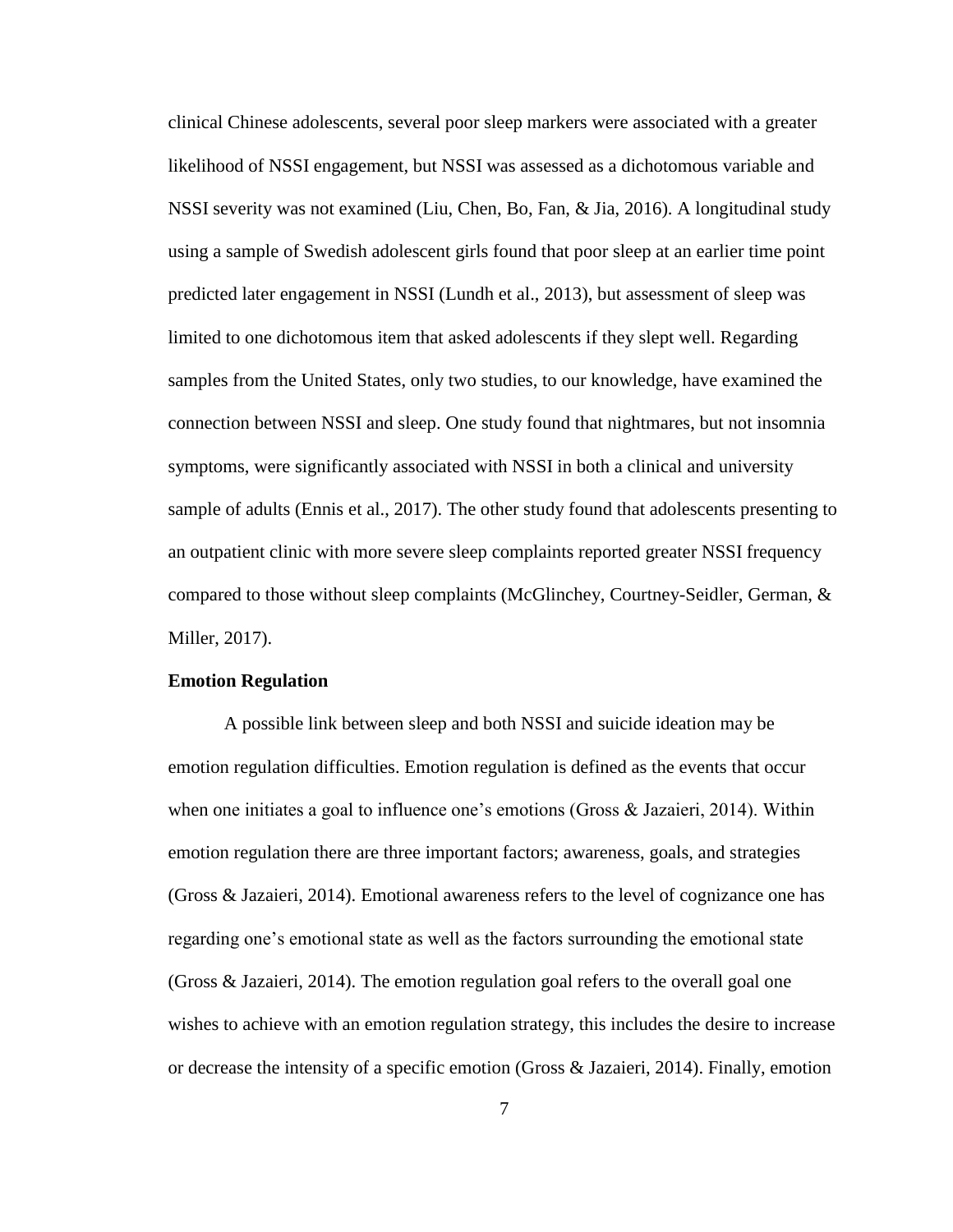regulation strategies refer to the actions one undertakes to achieve the emotion regulation goal (Gross & Jazaieri, 2014).

Emotion regulation strategies can be broken into a variety of categories; however, for the purpose of this project unhealthy/healthy and ineffective/effective strategies will be highlighted. Healthy emotion regulation strategies include talking with friends, exercising, writing in a journal, meditation, and therapy whereas unhealthy emotion regulation strategies include substance use, withdrawing from situations, aggression, and NSSI (Rolston & Lloyd-Richardson, n.d.). Effective emotion regulation strategies work to influence one's emotions successfully compared to ineffective emotion regulation strategies that are not successful in influencing one's emotions (Rolston & Lloyd-Richardson, n.d.). When a person can no longer implement healthy and effective emotion regulation strategies regularly to influence their emotional state (i.e. defuse negative emotions or intensify positive emotions), they experience emotion dysregulation (Rolston & Lloyd-Richardson, n.d.). After an individual's emotions become dysregulated, they likely will try to find a new emotion regulation strategy to improve their ability to modulate their emotional state (Rolston & Lloyd-Richardson, n.d.). This search for a new effective strategy of emotion regulation may lead to them trying unhealthy strategies such as engaging in NSSI (Rolston & Lloyd-Richardson, n.d.).

Emotion dysregulation plays an important role in psychopathology as estimates of psychiatric disorders characterized by difficulty with emotions or emotion regulation range from 40% to over 75% (Gross & Jazaieri, 2014). Though typically thought of more often with depression, emotion regulation difficulties also underlie disorders such as

8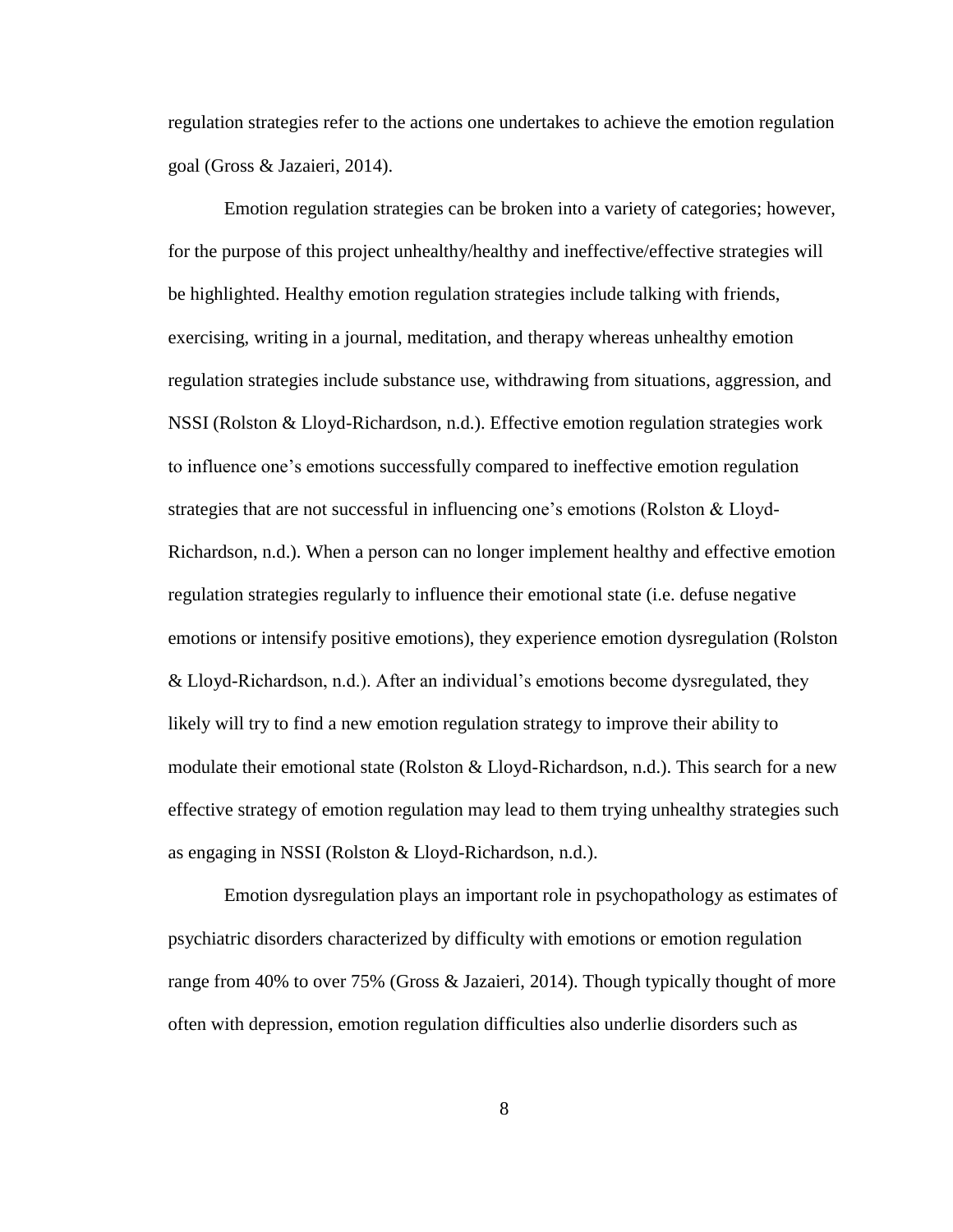Attention Deficit Hyperactivity Disorder, Anxiety related disorders, Intermittent Explosive Disorder, and Borderline Personality Disorder (Gross & Jazaieri, 2014).

#### **Emotion Regulation & NSSI**

Those engaging in NSSI endorse a variety of reasons for their engagement; however, a large majority (91%) of those engaging in NSSI reported emotional motivations as one of the reasons for NSSI engagement (Heath, Ross, Toste, Charlebois, & Nedecheva, 2009). There are many studies examining emotion regulation difficulties as a risk factor for NSSI engagement. Multiple studies have found that adolescents who self-injure experience higher levels of negative emotions more often than individuals who do not self-injure (Voon, Hasking, & Martin, 2014). Overall, in the literature examining NSSI to date, there is a general consensus that the primary reason for NSSI engagement is emotion regulation purposes (Heath et al., 2009; Voon et al., 2014).

Other researchers have examined emotion regulation and NSSI using different facets of emotion regulation. In a study examining differences in distress tolerance of self-injurers and non-self-injurers, self-injurers had poorer ability to tolerate distress (Nock & Mendes, 2008). In a study by Kranzler and colleagues, emotion regulation was examined using the UPPS-P Impulsive Behavior Scale (a measure of both negative and positive urgency), the Difficulty in Emotion Regulation Scale (DERS) (used for impulsivity and goals), and the Distress Tolerance Scale (Kranzler, Fehling, Anestis,  $\&$ Selby, 2016). Results indicated that emotion dysregulation had a significant indirect effect on NSSI via internalizing symptoms, suggesting that the relationship between emotion regulation and NSSI may not be a simple one (Kranzler et al., 2016). However, all studies discussed used a self-report measure of emotion regulation when the inclusion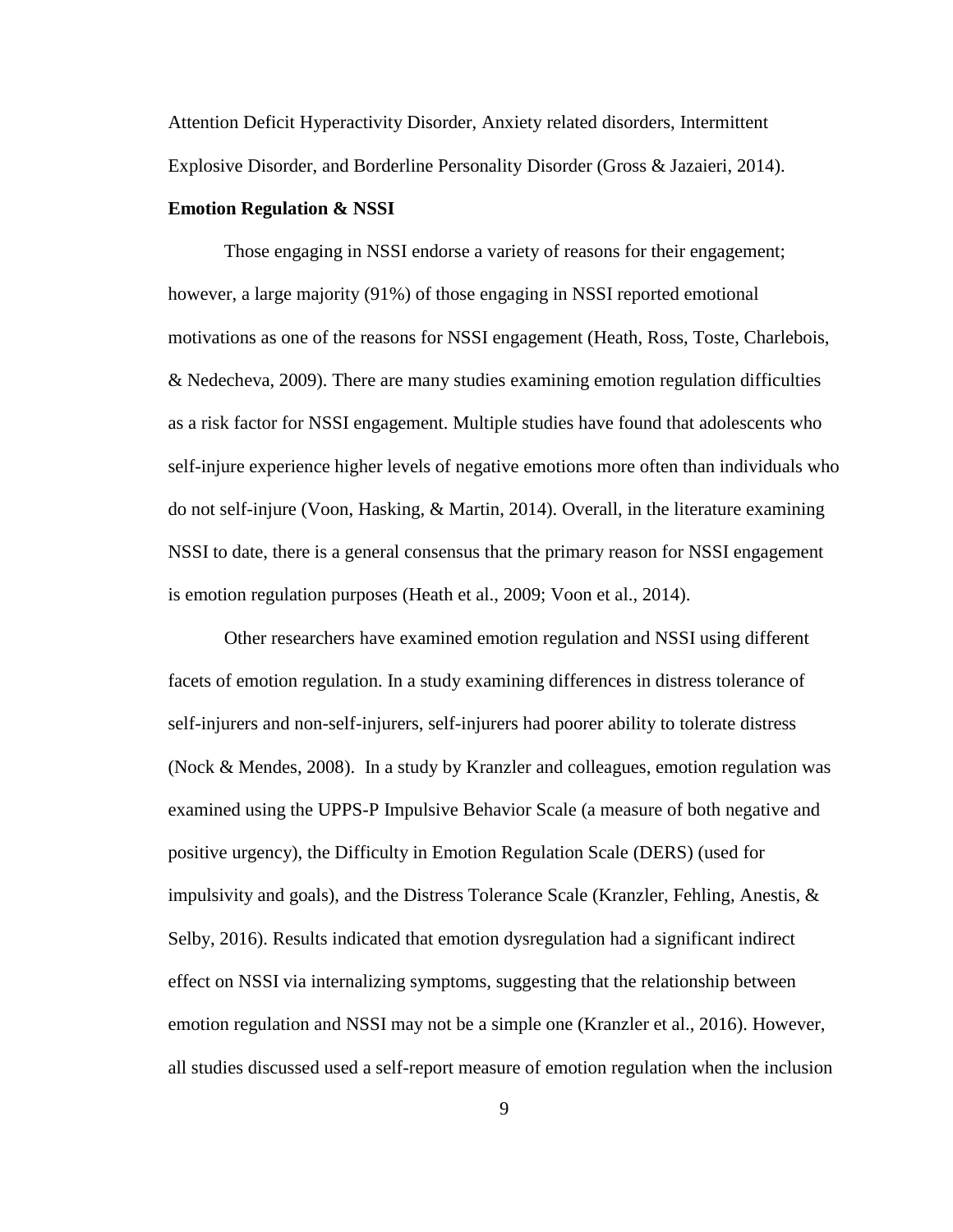of a behavioral measure to assess this construct would also be quite valuable. Using a measure like the emotional Stroop (Williams, Mathews, & Macleod, 1996) is particularly valuable because it may reduce the potential response bias from participants.

Another example of emotion regulation and NSSI risk comes from a study comparing self-injurers who have stopped engaging and those who have continued engagement. Results indicated that current and past self-injurers reported more intense emotional experiences, more difficulty identifying their own feelings, less access to emotion regulation strategies and greater avoidance compared to those without a history of NSSI (Anderson & Crowther, 2012). These findings are consistent with the studies previously discussed and further support emotion regulation as a risk factor for NSSI. However, this study also found individuals with past NSSI (but not current), reported greater acceptance of emotional responses and greater impulse control compared to those currently engaging in NSSI (Anderson & Crowther, 2012). These data suggest that better ability to handle and regulate emotions may be an important factor for stopping NSSI, further reinforcing the importance of emotion regulation (Anderson & Crowther, 2012).

NSSI also may be reinforced by emotion regulation via intrapersonal-negative reinforcement (Nock, 2009). This form of reinforcement suggests that NSSI behaviors occur and continue to happen because they decrease or distract the individual from adverse thoughts or feelings (Nock, 2009). Another possible emotion regulation-related reinforcement strategy is intrapersonal-positive reinforcement. This form of reinforcement posits that engagement in NSSI creates desired feelings, or increased positive affect (Nock, 2009). Further, studies of self-injurers have found these emotion regulation functions are often given as reasons for NSSI engagement. Finally, these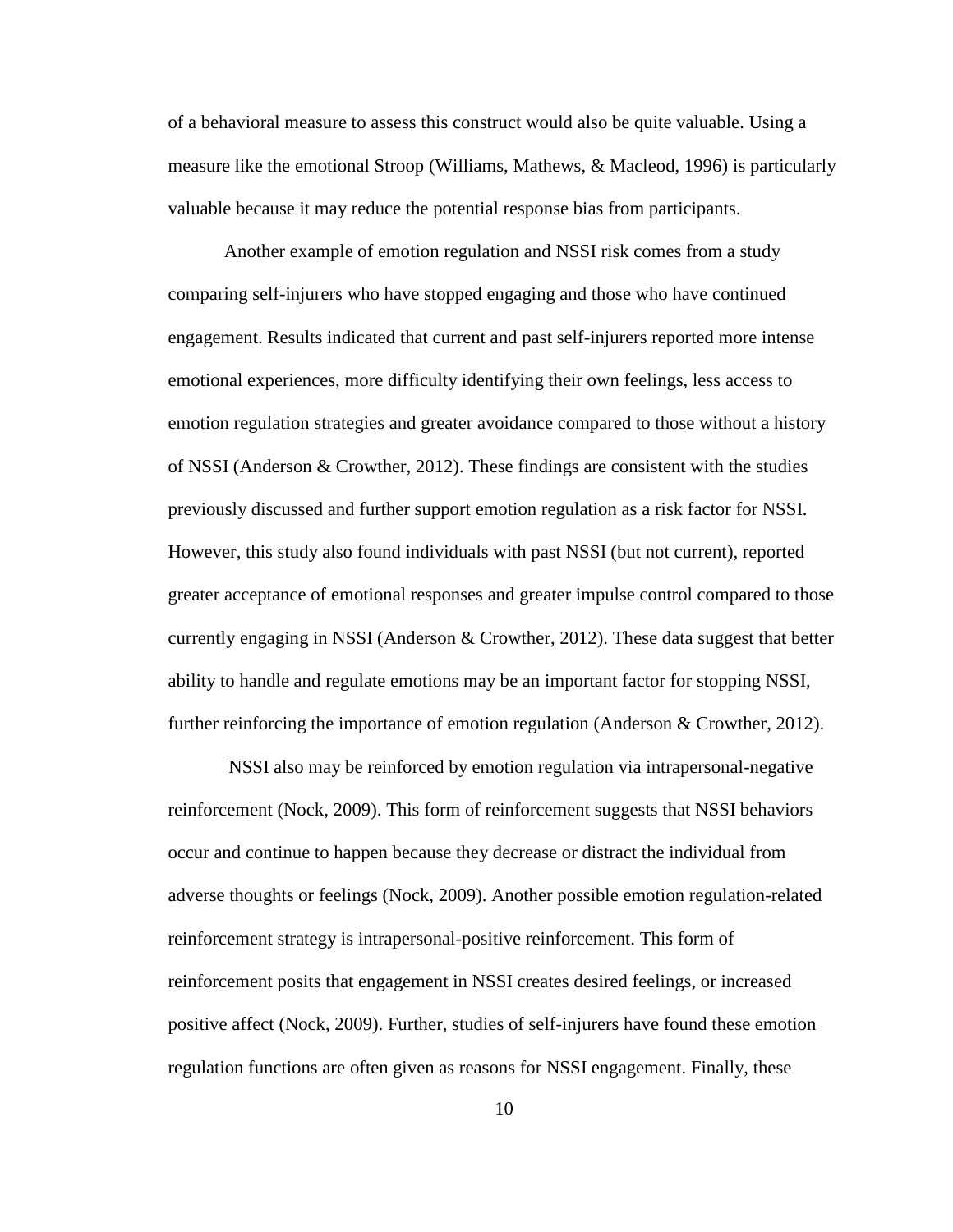factors are not given not only as reasons for NSSI engagement but also are risk factors for the continuation of NSSI.

Recent advancements in technology have brought more innovative research techniques, and one of these is the use of ecological momentary assessment (EMA). EMA studies involve repeated sampling of participants' current behaviors, often using a cell phone. This approach allows researchers to get information in real time and helps reduce recall bias and maximize ecological validity. These features are particularly helpful for studying NSSI because researchers can get a closer look at the events and emotions directly preceding and following NSSI engagement. One of the first studies on NSSI using EMA found that the most frequent reason given for NSSI engagement was escaping adverse mood states (64.7% of episodes) (Nock, Prinstein, & Sterba, 2009). More specifically, 34.8% reported escaping anxiety, 24.2% escaping sadness and 19.7% escaping anger (Nock et al., 2009). In a more recent study Armey and colleagues, found that negative affect increased prior to NSSI engagement, peaked during the NSSI episode, and gradually decreased over the following hours (Armey, Crowther, & Miller, 2011). Another study using EMA and a population with both NSSI and bulimia nervosa examined both negative and positive affect in relation to NSSI engagement (Muehlenkamp, et al., 2009). The results showed negative affect significantly increased and positive affect decreased prior to NSSI engagement (Muehlenkamp, et al., 2009). Interestingly, following NSSI engagement, positive affect significantly increased; however, negative affect remained unchanged (Muehlenkamp, et al., 2009). EMA studies overall support the continuation of NSSI due to reinforcement strategies. Although Muehlenkamp and colleagues did not find a significant decrease in negative affect, and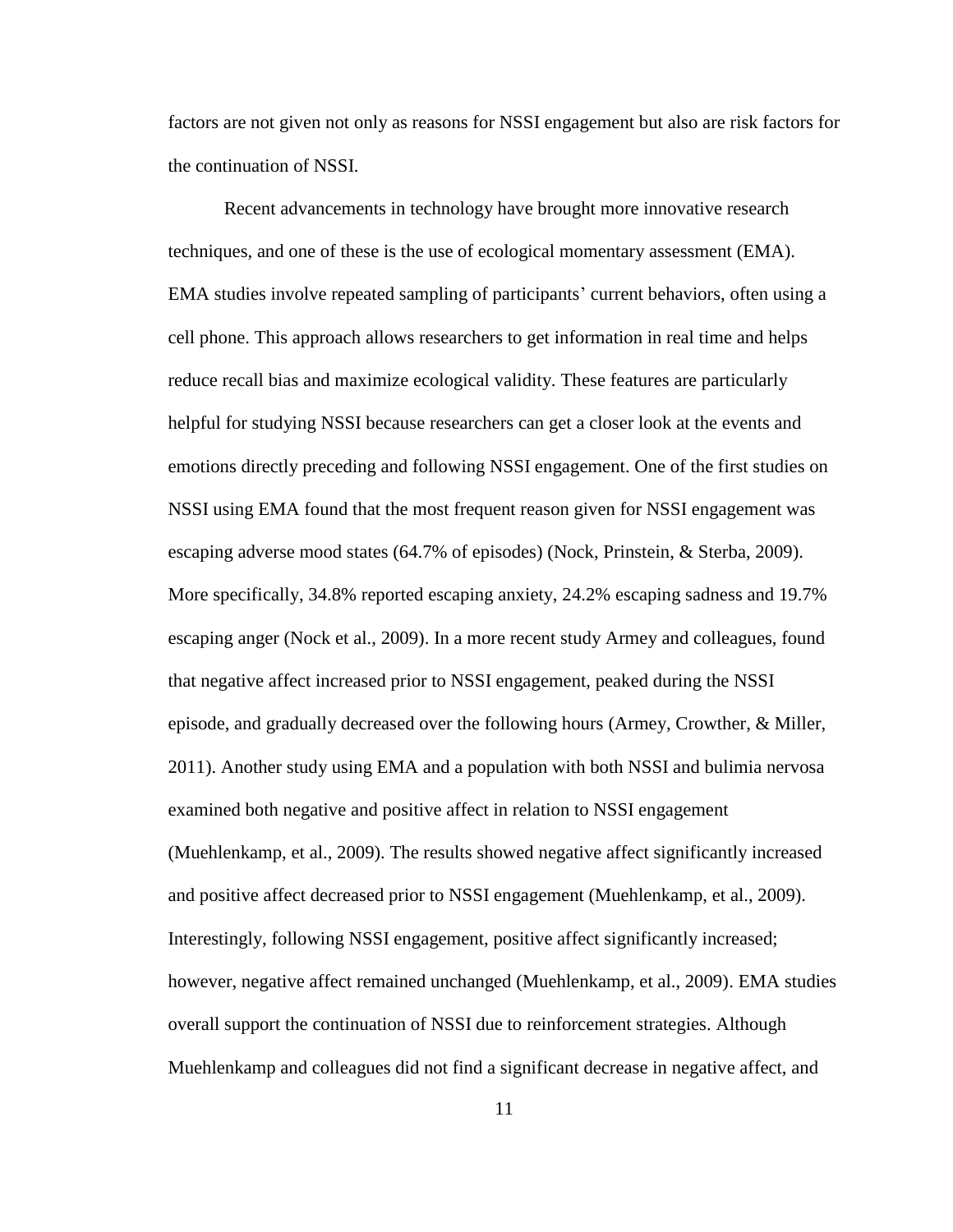Armey and colleagues did, this difference may be in part due to the use of different samples. Additionally, Armey and colleagues only assessed negative affect, so the inclusion of positive affect may be important. From the data available, NSSI appears to increase positive affect and either maintain or decrease negative affect, further supporting the notion that the continuation of NSSI may be driven by emotion regulation.

#### **Emotion Regulation & Suicide**

Though negative emotionality is thought to be a key component of suicide, there are few studies to date examining the role of emotion regulation in suicide. In a study examining young adults, results indicated that nonacceptance of emotional responses and perceived lack of emotion regulation significantly differentiated individuals who previously had made an attempt from those with no previous ideation or attempt (Rajappa, Gallagher, & Miranda, 2012). Further, limited access to emotion regulation strategies significantly predicted current suicide ideation (Rajappa et al., 2012). Using a sample of children with Major Depressive Disorder, Tamas et al., (2007) found that high maladaptive and low adaptive coping strategies increased the odds of suicidal behavior (beyond depression severity). However, other studies have found no significant direct relationship between emotion regulation and suicide attempts. One study of young adults found that emotion regulation impacted internalizing symptoms (e.g. depression and anxiety) which then impacted NSSI frequency, which then predicted suicide attempts (Kranzler et al., 2016). In a similar study, researchers used two nonclinical samples and one clinical sample to examine the relationship between emotion dysregulation and suicide attempts and found significant indirect effects of emotion regulation on suicide through both NSSI frequency and engagement (Anestis, Kleiman, Lavender, Tull, &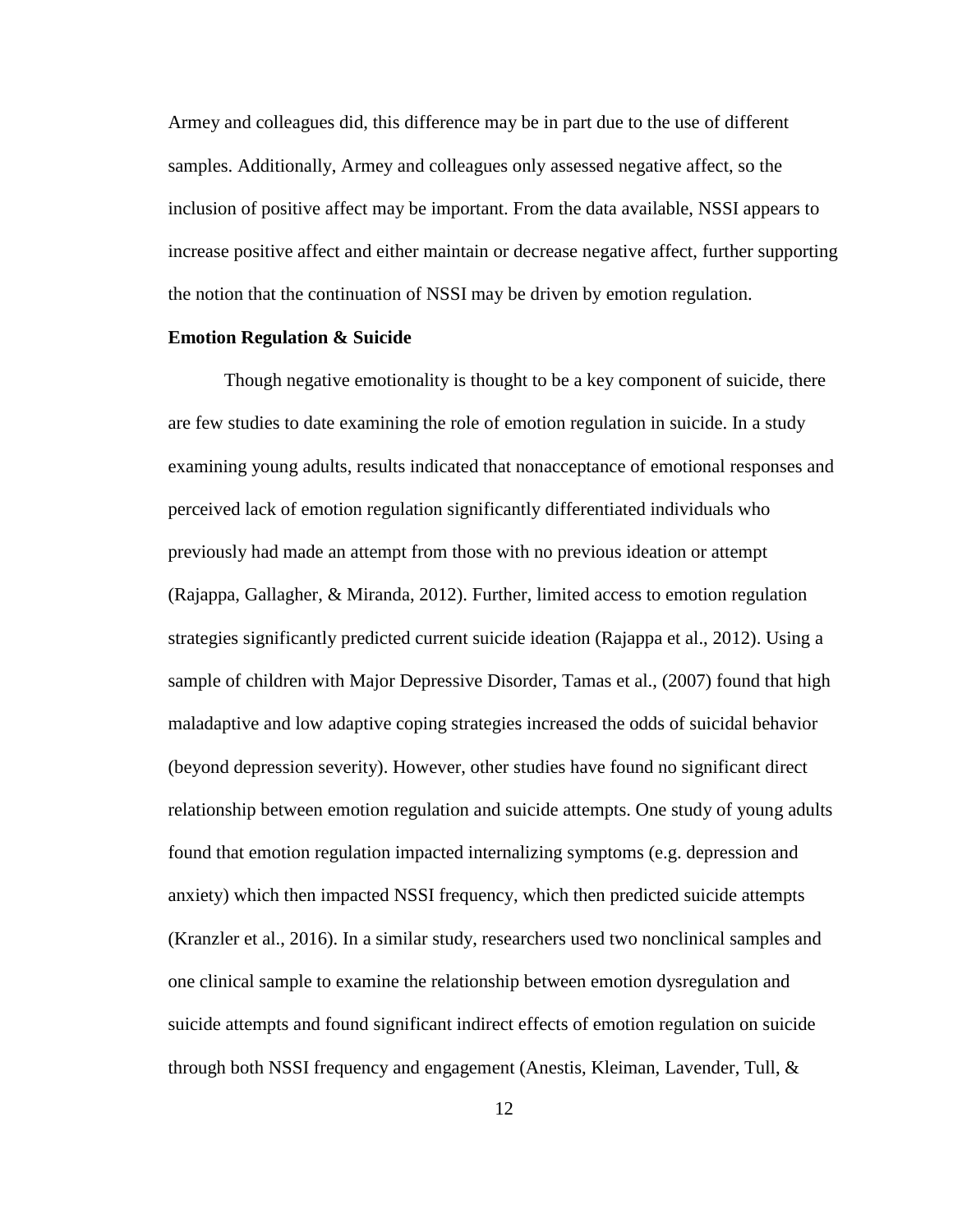Gratz, 2014). Therefore, based on the literature to date, there appears to be a relationship between emotion regulation difficulties and suicide; however, the relationship may not be direct but may be indirect through NSSI.

#### **Sleep, Emotion Regulation, & Suicide Risk**

Two studies to date have examined how sleep and emotion regulation interact to predict general suicide risk and both found that emotion regulation strategies may partially account for the association between suicide and sleep (Littlewood, Gooding, Kyle, Pratt, & Peters, 2016; Weis, Rothenberg, Moshe, Brent, & Hamdan; 2015). However, one study was cross sectional (Weis et al., 2015), and the other used qualitative interviewing, with both studies using adult samples (Littlewood et al., 2016). Only one study to date has examined sleep and emotion regulation in relation to NSSI. This crosssectional study included both a nonclinical and clinical sample of young adults and findings indicated that the relationship between sleep difficulties (assessed by examining nightmares) and NSSI was fully mediated by emotion dysregulation (Ennis et al., 2017). However, the sleep measure was not specifically designed to assess sleep; rather the sleep questions came from a depression assessment, and the measure of NSSI was not comprehensive (Ennis et al., 2017). Therefore, the current study will examine NSSI, suicide, sleep, and emotion regulation together, using both self-report and behavioral measures, in a community sample of adolescents to further our understanding of these relationships.

#### **Rationale**

The goal of this study was to fill a gap in the literature by examining the interaction between sleep and emotion regulation in the predicting of NSSI and suicide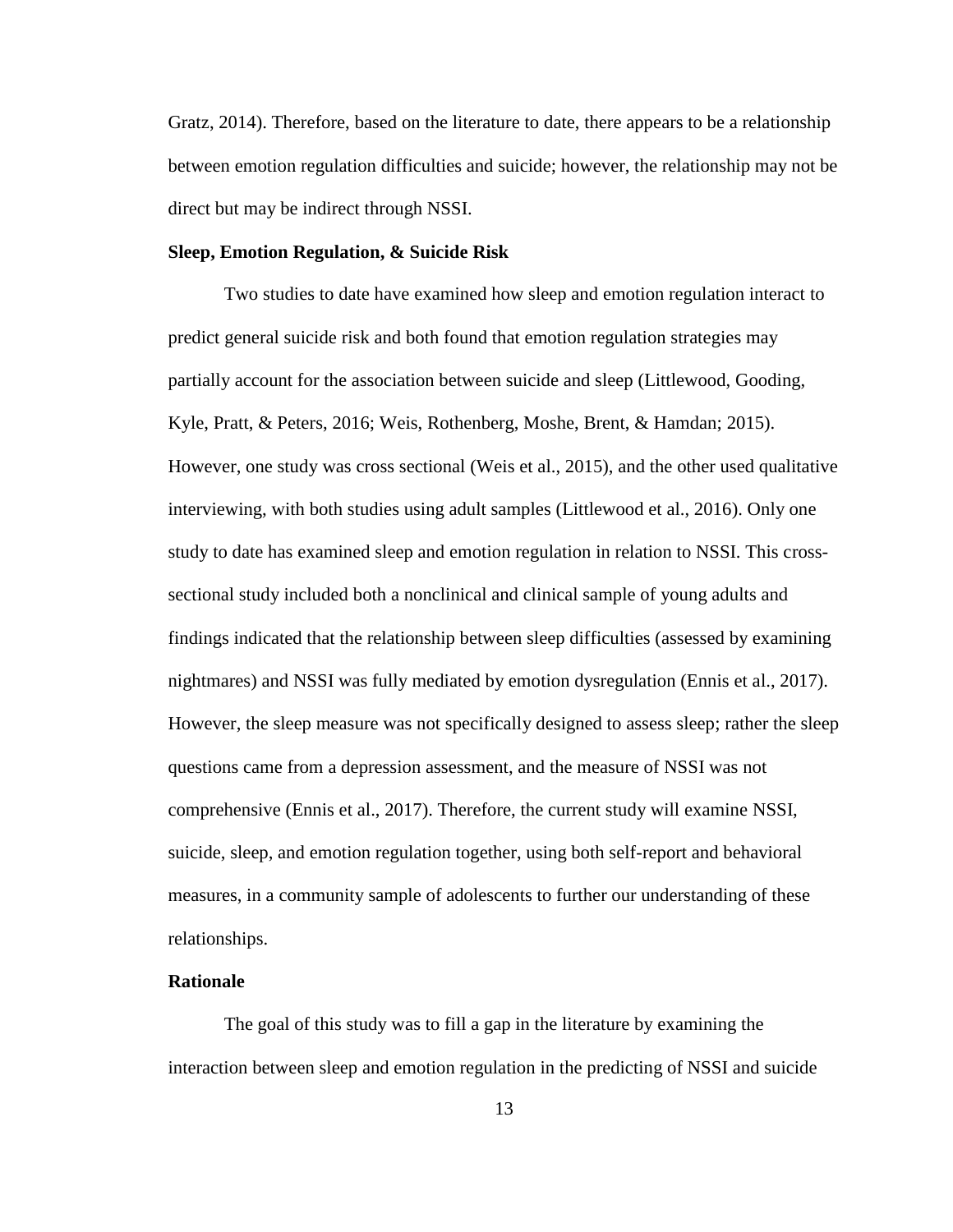ideation in an adolescent sample. Additionally, all the studies previously discussed used self-report measurement and may have been impacted by response bias. This study used both self-report and behavioral measures to address this potential problem.

This research is important for many reasons aside from filling the gap in the literature that exists currently. Gaining a greater understanding of these relationships will be beneficial to the advancement of the current understanding of risk factors for NSSI. Literature to date has shown a relationship between suicide ideation and poor sleep in adolescents (Choquet & Menke, 1989; Franic et al., 2014; Park et al., 2013), and this project aimed to provide further evidence for this relation. However, the current study is one of the first to examine this relationship while examining emotion regulation as well. Additionally, current literature supports a relationship between emotion regulation and NSSI; therefore, this study expanded upon this relationship to examine how sleep, emotion regulation, and NSSI interact help to broaden our understanding of NSSI risk factors.

This study aimed to increase our ability to predict NSSI engagement by understanding the role of sleep in the progression and onset of NSSI. This information also may be beneficial in the treatment of those individuals who do engage in NSSI if sleep is found be an important factor. Additionally, this study aimed to provide valuable information regarding suicide prevention by examining suicide ideation and NSSI, both of which are associated with suicide attempts and death by suicide.

#### **Hypotheses**

**Hypothesis One: Poor sleep predicts NSSI engagement.** First, it was hypothesized that poor sleep quality would predict NSSI. It also was expected that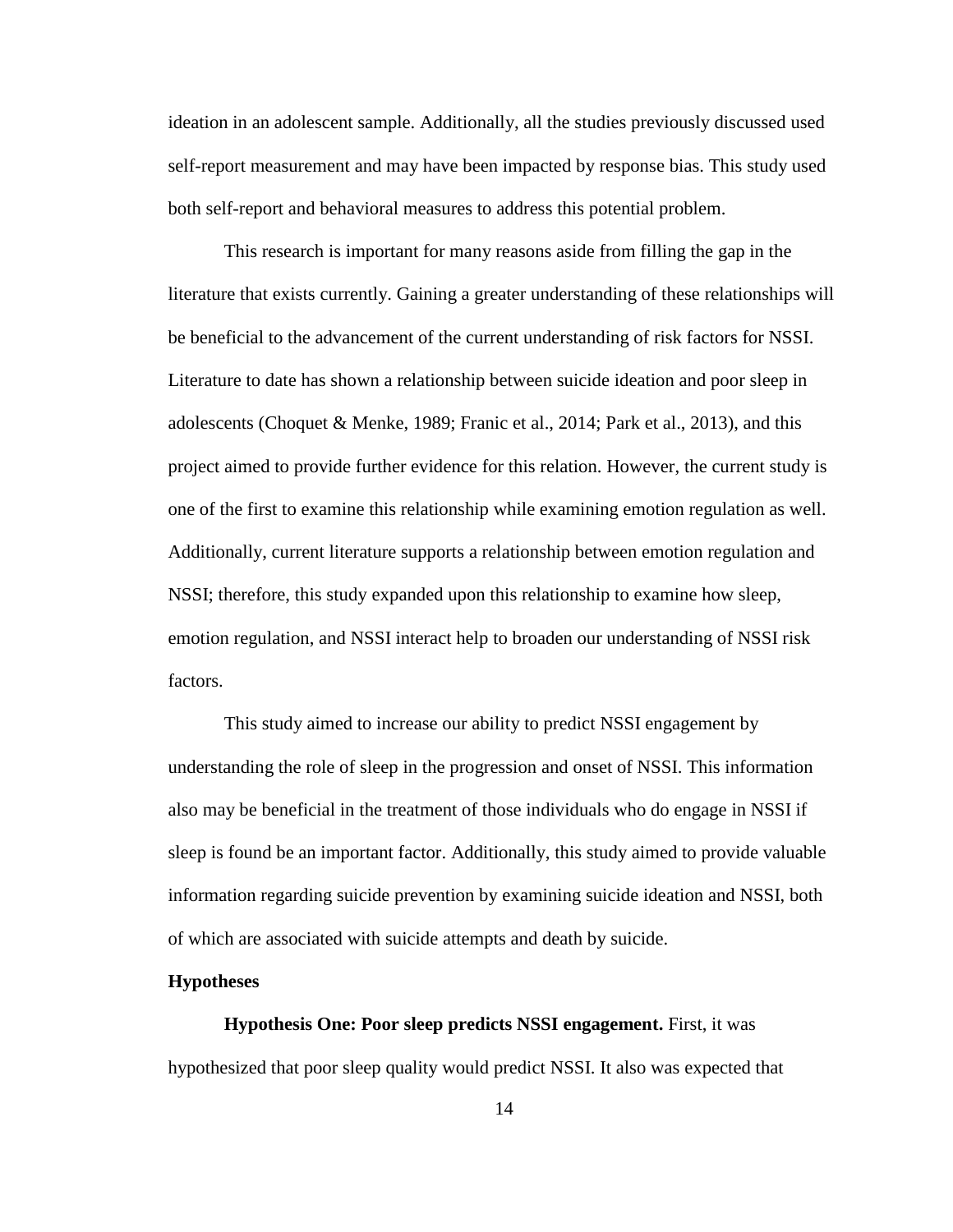emotion regulation would be a moderator in the relationship between sleep and NSSI, such that poorer emotion regulation would strengthen the relationship between poor sleep and NSSI. Emotion regulation was assessed both objectively and subjectively, using a self-report measure and behavioral task.

**Hypothesis Two: Poor sleep predicts suicide ideation.** Second, it was hypothesized that poor sleep quality would be a significant predictor of greater suicide ideation, with suicide ideation measured both objectively and subjectively using the death/suicide IAT and the SITBI. It was also expected that emotion regulation will be a moderator in the relationship between sleep and suicide ideation, such that poorer emotion regulation would strengthen the relationship between poor sleep and suicide ideation severity. Again, emotion regulation was assessed objectively and subjectively, using a self-report measure and behavioral task.

#### **Method**

#### **Recruitment**

This project used data from an ongoing longitudinal study examining NSSI and suicide in adolescents. Participants were recruited from three local high schools that agreed to collaborate with the researchers for data collection.

#### **Participants & Procedure**

Data for this project were collected between spring 2017 and spring 2018. Consent forms were sent home with all sophomore, juniors, and seniors and only individuals whose parents gave consent were eligible to participate. Members of the research team traveled to the participating schools and administered the self-report questionnaires and behavioral tasks, which took approximately 30 minutes, and data were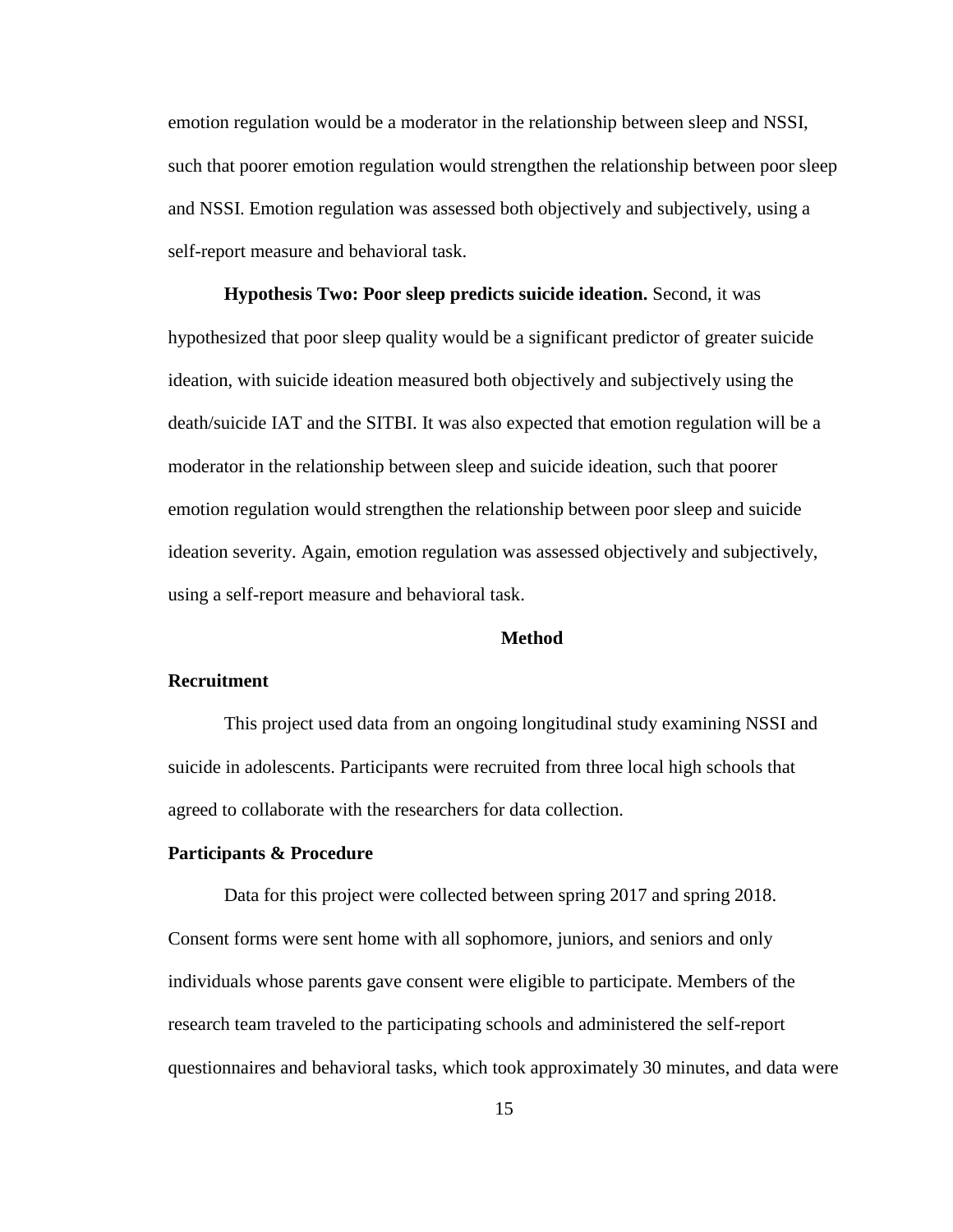collected in small groups. The self-report measures were completed on paper and the behavioral measures were completed on iPads. Participants were each paid \$5 as compensation for completing the study, and researchers were present during data collection to answer any questions participants had. Participants were free to withdraw from the study at any point without consequences.

#### **Risk Assessment**

Due to the potential implications of information collected, risk screenings of measures were completed at the schools following data collection. If individuals were identified as at risk based on responses to questions about suicide ideation and recent suicidal behavior, researchers determined the level of risk (mild, moderate, severe) and relayed that information to the school counselors. Each school district had policies and procedures in place for assessing adolescents in crisis. School counselors were the first point of contact. The counselors conducted a risk assessment, wherein students at increased risk were referred to school psychologists trained in crisis intervention who could contact parents and provide referrals as needed.

#### **Measures**

#### **Self-Injurious Thoughts and Behaviors Interview (SITBI; Nock, Holmberg,**

**Photos, & Michel, 2007).** The SITBI originally was designed be to a structured interview but was adapted into a self-report questionnaire. It was used to gather information regarding history of NSSI, suicide ideation, and suicide behaviors. The SITBI has strong interrater reliability (kappa = .99), test-retest reliability (kappa = .70), and concurrent validity demonstrated with strong relationships between the SITBI and other measures of suicide ideation (kappa = .54), suicide attempts (kappa = .65) and NSSI (kappa=.87)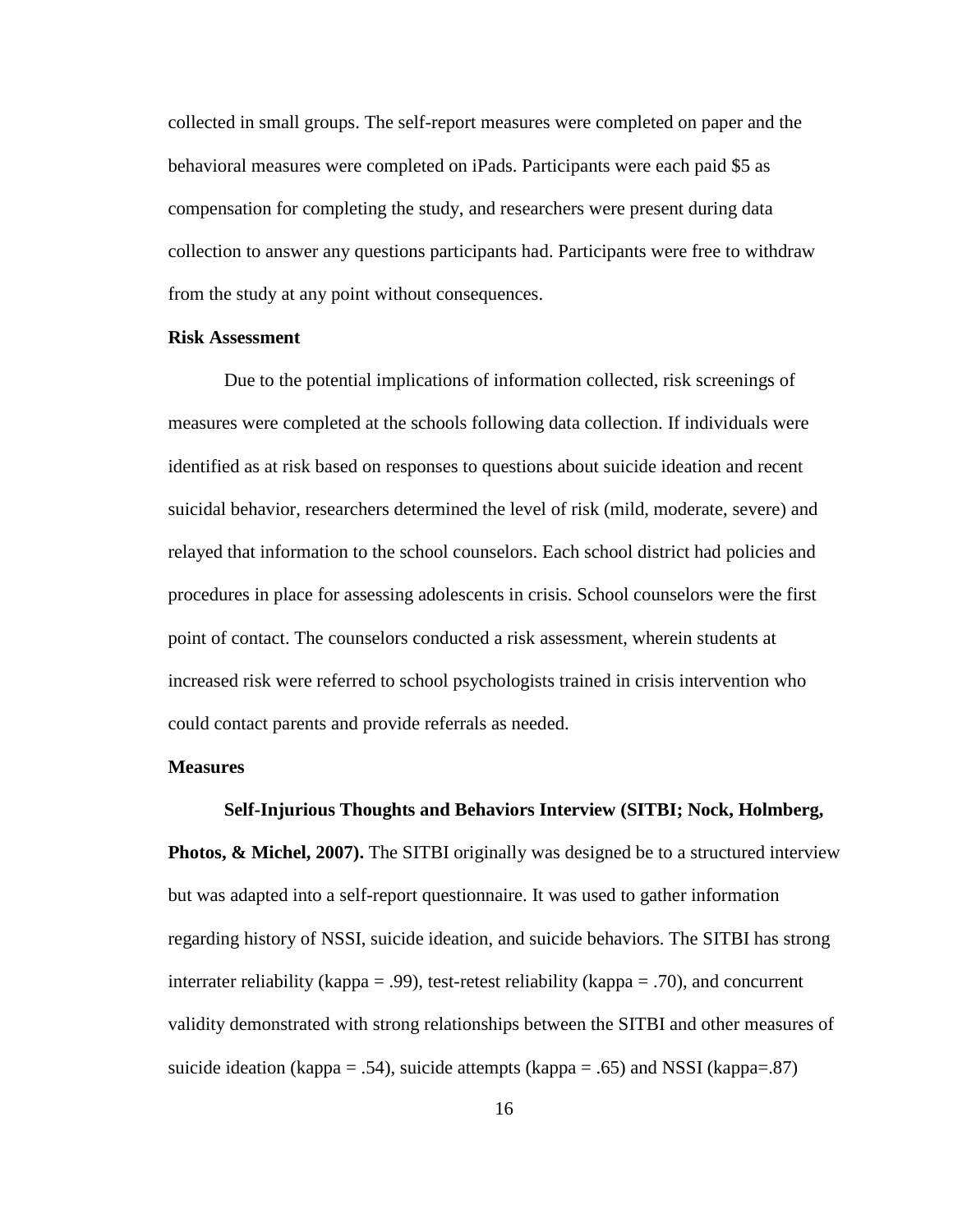(Nock et al., 2007). For the purposes of this study, the SITBI was used to assess NSSI engagement using a single yes/no question asking "Have you ever actually engaged in NSSI?" (see appendix A).

**Difficulties in Emotion Regulation Scale (DERS; Grantz & Roemer, 2004).**  The DERS is a 36-item, self-report questionnaire designed to assess multiple aspects of emotion regulation difficulties. The measure yields a total score and 6 subscale scores including nonacceptance of emotional response, difficulties engaging in goal directed behavior, impulse control difficulties, limited access to emotion regulation strategies and lack of emotional clarity. Responses are scored on a 5-point Likert scale (0 = *almost never* to 5 = *almost always*). Total scores range from 36 to 180 and higher scores indicate greater problems with emotion regulation (Grantz & Roemer, 2004). The DERS has been found to have strong test-retest reliability (intraclass correlation coefficient=.74) and internal consistency ( $\alpha$ =.86) (Grantz & Roemer, 2004). Within this sample, the DERS total score showed high internal consistency reliability ( $\alpha$ =.95). Sample questions include "When I'm upset, I feel out of control," "When I'm upset, I have difficulty getting work done," and "When I'm upset, I believe that there is nothing I can do to make myself feel better" (see appendix B).

**Pittsburgh Sleep Quality Index (PSQI; Buysse, Reynolds, Monk, Berman, & Kupfer, 1989**). The PSQI is a 19-item self-report questionnaire assessing overall sleep quality. There are seven component scores including subjective sleep quality, sleep latency, sleep duration, habitual sleep efficiency, sleep disturbances, use of sleeping medication, and daytime dysfunction due to sleepiness. The seven component scores are summed to create a global PSQI score. Total scores range from 0 to 21 and a global PSQI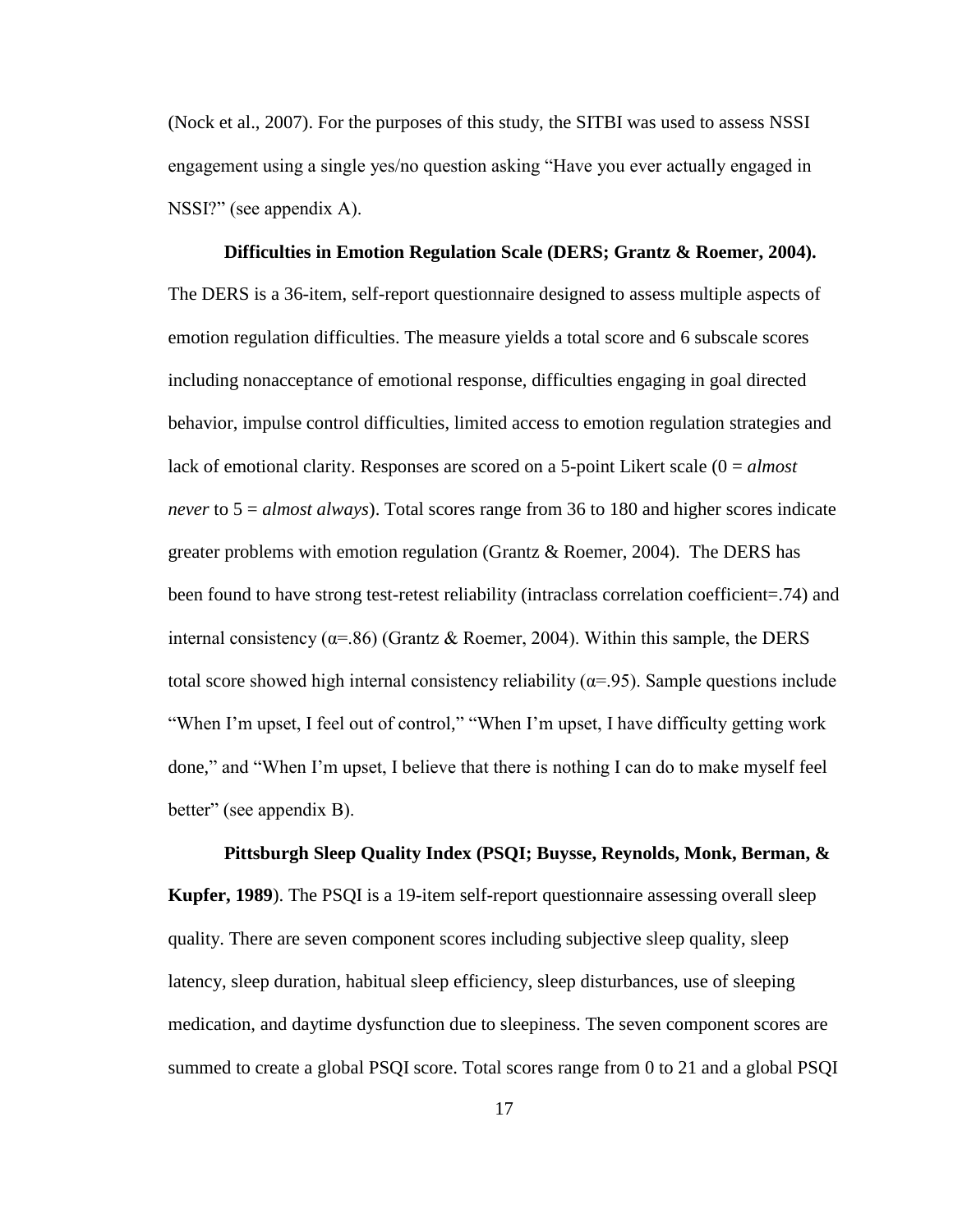score above 5 indicates poor sleep quality. The PSQI has exhibited acceptable measures of internal consistency (test-retest reliability) and validity (Buysse et al., 1989). Within this sample, the internal consistency reliability across component scores was acceptable  $(\alpha = 76)$ . Some sample questions include "During the past month, when have you usually gone to bed at night?" and "During the past month, how would you rate your overall sleep quality?" (see appendix C).

**Death/Suicide Implicit Association Test (d/s IAT; Nock & Banaji, 2007).** The IAT is a computer-based task that measures reaction time, which reflects the strength of automatic associations that an individual holds in his/her memory. The IAT has been adapted for various uses, and the current study used the death/suicide IAT (d/s IAT; Nock et al., 2010), which assesses an individual's automatic associations with life relative to death. The d/s IAT was scored using the IAT algorithm which involves calculating the difference in average response latency between the sorting conditions. First, the life and me pairing latency is subtracted from the death/suicide and me pairing latency. Next the score is divided by the standard deviation of all latencies. Negative scores indicate a stronger association with life and the self, whereas positive scores indicate a stronger association between death/suicide and the self. The d/s IAT has been found to be a strong predictor of future suicide risk (Nock et al., 2010). The d/s IAT was used as an implicit measure of suicide ideation for this study.

**Emotional Stroop Task (EST; Williams, Mathews, & MacLeod, 1996).** The EST is an adaptation of the original Stroop task where participants are asked to name the color written on the screen, although the ink color of the word displayed is different from the written word (e.g., the word blue written in yellow ink) (Stroop, 1992). The Stroop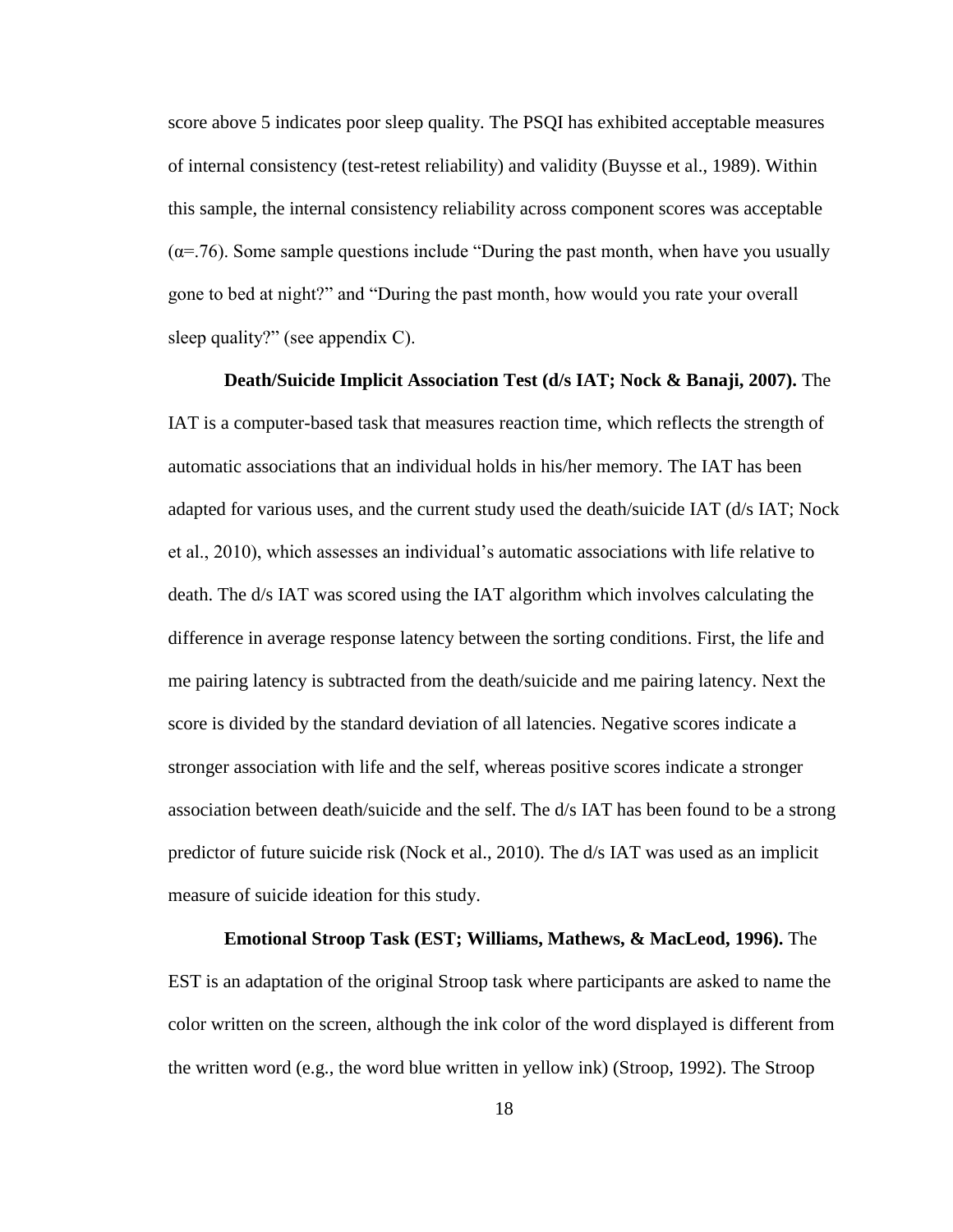effect occurs when an individual takes more time to read the word when the text color conflicts with the color written in text (Stroop, 1992). The EST is an expansion of the original Stroop task and also measures response time. However, the EST uses positive and negative emotion words, as well as neutral words. The EST response reflects the emotional relevance of the emotion for the individual. Emotion words that produce significant interference with the color identification are thought to reflect an attentional bias toward either positive or negative emotions (Williams et al.,1996). Though the EST does not ask explicitly about emotion regulation, previous research has found it to be a valid measurement of emotion regulation in validation (Kappes & Bermeitinger, 2016) and brain imaging studies (Whalen, Bush, Shin, & Rauch, 2006). A recent brain imaging study found that the EST activates parts of the brain associated with both cognition and emotion, suggesting that though the EST does not ask directly about emotion regulation, it may be activating areas of the brain related to emotion regulation processes (Rashle et al., 2017). Examples of negative emotion words include "Abandoned" and "Afraid," examples of positive emotion words include "Devotion" and "Euphoric," and examples of neutral words include "Door" and "Milk." The EST is scored such that a higher latency when sorting either positive or negative emotion words relative to neutral words indicates a higher attentional bias toward either emotion category. Scoring the EST results in positive and negative bias scores. The EST has high test-retest reliability across all emotions examined (Strauss, Allen, Jorgensen, & Cramer, 2005). The EST was used as a behavioral measure of emotion regulation for this study.

**Suicide Ideation Questionnaire Jr (SIQ-JR; Reynolds, 1987).** The SIQ-JR (Reynolds, 1987) is a 15-item self-report measure assessing suicide ideation severity in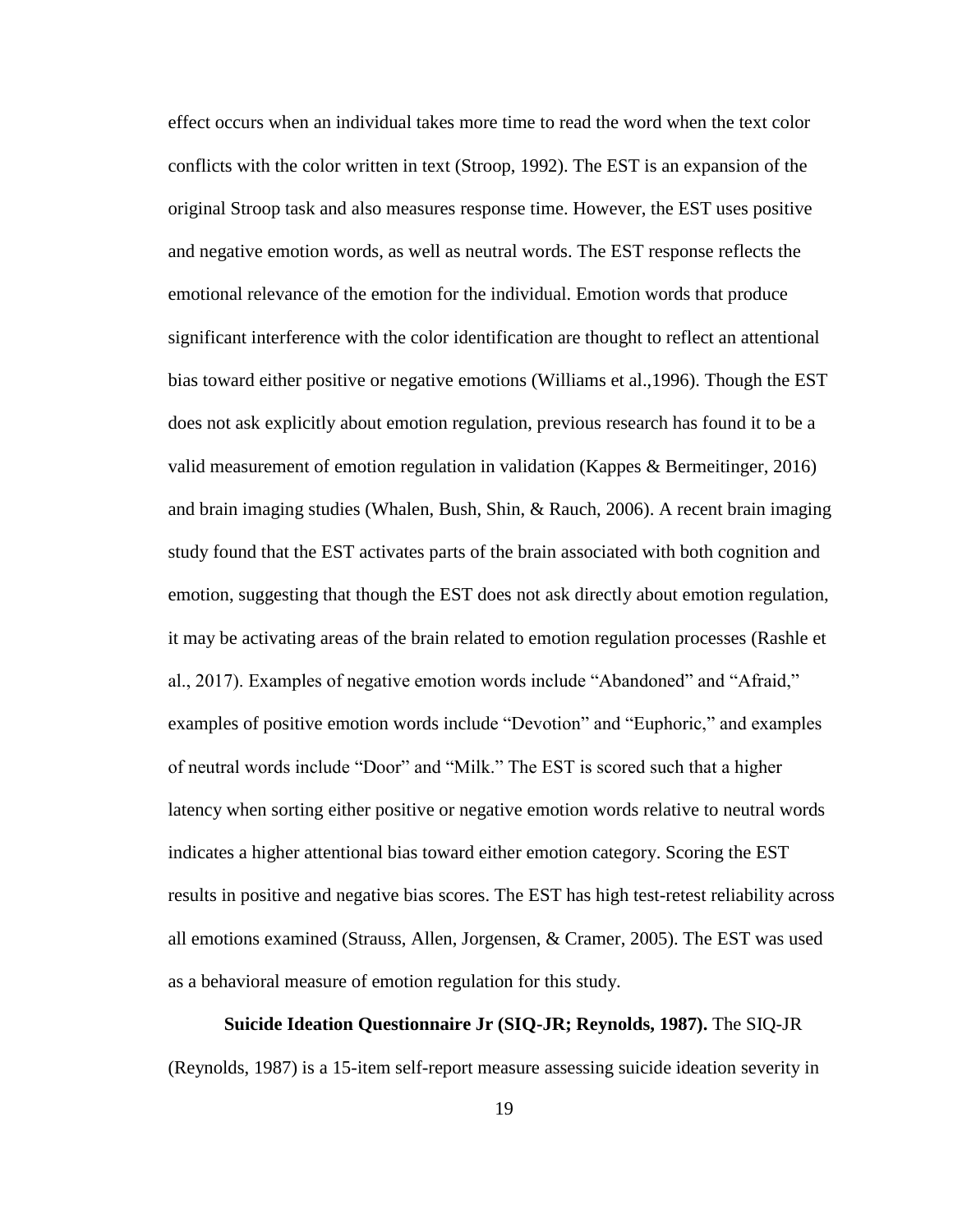adolescents. Questions are answered using a 7-point Likert scale assessing frequency of thoughts (0 = *I never had this thought* to 6 = *Almost everyday*) (Reynolds, 1987). Scores range from 0 to 90 with higher scores indicating greater suicide ideation, and the recommended clinical cut-off is 31 (Reynolds, 1987). The SIQ-JR has demonstrated good reliability in adolescent samples ( $\alpha = .93-.94$ ). Within this sample, the SIQ displayed good internal consistency reliability ( $\alpha$  = .94). Sample questions include "I thought about killing myself," "I thought about death," and "I wish I were dead" (see appendix D).

#### **Results**

#### **Data Management**

Of the total sample, up to 43 individuals were removed from analyses due to either missing or excluded data, resulting in a final sample size ranging from 111 to 135. In compliance with traditional EST scoring recommendations, individuals who did not meet or exceed a correct response rate of 80% were removed from analyses. Of the 43 removed, four were removed for not meeting the EST cut-off. An additional five individuals were removed based on their IAT performance which included those who missed all trials from a block, had greater than 10% of trial response times faster than 300 ms overall, had greater than 25% of trial response times faster than 300 ms in any critical block, had greater than 30% of trial errors overall and/or had greater than 40% trial errors in any critical block. Finally, individuals who gave insufficient or unusable data for scoring self-report measures were also removed from analysis. One individual was removed for missing data on the SIQ, two individuals were removed for missing data on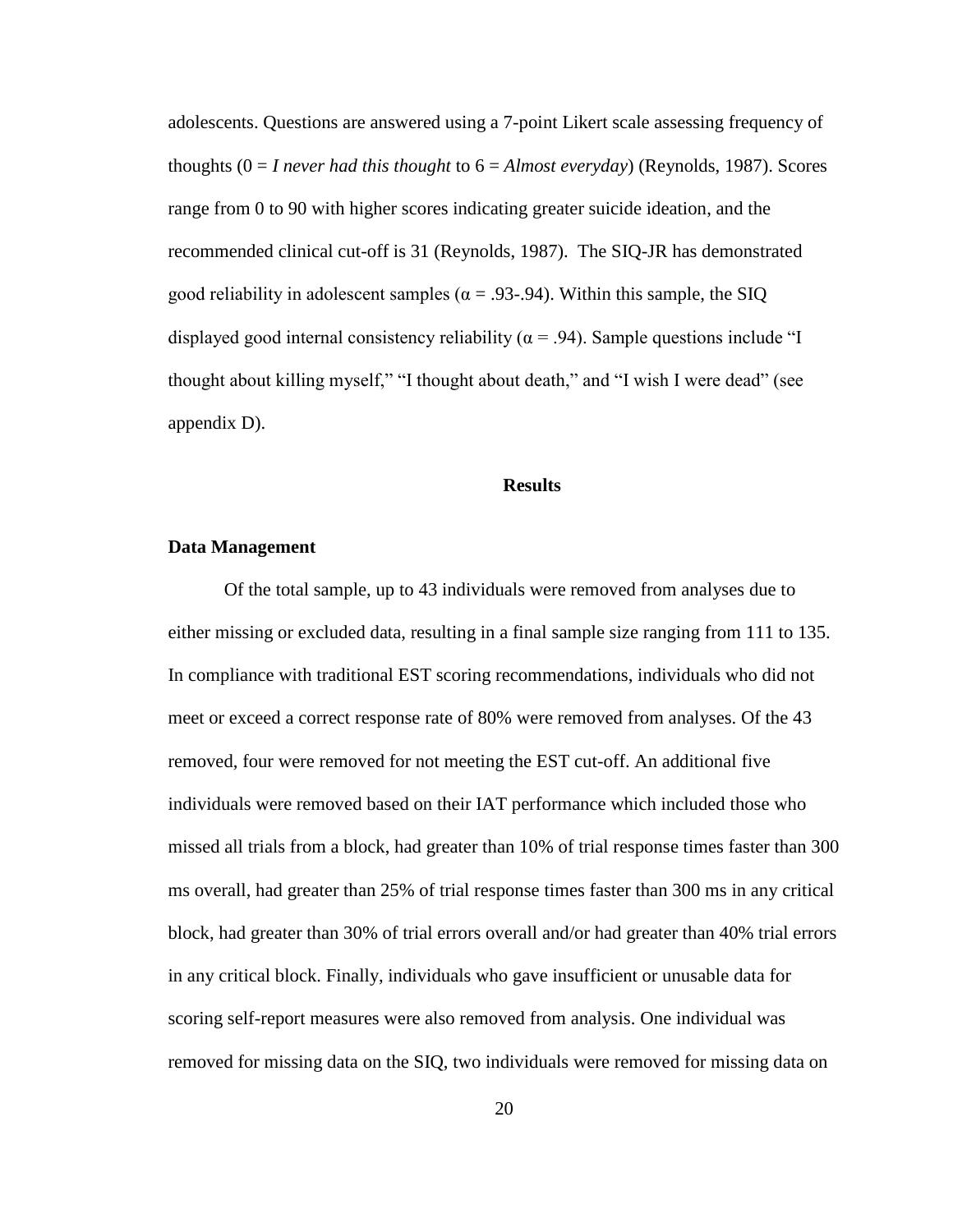the DERS, 10 individuals were removed for missing data on the PSQI and 21 individuals were removed for having missing data on more than one of the measures (either selfreport or behavioral).

#### **Data Analysis Plan**

Descriptive statistics were used to assess general demographic characteristics of the sample including age, year in school, gender, race, and ethnicity. Additionally, correlations were conducted on all study variables. All moderation analyses were conducted using the PROCESS macro for SPSS 23 (Hayes, 2017). The PROCESS macro mean-centered all predictor variables and only reports unstandardized coefficients. If significant interactions were found, they were probed using simple slope analyses to determine the directionality of the relationship. Three regression models were used to predict NSSI engagement using sleep as the independent variable and emotion regulation (behavioral or self-report) as the moderating variable. Therefore, the first model for NSSI had sleep as the independent variable, NSSI engagement (yes/no) as the dependent variable, and difficulties in emotion regulation (self-report emotion regulation total score) as the moderator. The second NSSI model also used sleep as the independent variable, emotion regulation as the moderator, and NSSI engagement (yes/no) as the dependent variable; however, emotion regulation was assessed via the positive bias score on the Emotion Stroop Task. The final NSSI model also used sleep as the independent variable, emotion regulation as the moderator, and NSSI engagement (yes/no) as the dependent variable with emotion regulation assessed via the negative bias score on the Emotion Stroop Task.

21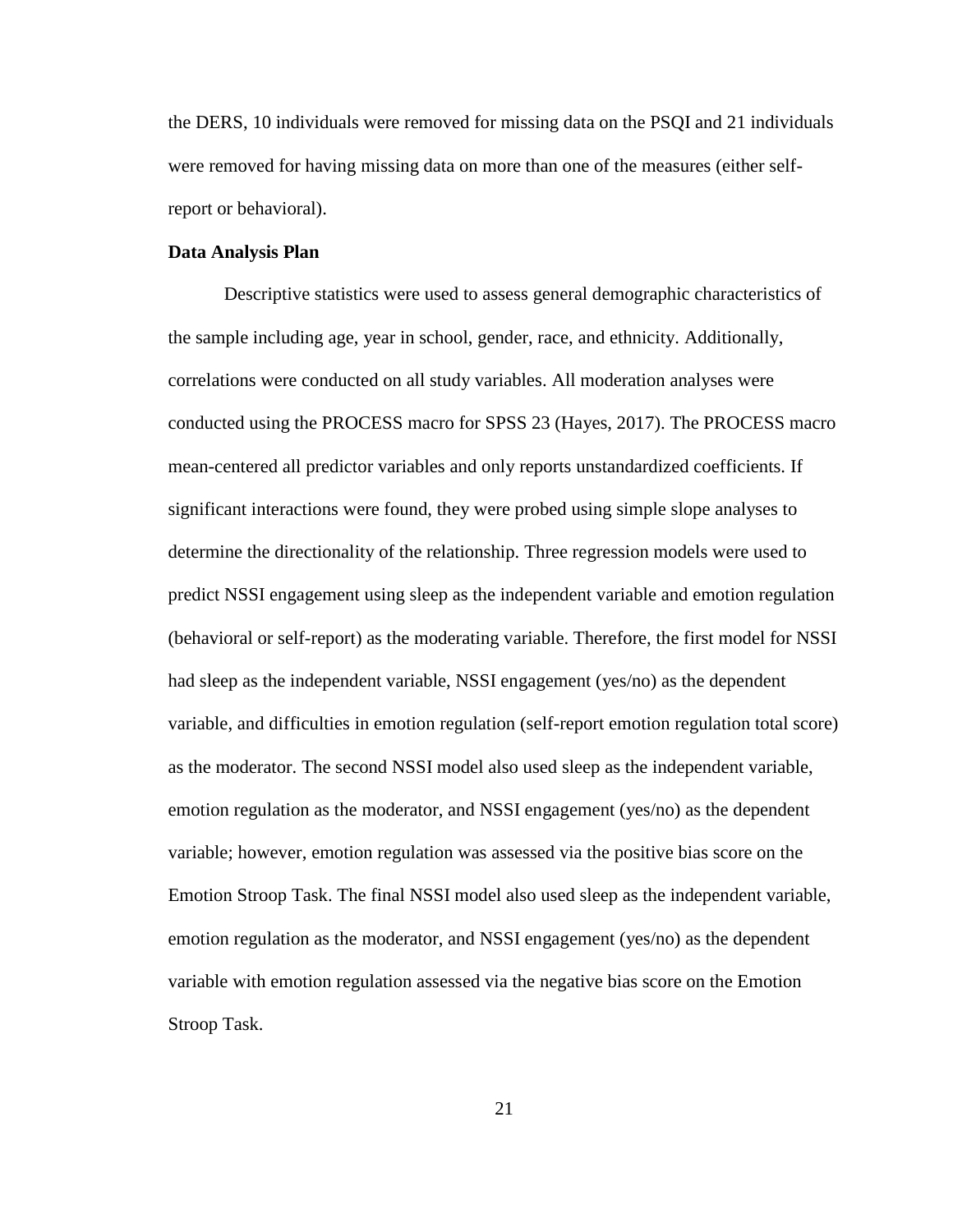To assess the relationship between sleep, emotion regulation, and suicide ideation severity, six regression models were conducted. The first model for suicide ideation used sleep as the independent variable, difficulties in emotion regulation (self-reported emotion regulation total score) as the moderator, and self-reported suicide ideation severity as the dependent variable. The second model used sleep as the independent variable, positive emotional bias from the Emotion Stroop Task as the moderator, and self-reported suicide ideation severity as the dependent variable. The third model used sleep as the independent variable, negative emotional bias from the Emotion Stroop Task as the moderator, and self-reported suicide ideation severity as the dependent variable. The fourth model used sleep as the independent variable, difficulties in emotion regulation (self-report emotion regulation total score) as the moderator, and implicit suicide ideation (d/s IAT) scores as the dependent variable. The fifth model used sleep as the independent variable, positive emotion bias from the Emotional Stroop Task as the moderator, and implicit suicide ideation (d/s IAT) scores as the dependent variable. The final model of suicide ideation used sleep as the independent variable, negative emotional bias from the Emotional Stroop Task as the moderator, and implicit suicide ideation (d/s IAT) as the dependent variable.

#### **Descriptive Statistics and Sample Characteristics**

The final sample included 154 adolescents with a mean age of 15.9 (*SD*= 1.65), was primarily female (60.4%), and primarily white (91.4%) and non-Hispanic (92.7%). The sample included sophomores (64.4%), juniors (26.7%), and seniors (8.9%) (Table 1). Of the sample 15.8% (n=24) had lifetime NSSI engagement (Table 2).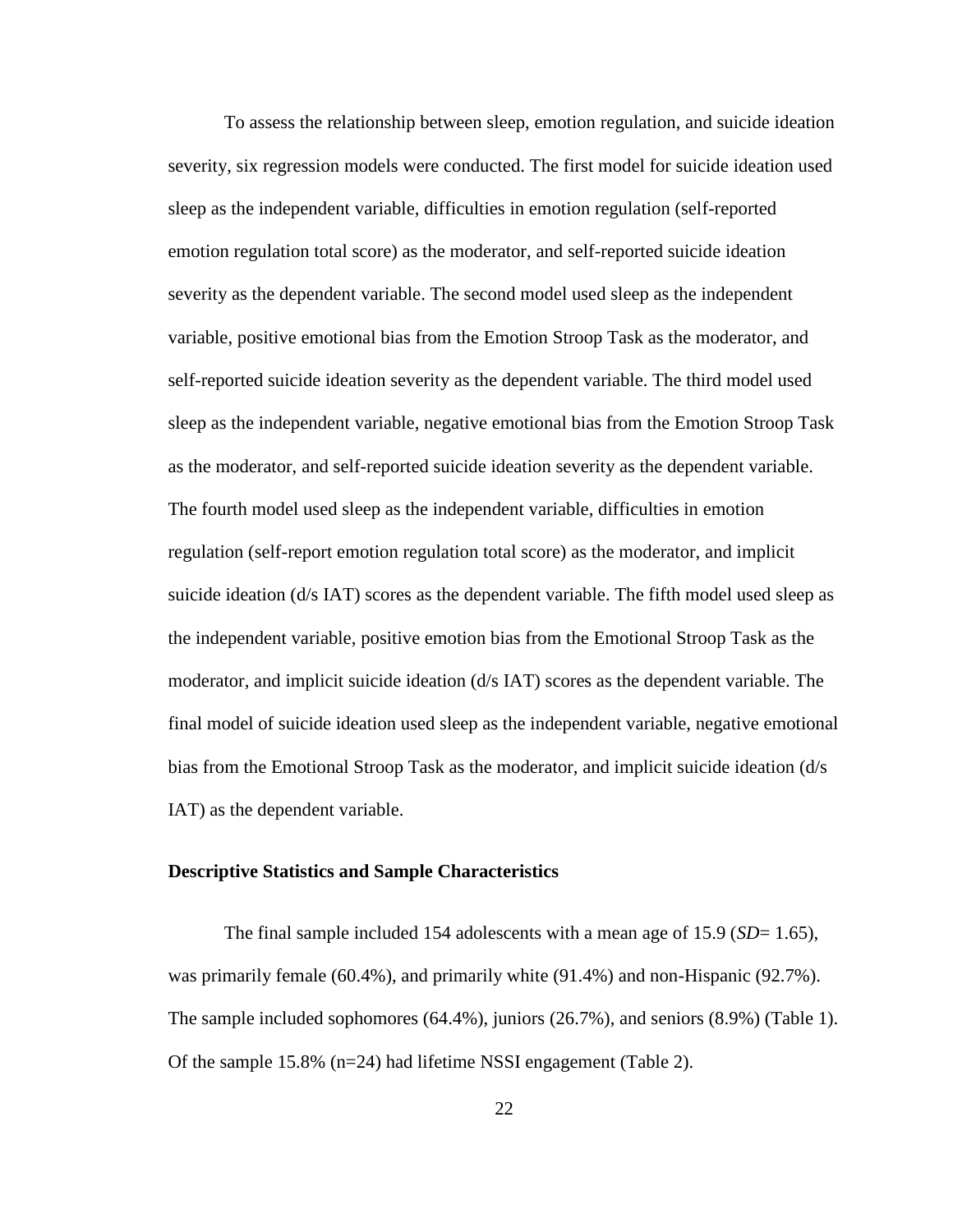Table 1

| Measure                       |             |  |
|-------------------------------|-------------|--|
| Age (Mean; SD)                | 15.88(1.65) |  |
| Sex (% Female)                | 60.4        |  |
| Race $(\% )$                  |             |  |
| White/Caucasian               | 91.4        |  |
| <b>Black/African American</b> | 2.6         |  |
| More than one race            | 4.0         |  |
| Do not know                   | 2.0         |  |
| Ethnicity $(\% )$             |             |  |
| Hispanic/Latino               | 7.3         |  |
| Non-Hispanic/Latino           | 92.7        |  |
| Year in School (%)            |             |  |
| Sophomore                     | 64.4        |  |
| Junior                        | 26.7        |  |
| Senior                        | 8.9         |  |

*Demographics and Sample Characteristics (n=*154*)*

#### Table 2

*Descriptive Statistics for Study Variables*

| Measure                                 | M(SD)           | n   |  |
|-----------------------------------------|-----------------|-----|--|
| NSSI Any $(\% )$                        | 15.8            | 154 |  |
| Self-Reported Suicide Ideation          | 5.02(26.77)     | 152 |  |
| <b>Implicit Suicide Ideation</b>        |                 | 139 |  |
| D Score                                 | $-0.47(0.39)$   |     |  |
| % Correct                               | 90.04 (7.59)    |     |  |
| <b>Self-Reported Emotion Regulation</b> | 75.01 (26.8)    | 151 |  |
| <b>Emotion Regulation Bias</b>          |                 |     |  |
| <b>Positive Bias</b>                    | $-23.22(148.1)$ | 135 |  |
| % Correct Positive Bias                 | 94.25 (9.08)    |     |  |
| <b>Negative Bias</b>                    | 4.76(162.4)     | 135 |  |
| % Correct Negative Bias                 | 94.55 (7.86)    |     |  |
| <b>Sleep Quality</b>                    | 5.17(3.5)       | 119 |  |

Note: Self-Reported Suicide Ideation=Suicide Ideation Questionnaire total score, Implicit Suicide Ideation= Death/Suicide IAT, Self-Reported Emotion Regulation= Difficulties in Emotion Regulation total score, Emotion Regulation Bias= Emotional Stroop Task, Sleep Quality= Pittsburgh Sleep Quality Index total score.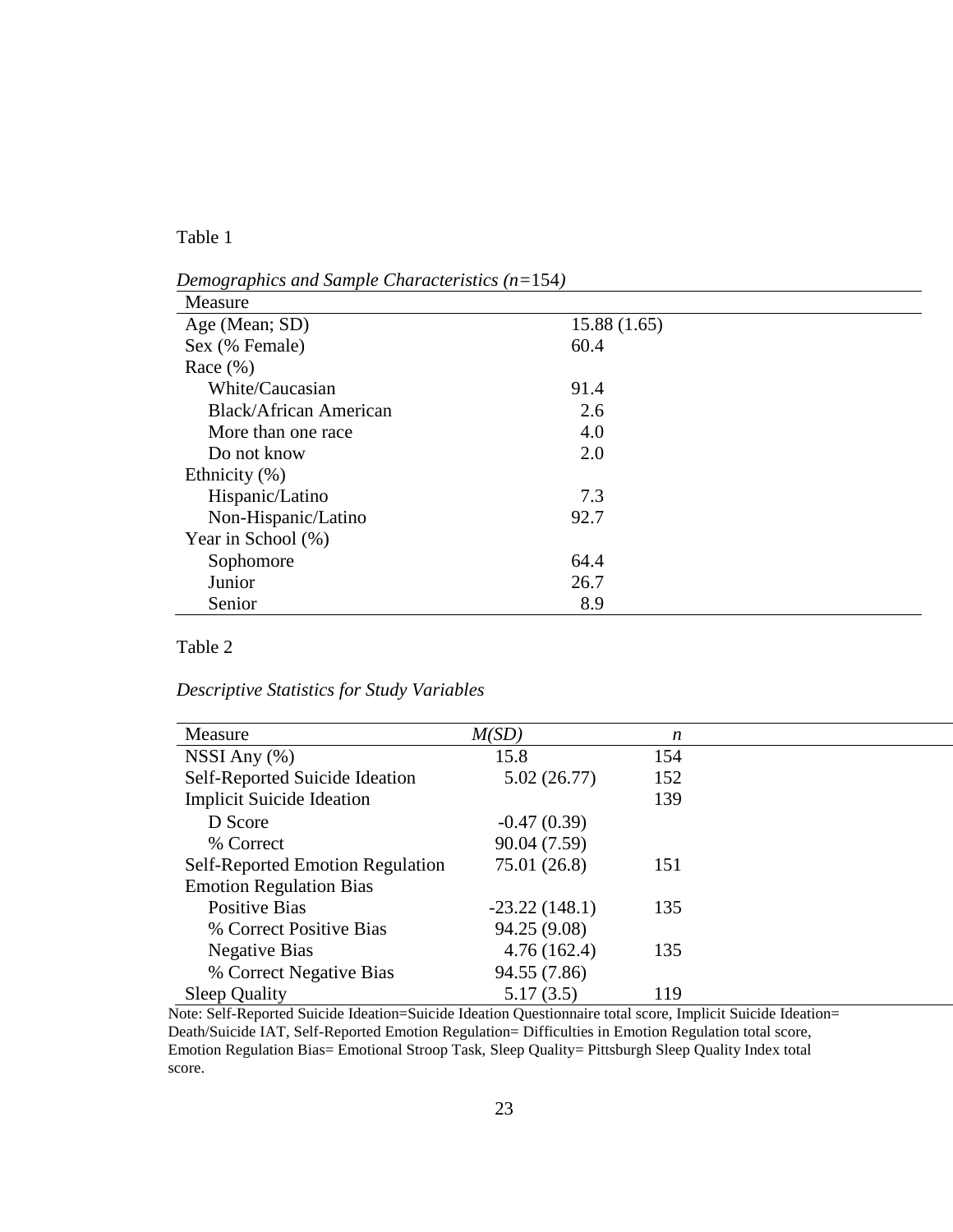#### **Results from Moderation Analyses**

**NSSI, Sleep, & Emotion Regulation.** To test the hypothesis that sleep quality would be a significant predictor of NSSI engagement and that this relationship would be moderated by emotion regulation, three moderation analyses were conducted. The first model used the self-reported emotion regulation total score (DERS total) as the moderating variable. Results indicated that the overall model was significant ( $\chi^2$  = 16.78,  $p < .01$ , Nagelkerke  $R^2 = .20$ ) and that poor sleep quality was not a significant predictor of NSSI engagement; however, difficulties in emotion regulation was a significant predictor ( $B = .023$ ,  $p < .05$ ). Finally, the interaction was not significant, indicating that difficulties in emotion regulation did not moderate the relationship between sleep quality and NSSI (Table 3).

The second model of NSSI used the positive emotional bias score (EST Positive) as the moderating variable. Results indicated the overall model was significant ( $\chi^2$  = 10.55,  $p < 0.05$ , Nagelkerke  $R^2 = 0.15$  and that positive bias was not a significant predictor of NSSI engagement; however, sleep quality was significant  $(B = .222, p < .01)$ . Finally, the interaction was not significant, indicating that positive emotional bias did not moderate the relationship between sleep quality and NSSI (Table 3).

The final model for NSSI used the negative emotional bias score (EST Negative) as the moderating variable. Results indicated that the overall model was significant ( $\chi^2$  = 10.54,  $p < .05$ , Nagelkerke  $R^2 = .15$ ) and that negative bias was not a significant predictor of NSSI engagement; however, sleep quality was significant  $(B = .238, p < .01)$ . Finally,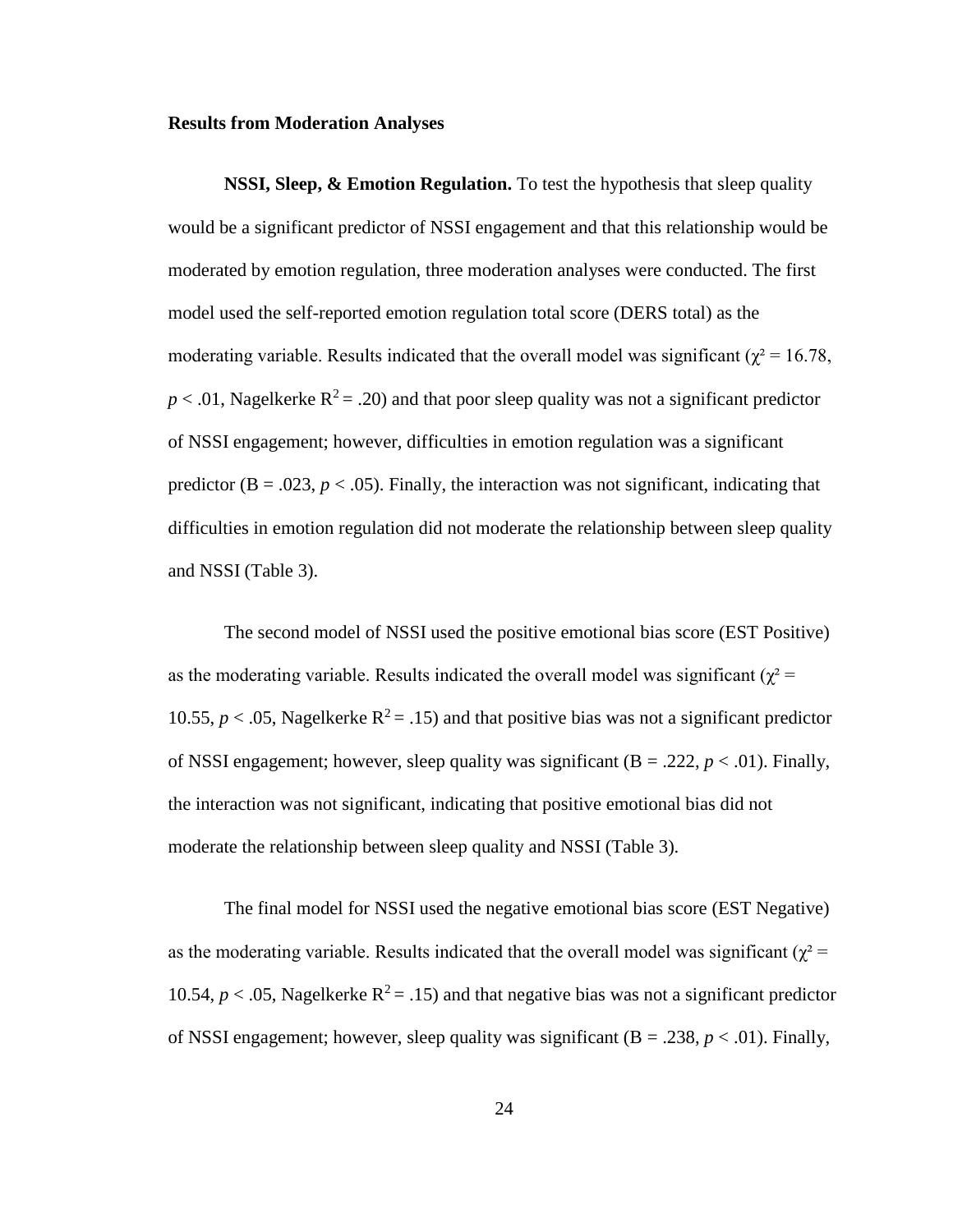the interaction was not significant, indicating that negative emotional bias did not

moderate the relationship between sleep quality and NSSI engagement (Table 3).

Table 3

| Outcome     | Moderator           | $\boldsymbol{B}$ | SE(B) | df | $\chi^2$  | Nagelkerke<br>$R^2$ |
|-------------|---------------------|------------------|-------|----|-----------|---------------------|
| <b>NSSI</b> | <b>DERS</b>         |                  |       |    |           |                     |
| 1. $n=134$  |                     |                  |       | 3  | $16.78**$ | .199                |
| <b>DERS</b> |                     | $.02*$           | .01   |    |           |                     |
| Sleep       |                     | .14              | .09   |    |           |                     |
|             | <b>DERS X Sleep</b> | $-.005$          | .002  |    |           |                     |
| <b>NSSI</b> | Pos Bias            |                  |       |    |           |                     |
| 2. $n=112$  |                     |                  |       | 3  | $10.55*$  | .153                |
| Pos Bias    |                     | .002             | .002  |    |           |                     |
| Sleep       |                     | $.22**$          | .08   |    |           |                     |
|             | Pos Bias X Sleep    | $-.0001$         | .0006 |    |           |                     |
| <b>NSSI</b> | Neg Bias            |                  |       |    |           |                     |
| $3. n=112$  |                     |                  |       | 3  | $10.54*$  | .153                |
| Neg Bias    |                     | .002             | .002  |    |           |                     |
| Sleep       |                     | $.24**$          | .077  |    |           |                     |
|             | Neg Bias X Sleep    | $-.0006$         | .0006 |    |           |                     |

*Logistic regression results for measures of emotion regulation as a moderator between sleep and NSSI*

Note:  $* p < .05$ ,  $** p < .01$ . DERS= Difficulties in Emotion Regulation, Pos Bias= Emotional Stroop Task Positive Emotional Bias, Neg Bias= Emotional Stroop Task Negative Emotional Bias.

#### **Suicide Ideation, Sleep, & Emotion Regulation.** To test the hypothesis that

sleep quality would predict suicide ideation, and that emotion regulation would moderate this relationship, six moderation analyses were conducted. The first examined selfreported difficulties in emotion regulation (DERS Total) as the moderator between sleep quality and self-reported suicide ideation severity (SIQ Total). Results indicated that the overall model was significant ( $F = 58.31$ ,  $p < .001$ ,  $R^2 = .572$ ), and that sleep quality was not a significant predictor of self-reported suicide ideation severity; however, difficulties in emotion regulation was significant  $(B = .152, p < .001)$ . Finally, the interaction was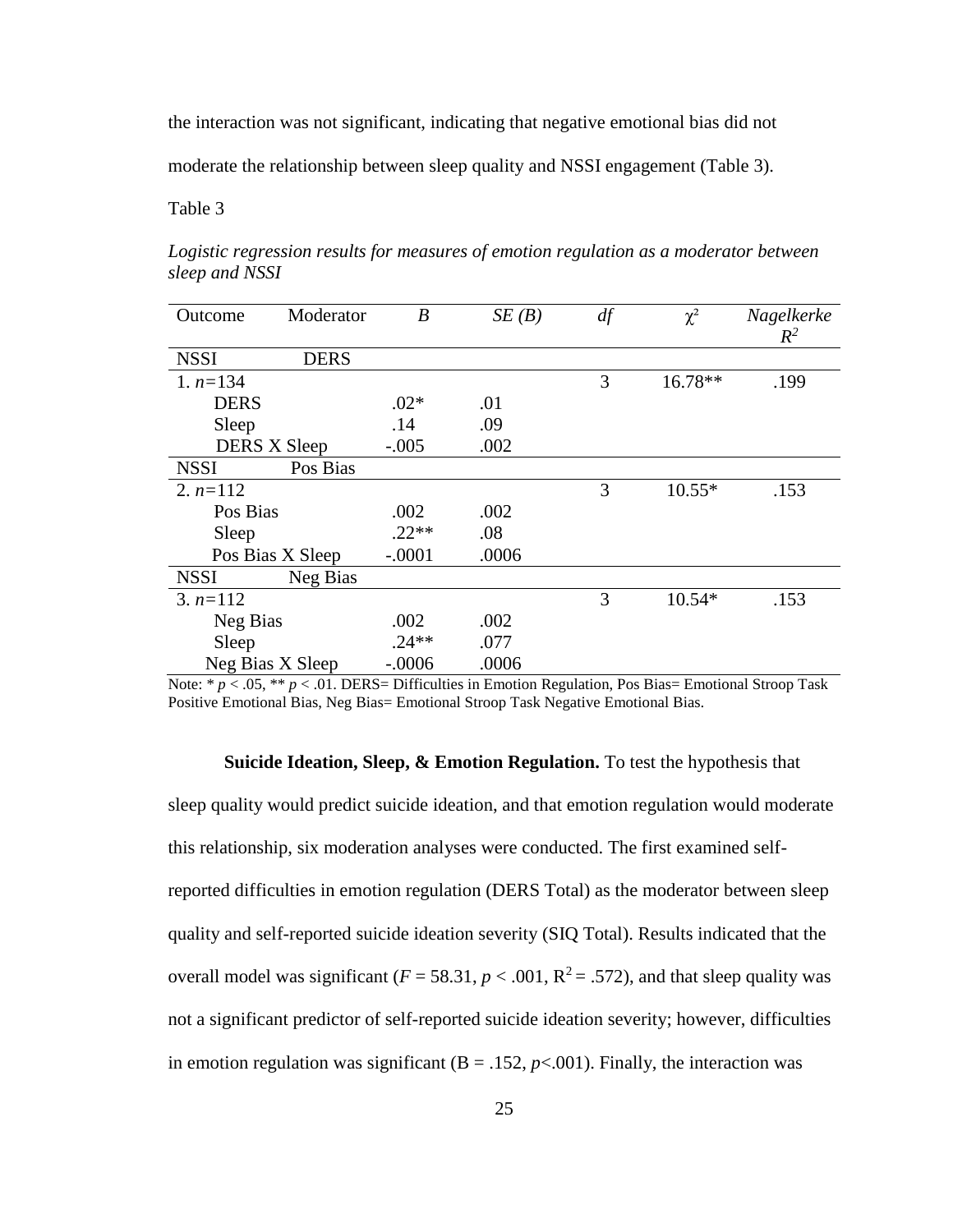significant, indicating that difficulties in emotion regulation did moderate the relationship between sleep quality and self-reported suicide ideation severity  $(B = .03, p < .001)$ (Table 4). Simple slope analyses found this interaction to be significant at one standard deviation above the mean such that the relationship between sleep quality and suicide ideation was stronger at higher levels of difficulties in emotion regulation relative to lower levels of difficulties in emotion regulation (see Figure 1).

The second model for suicide ideation examined positive emotional bias (EST Positive) as the moderator between sleep quality and self-reported suicide ideation severity (SIQ Total). Results indicated that the overall model was significant ( $F = 16.45$ ,  $p < .001$ ,  $R^2 = 3.15$ ), and that positive emotional bias was not a significant predictor of self-reported suicide ideation severity; however, sleep quality was significant  $(B = 1.43, p)$ < .001). Finally, the interaction between sleep quality and self-reported suicide ideation severity was significant, indicating that positive emotional bias moderated the relationship between sleep quality and self-reported suicide ideation severity ( $B = .004$ ,  $p$ ) < .05) (Table 4). Simple slope analyses found this interaction to be significant at one standard deviation above and below the mean such that the relationship between sleep quality and suicide ideation was stronger at lower levels of positive bias relative to higher levels of positive bias (see Figure 2).

The third model of suicide ideation examined negative emotional bias (EST Negative) as the moderator between sleep quality and self-reported suicide ideation severity (SIQ Total). Results indicated that the overall model was significant ( $F = 14.19$ ,  $p < .001$ ,  $R^2 = .283$ ) and that negative emotional bias was not a significant predictor of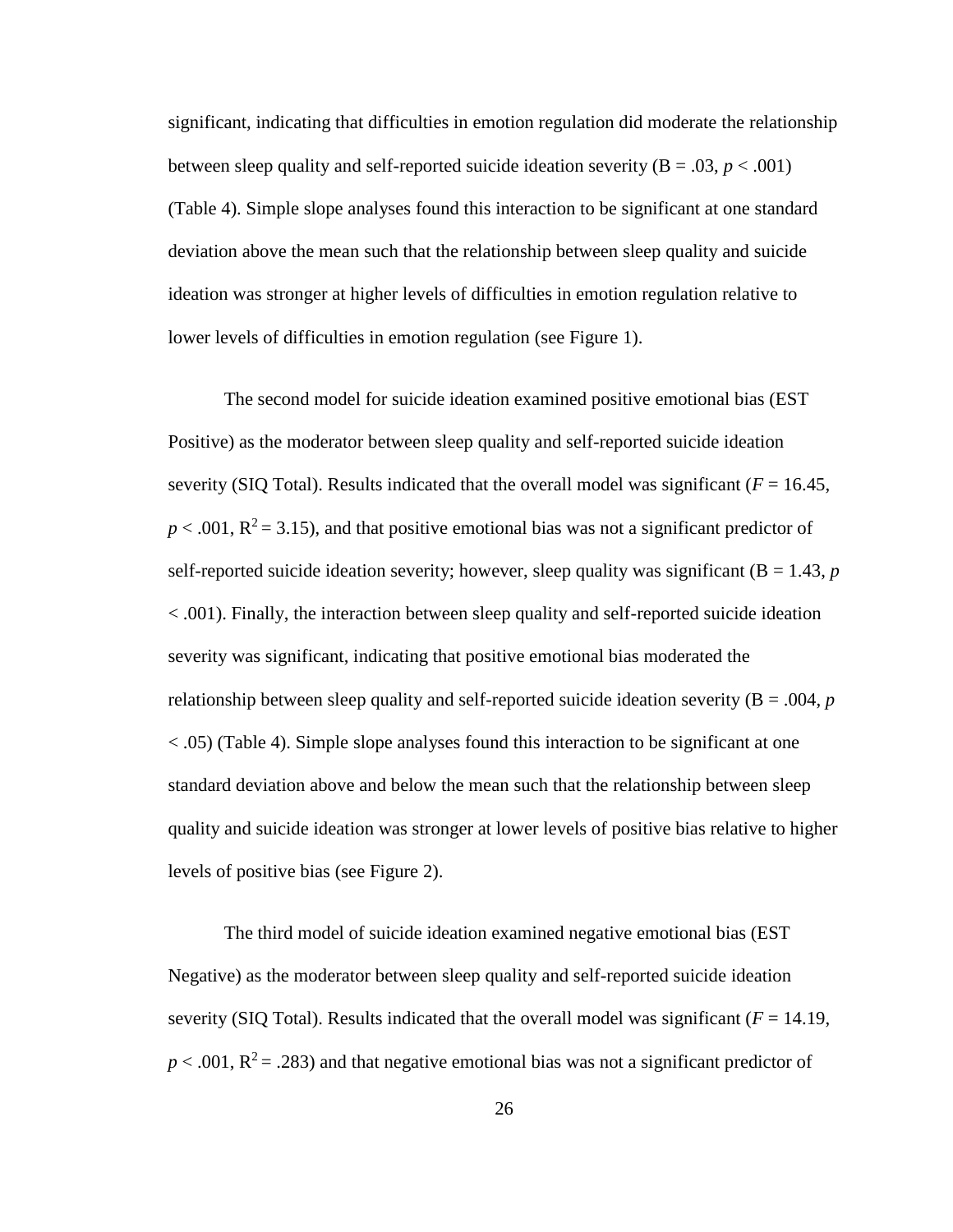self-reported suicide ideation severity; however, sleep quality was significant  $(B = 1.54, p)$ < .001). Finally, the interaction between sleep quality and self-reported suicide ideation severity was not significant, indicating that negative emotional bias did not moderate the relationship between sleep quality and self-reported suicide ideation severity (Table 4).

The fourth model of suicide ideation examined self-reported difficulties in emotion regulation (DERS Total) as the moderator between sleep quality and implicit suicide ideation severity (d/s IAT). Results indicated that the overall model was not significant ( $F = .63$ ,  $p = .60$ ,  $R^2 = .015$ ) and that neither difficulties in emotion regulation nor sleep quality significantly predicted implicit suicide ideation. Finally, the interaction between sleep quality and implicit suicide ideation severity was not significant, indicating that difficulties in emotion regulation did not moderate the relationship between sleep quality and implicit suicide ideation (Table 4).

The fifth model of suicide ideation examined positive emotional bias (EST Positive) as the moderator between sleep quality and implicit suicide ideation severity (d/s IAT). Results indicated that the overall model was not significant ( $F = .97$ ,  $p = .412$ ,  $R<sup>2</sup> = .026$ ) and that neither positive emotional bias nor sleep quality were significant predictors of implicit suicide ideation. Finally, the interaction between sleep quality and implicit suicide ideation severity was not significant, indicating that the relationship between sleep quality and implicit suicide ideation was not moderated by positive emotional bias (Table 4).

The final model of suicide ideation examined negative emotional bias (EST Negative) as the moderator between sleep quality and implicit suicide ideation (d/s IAT).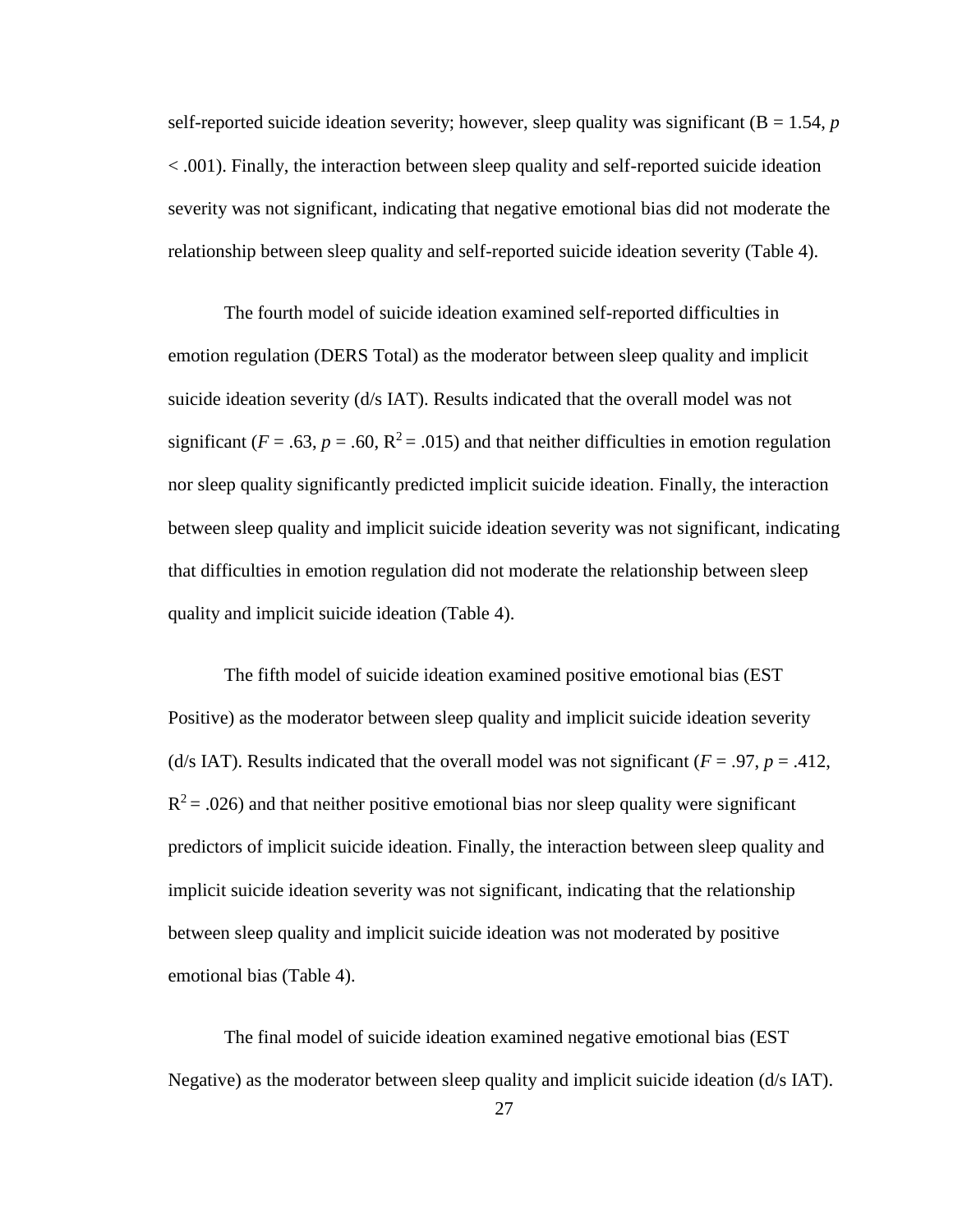Results indicated that the overall model was not significant ( $F = 1.23$ ,  $p = .303$ ,  $R^2 =$ .003) and that neither sleep quality nor negative emotional bias were significant predictors of implicit suicide ideation. Finally, the interaction between sleep quality and implicit suicide ideation severity was not significant, indicating that relationship between sleep quality and implicit suicide ideation was not moderated by positive emotional bias (Table 4).

# **Exploratory Analyses**

**Emotion Regulation as a Mediator.** Results from the moderation analyses indicated a consistent pattern where models that included the DERS indicated that the DERS was a significant predictor of explicit suicide ideation and NSSI engagement, but sleep quality was not. Conversely, in models that included EST, sleep quality was a significant predictor; however, EST scores were not. This finding suggested that there may be a different type of relationship between the DERS and sleep quality when predicting NSSI and suicide ideation. In an attempt to discover alternate relationships between these variables, exploratory mediation analyses were conducted to determine if mediation models were a better fit to the data. The first mediation model examined the DERS as the mediator between sleep quality and NSSI engagement. Results indicated that there was a significant indirect effect of sleep quality on NSSI engagement through the pathway of difficulties in emotion regulation  $(B = .10, SE = .05, 95\% \text{ CI: } .005, .22;$ Figure 3). The second mediation model examined the DERS as the mediator between sleep quality and self-reported suicide ideation severity. Results indicated that there was a significant indirect effect of sleep quality on self-reported suicide ideation through the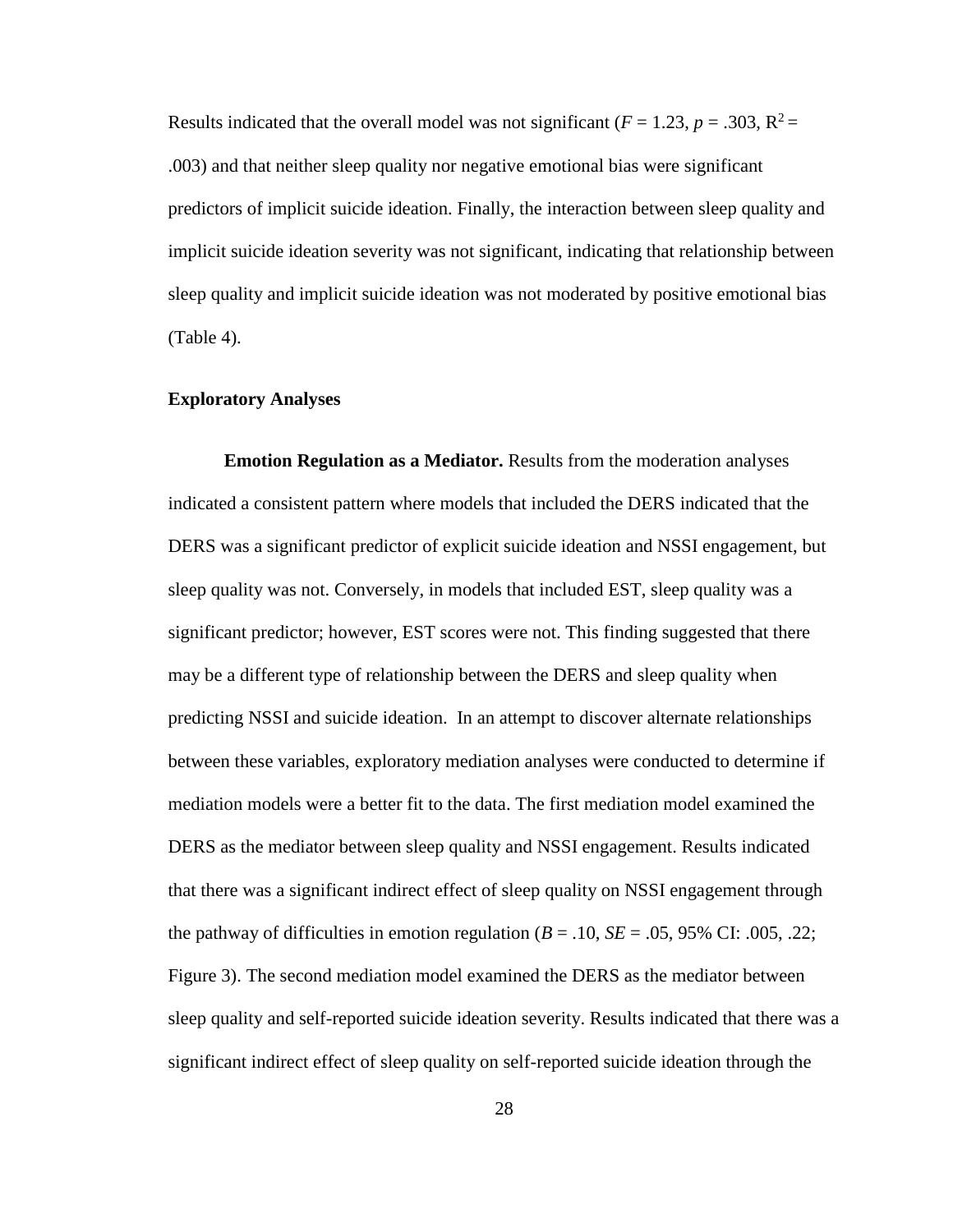pathway of difficulties in emotion regulation ( $B = .86$ ,  $SE = .28$ , 95% CI: .38, .1.51;

Figure 4).

Table 4

*Linear regression results for measures of emotion regulation as a moderator between sleep and suicide ideation*

| Outcome    | Moderator           | $\boldsymbol{B}$ | SE(B)     | df | $\boldsymbol{F}$ | $R^2$ |
|------------|---------------------|------------------|-----------|----|------------------|-------|
| <b>SIQ</b> | <b>DERS</b>         |                  |           |    |                  |       |
| $1. n=135$ |                     |                  |           | 3  | 58.31**          | .572  |
|            | <b>DERS</b>         | $.15***$         | .03       |    |                  |       |
|            | Sleep               | .30              | $\cdot$ 2 |    |                  |       |
|            | <b>DERS X Sleep</b> | $.025**$         | .004      |    |                  |       |
| <b>SIQ</b> | Pos Bias            |                  |           |    |                  |       |
| $2. n=112$ |                     |                  |           | 3  | $16.54**$        | .315  |
|            | Pos Bias            | .008             | .006      |    |                  |       |
|            | Sleep               | $1.43**$         | .23       |    |                  |       |
|            | Pos Bias X Sleep    | $.004*$          | .002      |    |                  |       |
| <b>SIQ</b> | Neg Bias            |                  |           |    |                  |       |
| $3. n=112$ |                     |                  |           | 3  | 14.191**         | .283  |
|            | Neg Bias            | .0001            | .0002     |    |                  |       |
|            | Sleep               | $.0127**$        | .0087     |    |                  |       |
|            | Neg Bias X Sleep    | .0001            | .0001     |    |                  |       |
| <b>IAT</b> | <b>DERS</b>         |                  |           |    |                  |       |
| 4. $n=125$ |                     |                  |           | 3  | .625             | .015  |
|            | <b>DERS</b>         | $-.001$          | .002      |    |                  |       |
|            | Sleep               | .016             | .012      |    |                  |       |
|            | <b>DERS X Sleep</b> | $-.0001$         | .0003     |    |                  |       |
| <b>IAT</b> | Pos Bias            |                  |           |    |                  |       |
| $5. n=111$ |                     |                  |           | 3  | .965             | .026  |
|            | Pos Bias            | $-.0001$         | .0002     |    |                  |       |
|            | Sleep               | .015             | .009      |    |                  |       |
|            | Pos Bias X Sleep    | .006             | .0001     |    |                  |       |
| <b>IAT</b> | Neg Bias            |                  |           |    |                  |       |
| 6. $n=111$ |                     |                  |           | 3  | .965             | .026  |
|            | Neg Bias            | .0001            | .031      |    |                  |       |
|            | Sleep               | .013             | .009      |    |                  |       |
|            | Neg Bias X Sleep    | .0001            | .0001     |    |                  |       |

Note: \* *p* < .05, \*\* *p* < .001. SIQ= Suicide Ideation Severity (SIQ Total), IAT= Implicit Suicide Ideation (d/s IAT), DERS= Difficulties in Emotion Regulation, Pos Bias= Positive Emotional Bias (Positive EST), Neg Bias= Negative Emotional Bias (Negative EST).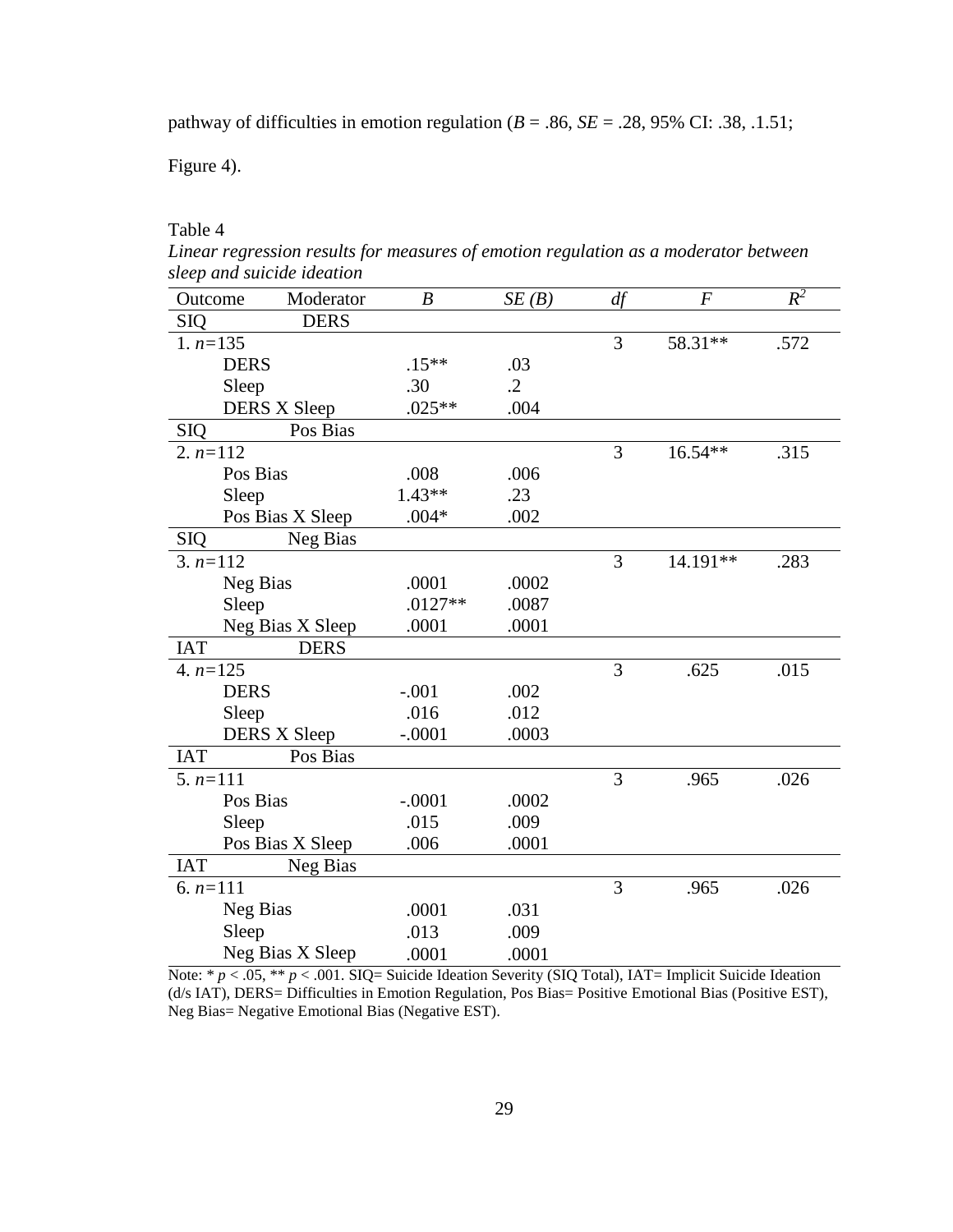| Lero oraer stuay variable correlations |          |          |         |          |        |      |
|----------------------------------------|----------|----------|---------|----------|--------|------|
| Measure                                |          | 2.       | 3.      | 4.       | 5.     | 6.   |
| 1. NSSI                                |          |          |         |          |        |      |
| 2. SIQ                                 | $.561**$ |          |         |          |        |      |
| 3. IAT                                 | .125     | .026     |         |          |        |      |
| 4. DERS                                | $.303**$ | $.578**$ | .016    |          |        |      |
| 5. Positive                            | .091     | .000     | $-.027$ | .005     |        |      |
| <b>Bias</b>                            |          |          |         |          |        |      |
| 6. Negative                            | $-.012$  | $-.012$  | .017    | $-.03$   | .435** |      |
| <b>Bias</b>                            |          |          |         |          |        |      |
| 7. Sleep                               | $.274*$  | .399**   | .127    | $.516**$ | .134   | .085 |
| Quality                                |          |          |         |          |        |      |

Table  $5\overline{Z_{\text{area}}}\$ *Zero order study variable correlations*

Note: \* *p <* .01, \*\* *p* <.001. SIQ=Suicide Ideation Questionnaire Total Score, IAT= d/s IAT d score, DERS= Difficulties in Emotion Regulation, Pos Bias= Emotional Stroop Task Positive Emotional Bias, Neg Bias= Emotional Stroop Task Negative Emotional Bias, Sleep Quality= Pittsburgh Sleep Quality Index.



Figure 1. Difficulties in emotion regulation strengthen the relationship between sleep and suicide ideation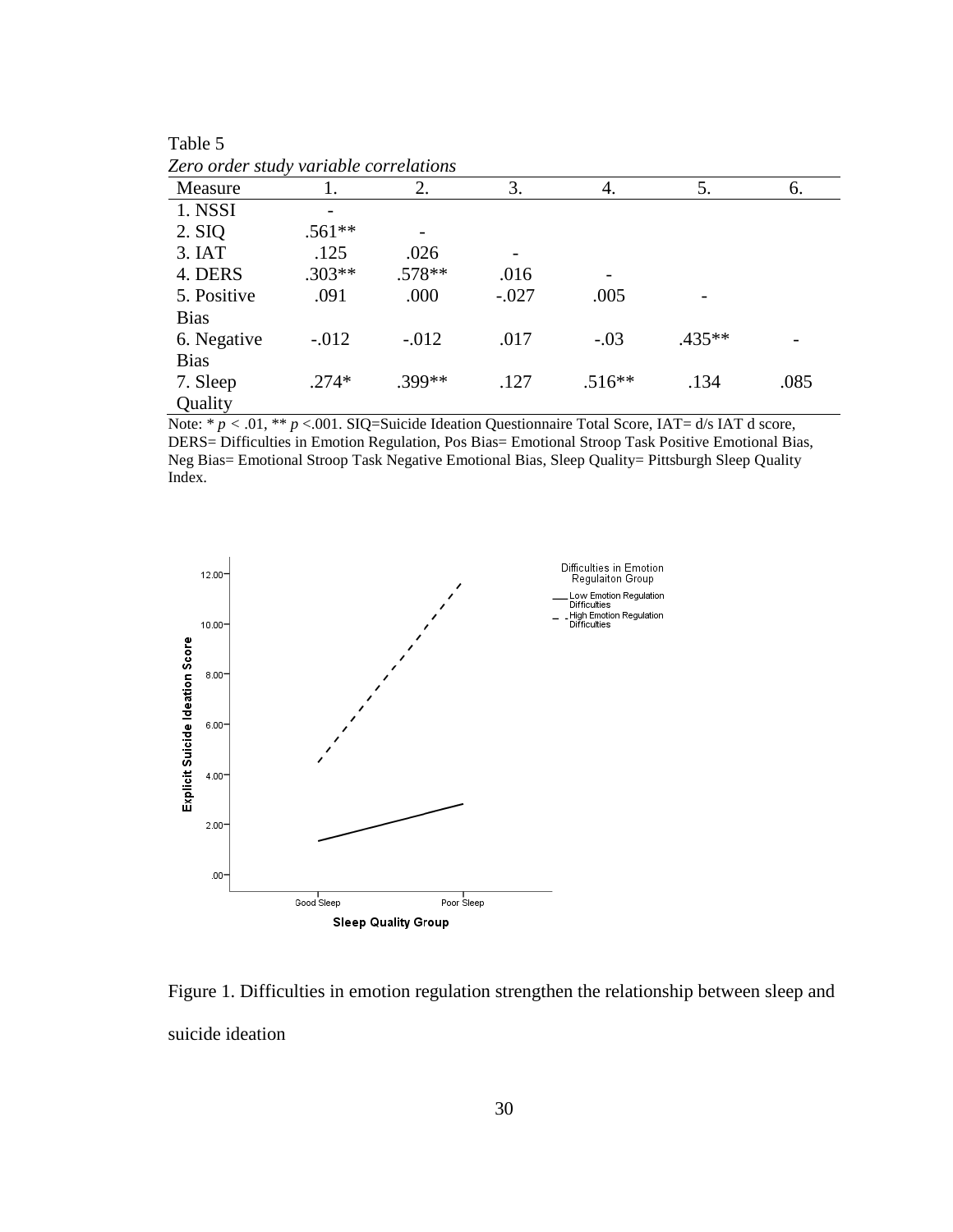

Figure 2. Low positive bias strengthens the relationship between sleep and suicide ideation



Figure 3. Indirect effects of sleep quality on NSSI engagement; \**p* < .05 \*\**p* < .01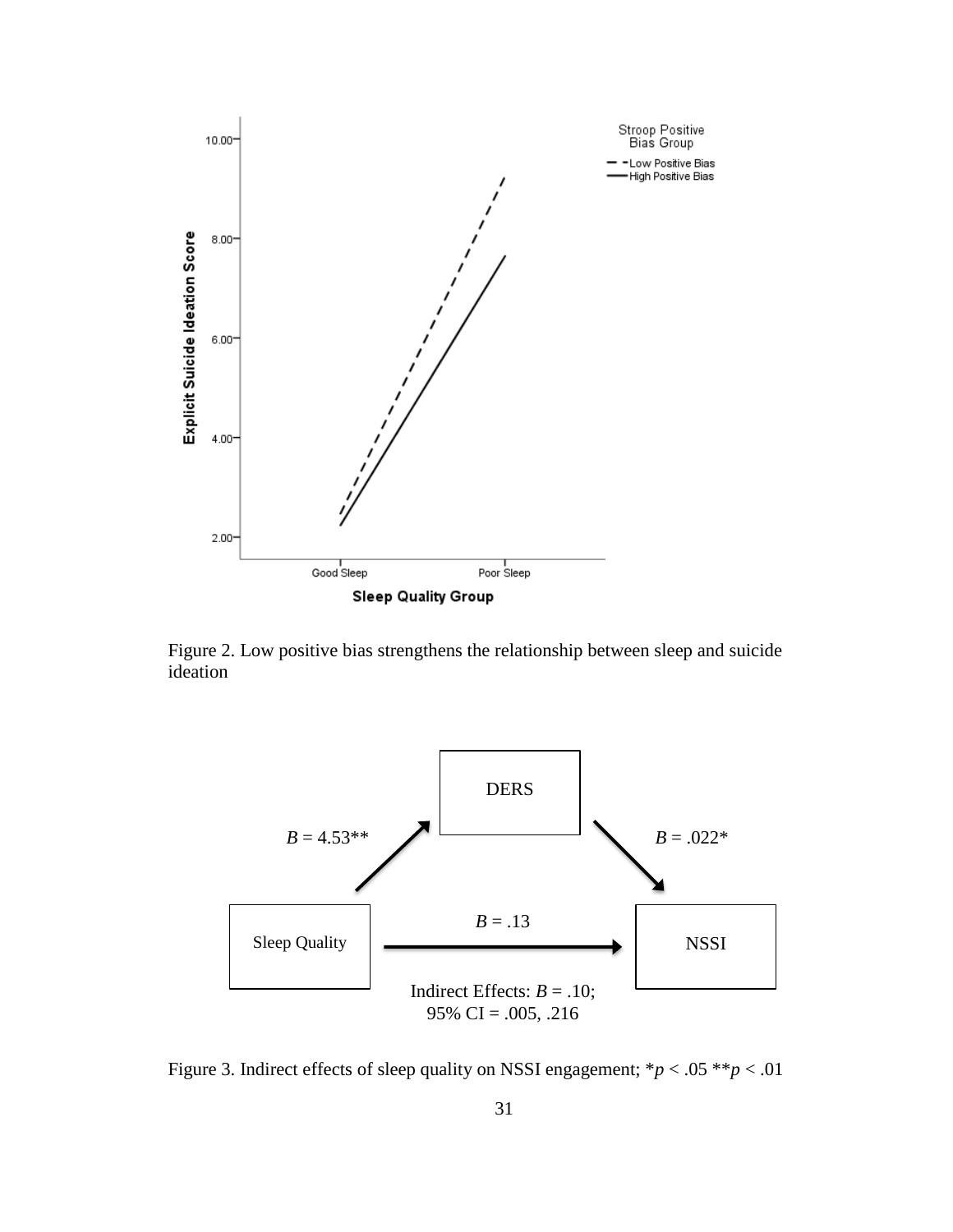

Figure 4. Indirect effects of sleep quality on self-reported suicide ideation; *\*\*p* < .01

# **Discussion**

The present study sought to evaluate the extent to which emotion regulation moderates the relationship between sleep quality and both NSSI and suicide ideation. It was hypothesized that emotion regulation would moderate the relationship such that greater difficulties in emotion regulation would strengthen the relationship between poor sleep and NSSI and suicide ideation. Results indicated that difficulties in emotion regulation and sleep quality were significant predictors of both NSSI engagement and explicit (self-reported) suicide ideation. Interestingly, emotion regulation did not moderate the relationships between sleep and NSSI in any of the models. Regarding suicide ideation, emotion regulation did not moderate the relationship between sleep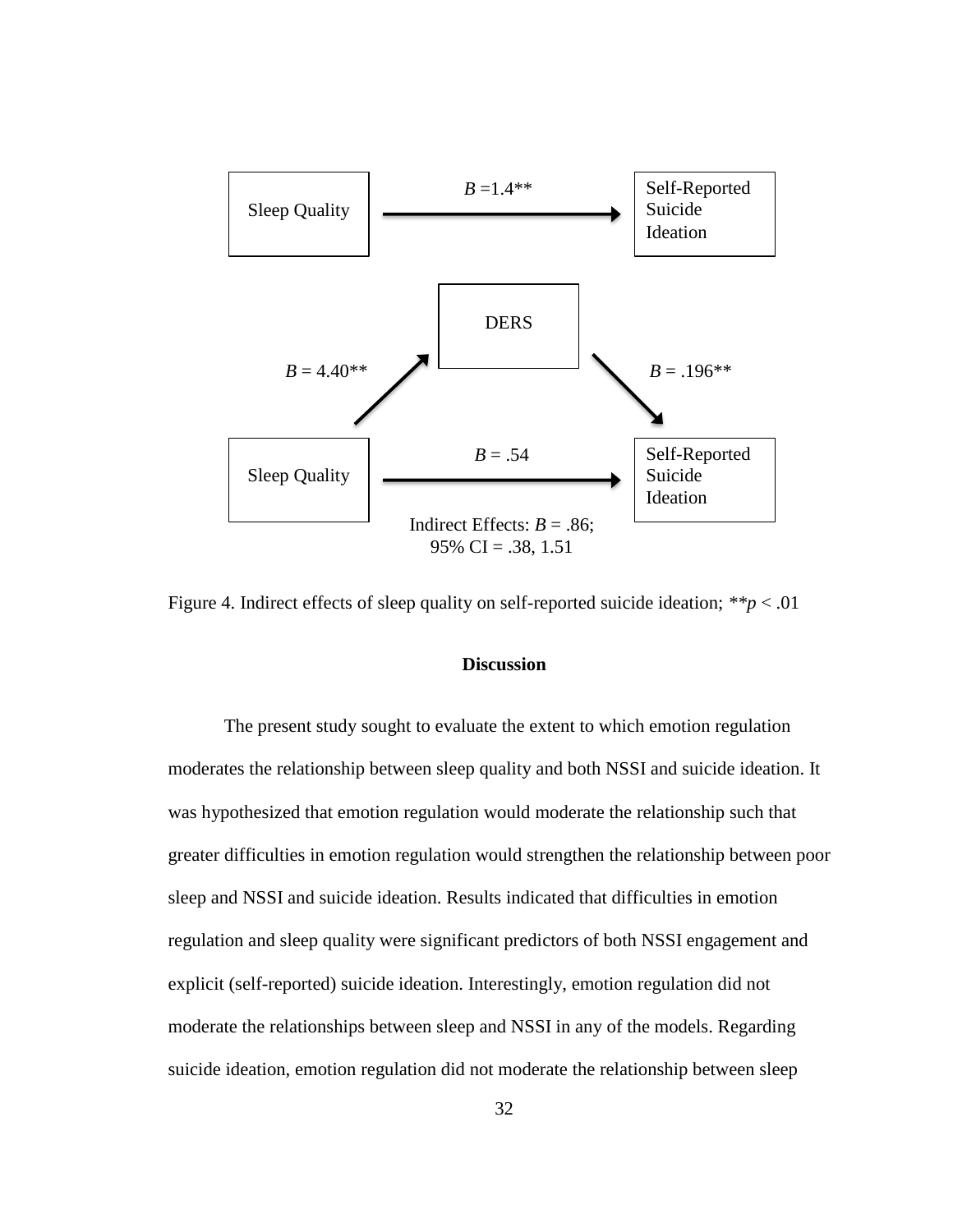quality and implicit ideation; however, emotion regulation did moderate this relationship in explicit (self-reported) suicide ideation.

#### **Poor sleep quality predicts NSSI engagement and suicide ideation**

As expected, poor sleep quality was a significant predictor of both NSSI engagement and explicit suicide ideation; however, this result was only found in analyses using the emotion Stroop (EST). In the analyses with the self-report emotion regulation measure (DERS; Grantz & Roemer, 2004), sleep was not a significant predictor of NSSI engagement or suicide ideation severity (though the DERS was a significant predictor). A potential reason for the differences in the findings may be due to the EST and the DERS assessing slightly different constructs. The DERS is an assessment of difficulties in emotion regulation which have been connected repeatedly to poor sleep quality in past research (Baum et al., 2014; Dahl, 1999; Fairholme & Manber, 2015; Mauss et al., 2013; Sandru & Voinescu, 2014). In contrast, the EST has been shown to activate emotional and cognitive control areas in the brain (Rashle et al., 2017), and likely assesses the exposure an individual has to a particular set of emotional experiences (either positive or negative), and thus how they regulate those emotions. Therefore, it is possible that sleep difficulties are more closely associated with difficulties in emotion regulation compared to either positive or negative emotion regulation experience exposure. It also may be that poor sleep quality is related to greater difficulties in emotion regulation; however, sleep quality may not have as much of an influence over one's exposure to and regulation of positive and negative emotions. Therefore, when putting sleep quality and the DERS into a model together, sleep quality becomes nonsignificant as its influence on NSSI and

33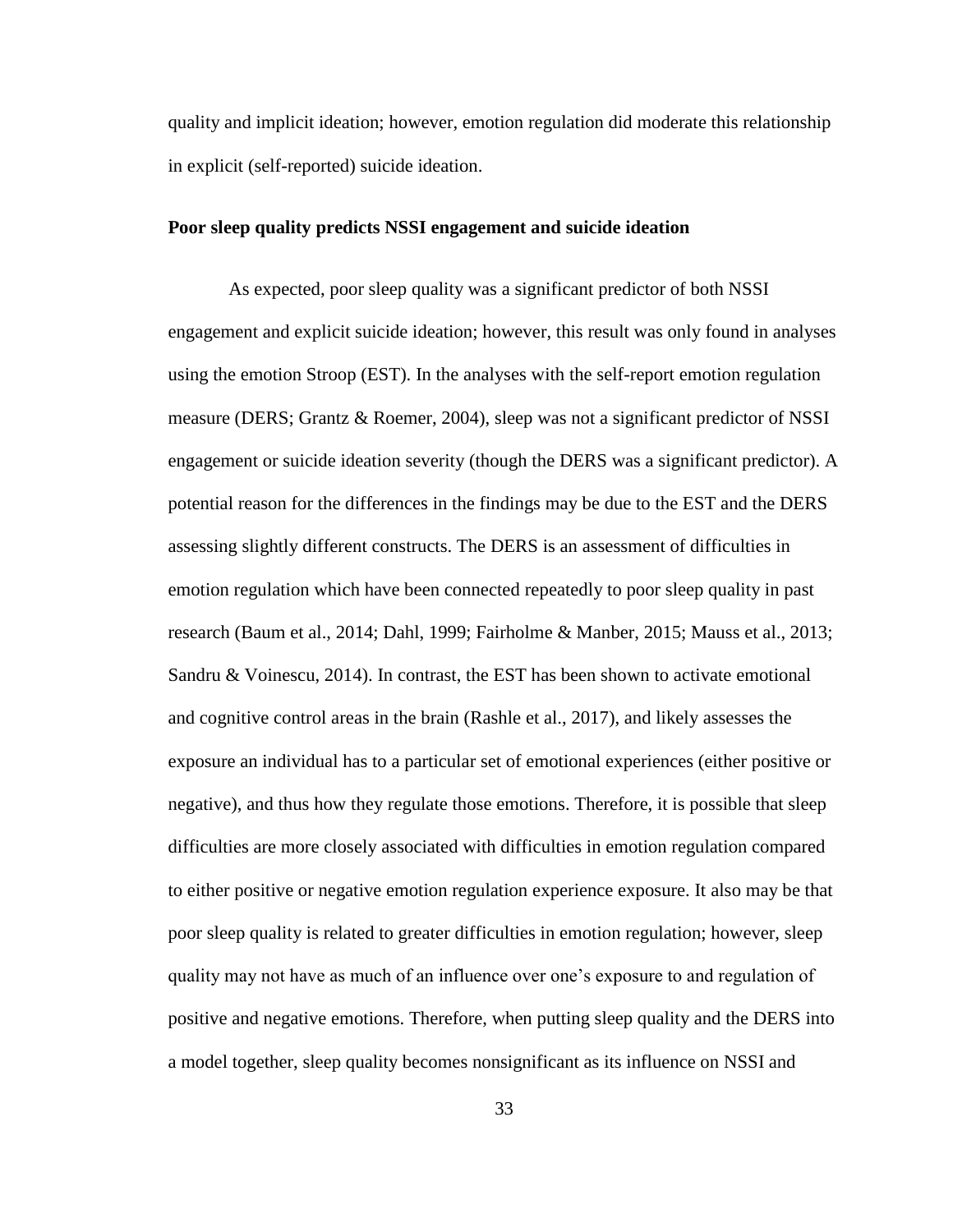suicide ideation is accounted for by difficulties in emotion regulation (Figures  $3 \& 4$ ). Conversely, when put into a model with the EST, sleep remains a significant predictor of NSSI and suicide ideation because its influence is not accounted for by either positive or negative EST scores.

Despite the inconsistencies found with sleep predicting NSSI engagement and suicide ideation, this study still provided more evidence that sleep is an important risk factor for both NSSI engagement and suicide ideation severity among adolescents. The importance of sleep in risk for NSSI and suicide ideation has garnered much attention in the recent years, with many publications linking poor sleep quality to suicide ideation (e.g., Choquet & Menke, 1989; Park et al., 2013; Wong et al., 2010) and NSSI (Hysing et al., 2015; Lundh et al., 2012; McGlinchey et al., 2017) in adolescent samples. The finding from the current study supports the previous literature and builds upon it by examining this relationship while utilizing validated measures for sleep quality, NSSI engagement, and suicide ideation severity. Taken together, these findings suggest that individuals working with adolescents may want to pay particular attention to their sleep habits and consider implementing treatments designed to assess sleep problems for individuals with NSSI engagement or suicide ideation.

Finally, this finding highlights the importance of sleep quality during adolescence and adds to evidence suggesting delayed school start times especially considering that the mean sleep quality score (*M=* 5.17) was above the cutoff for what is considered to be poor sleep by the PSQI guidelines. Later start times have been associated with greater sleep duration, better behavior, greater achievement in school, and greater academic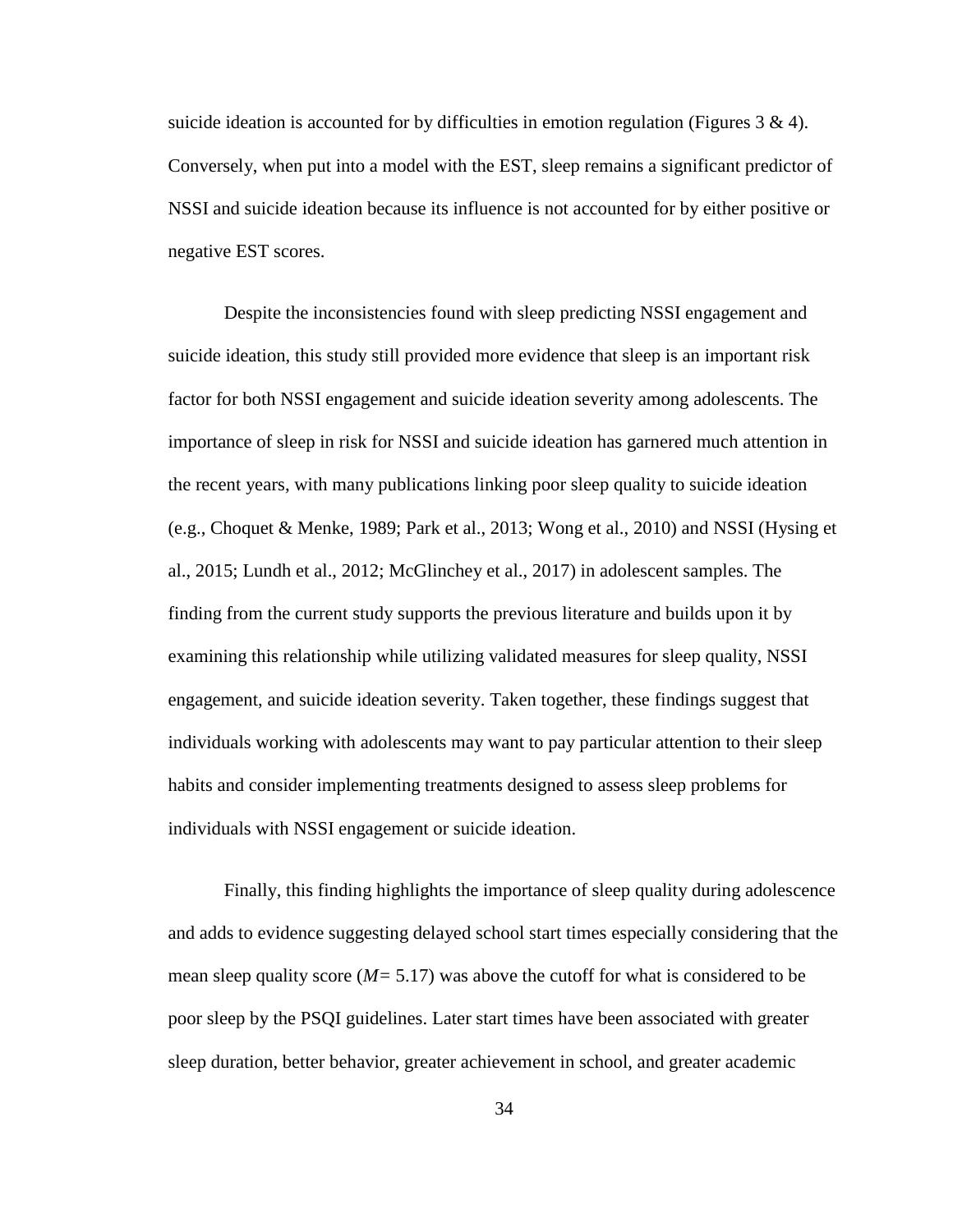effort (Paksarian, Rudolph, He, & Merikanges, 2015; Thacher & Onyper, 2016). Importantly, delayed school start times also have been shown to benefit adolescents by increasing total time slept per night and increasing the number of students who report getting at least 8 hours of sleep a night (Wheaton, Chapman, & Croft, 2016). Therefore, delayed start times may provide, at least in part, a solution to the adolescent sleep problem.

#### **Emotion regulation and NSSI/suicide ideation**

Importantly, results showed that self-reported difficulties in emotion regulation were a significant predictor of both NSSI engagement and explicit suicide ideation severity. This finding is consistent with the previous literature that has linked difficulties in emotion regulation to both NSSI engagement (Heath et al., 2009; Kranzler et al., 2016; Nock, 2009) and explicit suicide ideation severity (Anestis et al., 2014; Rajappa et al., 2012). The present findings continue to suggest that difficulties in emotion regulation may be an important risk factor for both NSSI engagement and suicide ideation. Additionally, this finding suggests that it is important for clinicians working with these populations to assess and address any problems their clients may be experiencing regarding emotion regulation. The utilization of validated assessments of emotion regulation as well as validated treatments to help address emotion regulation difficulties may play an important role in reducing risk for both NSSI and suicide ideation.

Conversely, neither positive nor negative emotional bias scores on the Emotional Stroop task were significant predictors of NSSI engagement or self-reported suicide ideation severity. No study to date has examined the Emotional Stroop Task within the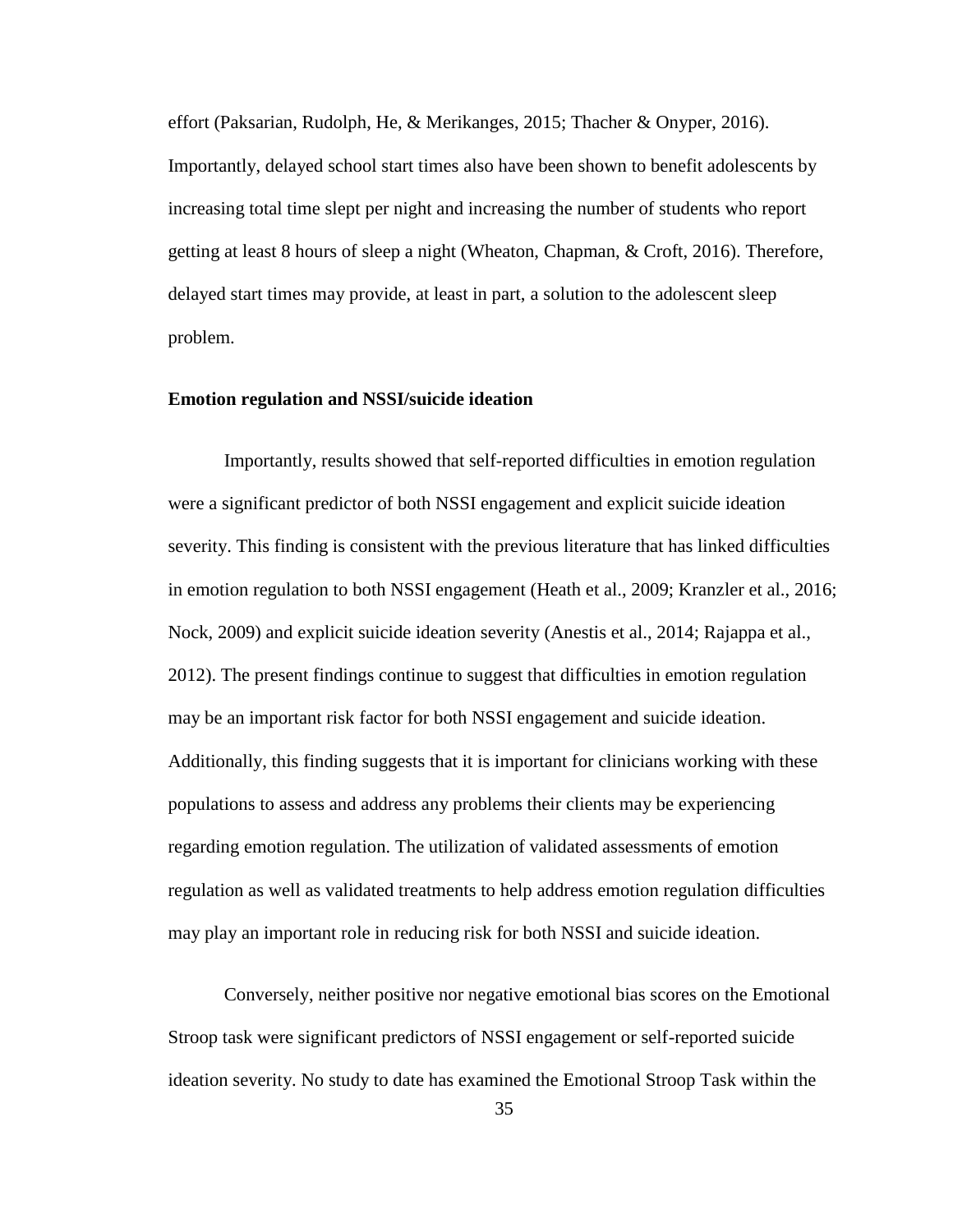context of either NSSI engagement or suicide ideation; thus, making these findings novel. It may be possible that these biases are not important predictors for either NSSI engagement or suicide ideation severity. Interestingly, regarding NSSI engagement, previous studies have found those with NSSI engagement experience negative emotions more frequently compared to those without NSSI engagement (Voon et al., 2014). Therefore, it would be reasonable to expect that they would show an increased negative emotional Stroop score compared to those without a history of NSSI. One possible explanation for the EST not predicting NSSI engagement may be that lifetime NSSI engagement rather than current NSSI engagement was assessed, and therefore some individuals who reported NSSI may not have recent NSSI. Those individuals with a history of NSSI but not current engagement may have not been experiencing higher frequency of negative emotional experiences any longer. Therefore, their emotional bias scores may not be representative of individuals with current NSSI engagement.

Additionally, it is possible that individuals who either engage in NSSI or experience greater levels of suicide ideation have the same level of experience with both positive and negative emotional control and regulation compared to their counterparts without NSSI engagement and with lower suicide ideation severity. Though previous research has found those with NSSI engagement report experiencing these mood states more frequently, it may be that these individuals are experiencing them at the same frequency as others; however, they perceive these experiences as happening more frequently. Therefore, emotional Stroop scores may not be predictive of NSSI engagement and suicide ideation severity because these differences simply may not exist. Future research should continue to examine emotional experiences in the context of NSSI

36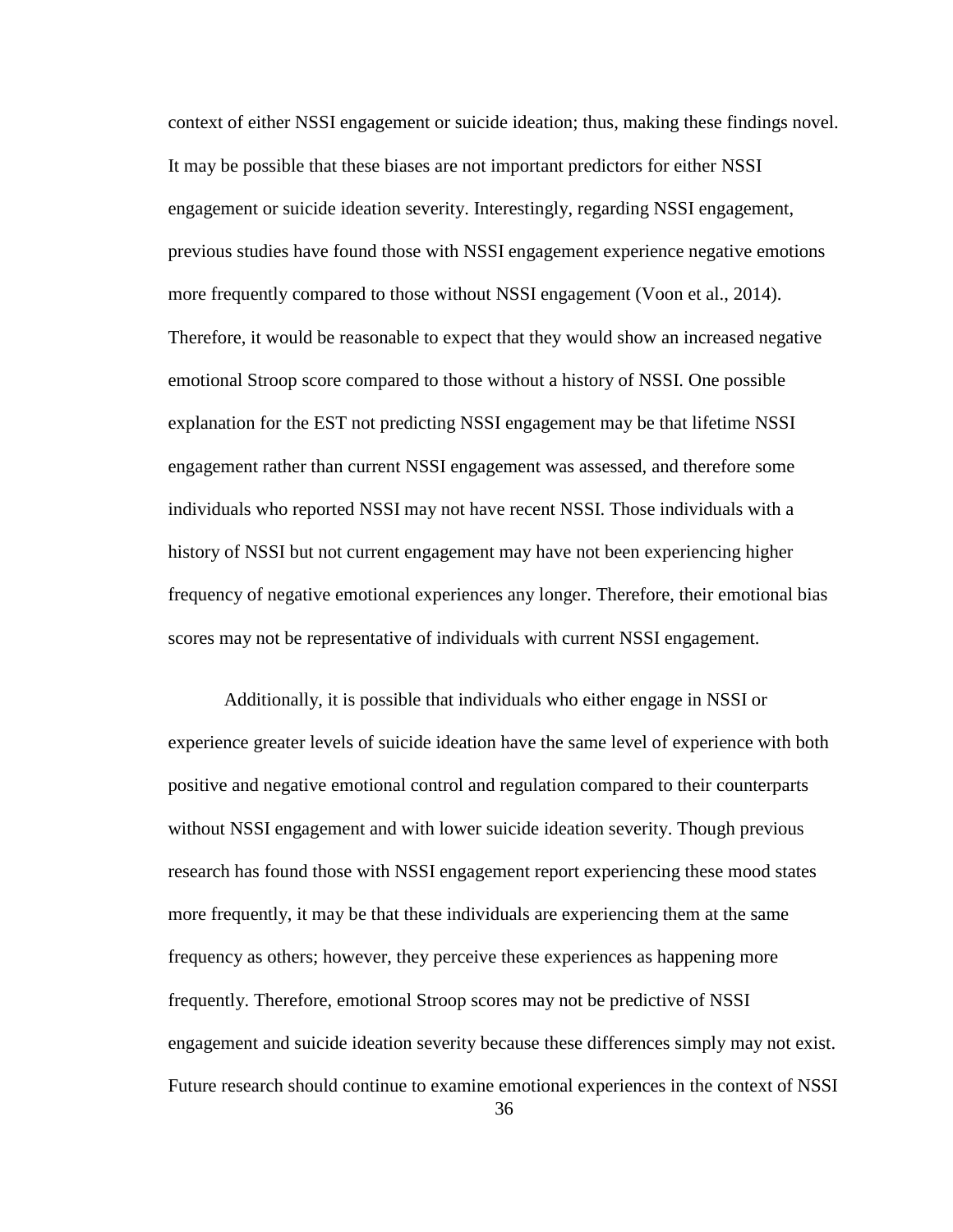engagement and consider utilizing methods like ecological momentary assessment to determine the frequency of emotional experiences to examine if those with NSSI report more frequent negative emotions compared to those without NSSI.

Another possible reason for the emotional Stroop biases not predicting NSSI or suicide ideation is that this measure may not capture emotion regulation abilities accurately. No studies to date have used the Emotional Stroop in the way that it was used for this study. Even though brain imagining studies have found that the EST activated areas in the brain related to emotional and cognitive control (Raschle et al., 2017), it is possible that the task may not be capturing emotion regulation accurately. Further research is needed utilizing the EST to determine if it can accurately capture emotion regulation abilities as well as to determine whether there are differences in emotional Stroop scores between individuals with and without NSSI as well as individuals at varying levels of suicide ideation severity.

# **Emotion regulation does not moderate the relationship between sleep quality and NSSI**

Another important finding was that all models for NSSI yielded nonsignificant interactions between sleep quality and emotion regulation, suggesting that emotion regulation may not play an important role in strengthening the relationship between sleep quality and NSSI engagement. Additionally, the lack of a significant interaction between sleep quality and emotion regulation within the context of NSSI engagement may be due to the small sample size. Of the 152 adolescents who completed the survey, only 24 (15.8%) had engaged in NSSI making the power for these analyses limited. It is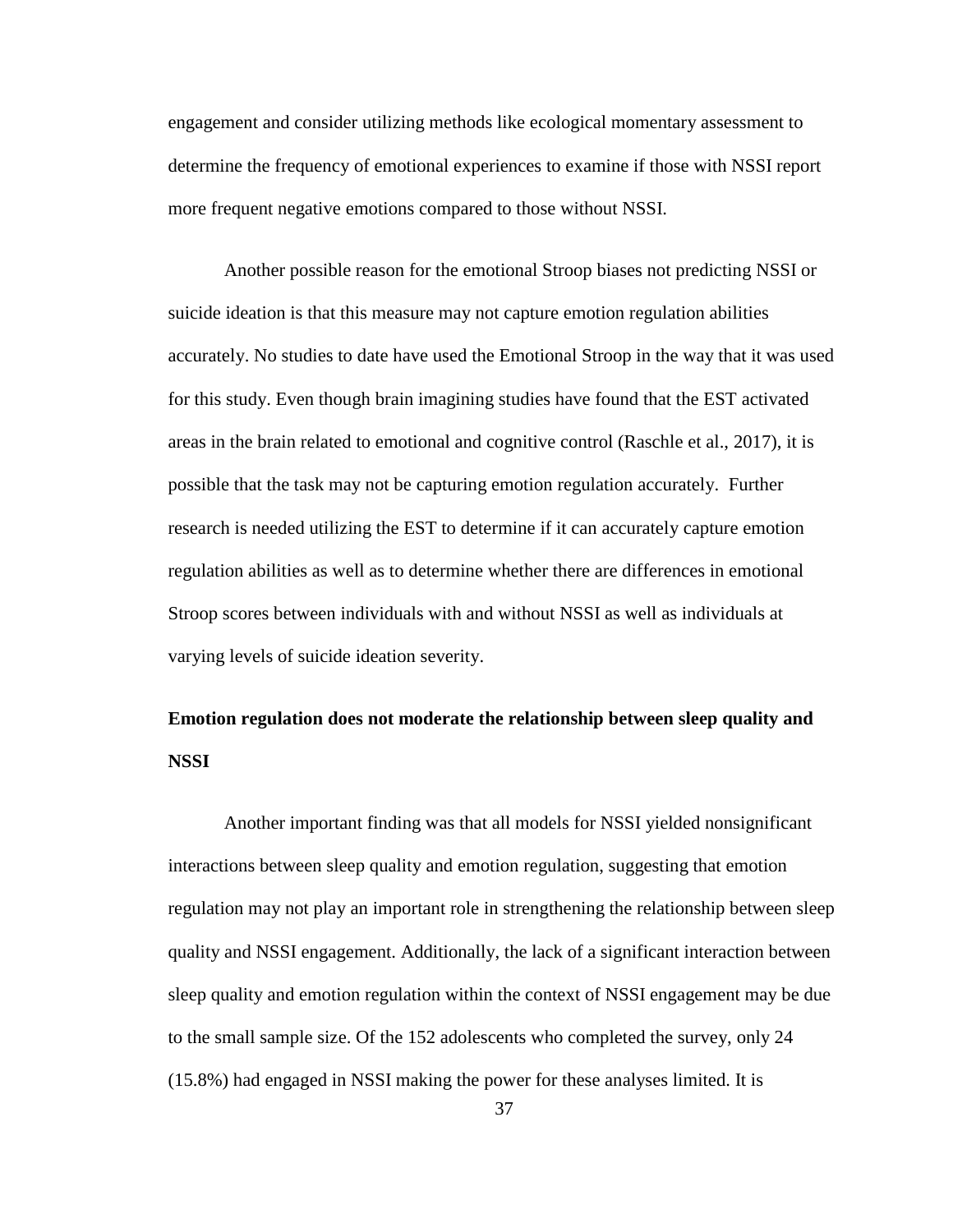important that future replications of this study use a larger sample size to determine whether these results are due to limited power or if emotion regulation actually does not moderate the relationship between sleep quality and NSSI engagement.

The nonsignificant interaction between sleep quality and emotion regulation may also be related to differences in the time frame being assessed. For this study any lifetime NSSI engagement was the outcome variable; however, the emotion regulation and sleep assessment captured current experiences. This discrepancy in time frame may create a problem because current behavior may be predicting past behavior for some individuals. Future studies should consider examining this relationship again but utilize a similar time frame for all behaviors to determine if there may be significant interactions. Additionally, the utilization of a longitudinal design to examine this relationship in the future would also help eliminate problems with the time frame of assessments as well as provide insight into the sequence of these experiences.

Although this is the first study to examine emotion regulation as a moderator in the relationship between sleep quality and NSSI, a recent study found that emotion regulation mediated the relationship between nightmares and NSSI engagement in adults (Ennis et al., 2017). Interestingly, the study by Ennis and colleagues found that emotion regulation mediated this relationship for nightmares but not insomnia symptoms. Based on the results from the previous study it is possible that emotion regulation acts as a mediator in the relationship between sleep quality and NSSI but does not act as a moderator. Additionally, it is possible that this study should have examined the moderation relationship with nightmares rather than general sleep quality. The Ennis et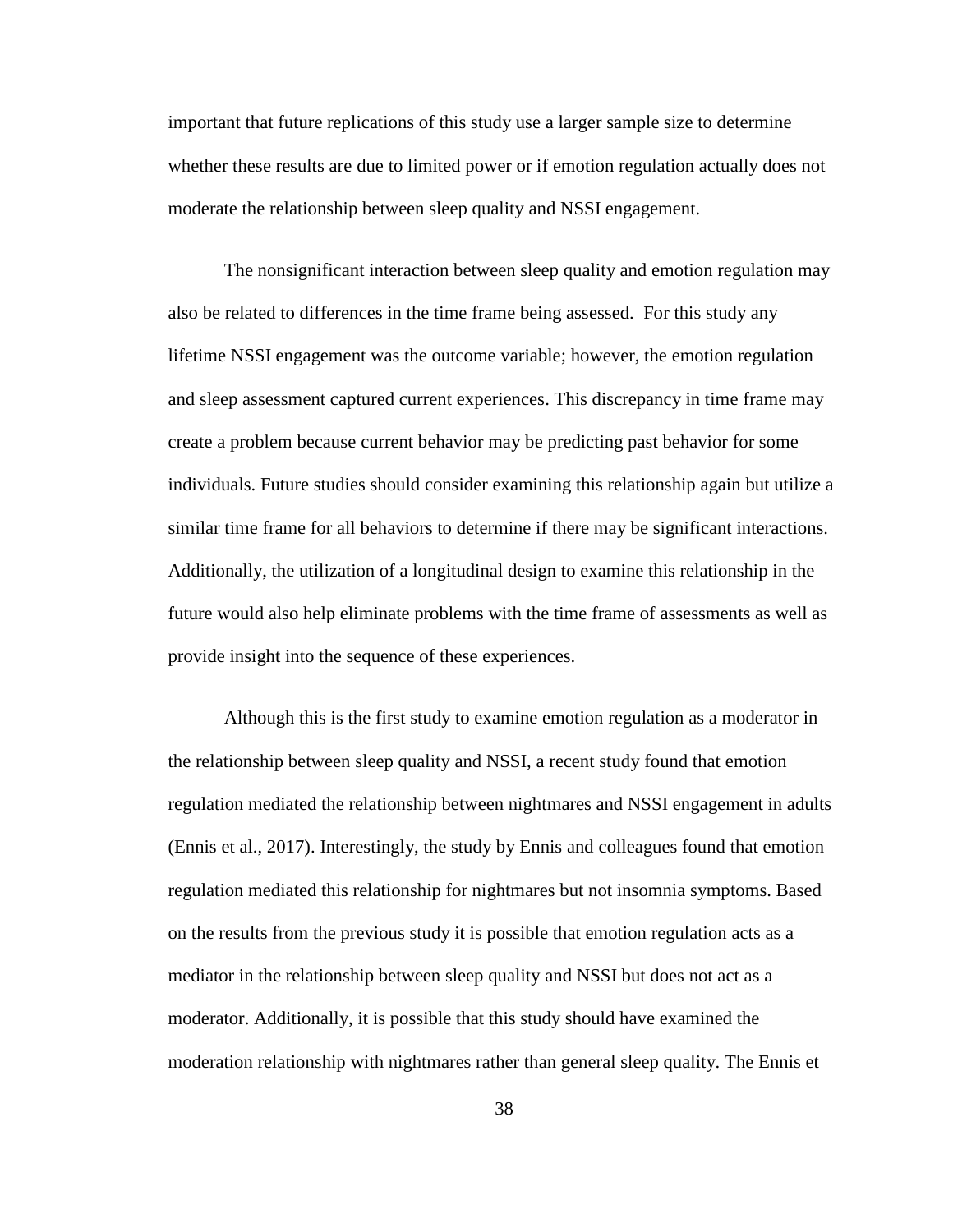al. study found emotion regulation did not mediate the relationship for insomnia symptoms but did so with nightmares. Therefore, it may be possible that this relationship only exists for certain facets of sleep quality. Future studies should examine if emotion regulation moderates the relationship between nightmares and NSSI to determine if this relationship exists for different sleep facets.

# **Emotion Regulation Moderates the Relationship Between Sleep and Suicide Ideation**

Two moderation analyses found that emotion regulation moderated the relationship between sleep quality and suicide ideation severity (one using difficulties in emotion regulation and the other using positive bias). These findings suggest that emotion regulation may play an important role in strengthening the relationship between sleep quality and suicide ideation severity.

Regarding the model using positive bias, individuals who experienced both poor sleep and lower positive emotional bias scores had a significantly elevated suicide ideation severity compared to individuals experiencing poor sleep but high positive emotional bias. These findings align with expectations as it would be anticipated that a suicidal individual likely would experience less positive emotional states compared to someone who is not suicidal. This lack of exposure to positive emotional experiences creates less interference when sorting the words, resulting in lower bias scores. Although the EST is not assessing emotion regulation directly, based on previous brain imaging research, it may be possible that the low positive bias group not only has less exposure to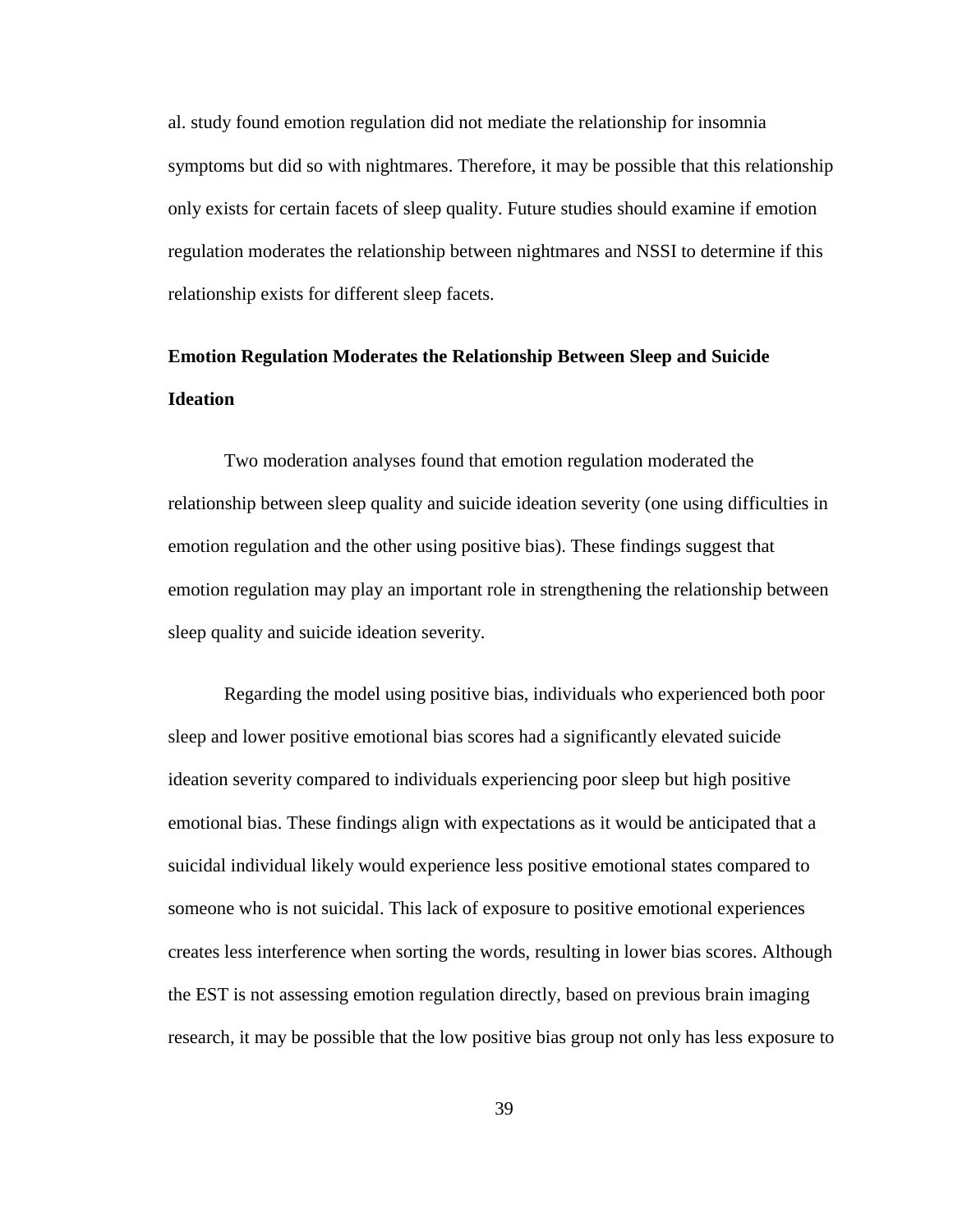the experience of positive emotions, but also has less experience regulating and controlling positive emotional experiences.

The moderation analysis utilizing self-reported difficulties in emotion regulation also found that the interaction between sleep quality and difficulties in emotion regulation was a significant predictor of suicide ideation severity. This model showed that individuals who had more emotion regulation difficulties had greater suicide ideation severity when experiencing poor sleep quality than those with fewer emotion regulation difficulties.

Based on these findings, it appears that emotion regulation may strengthen the relationship between poor sleep quality and suicide ideation. Difficulties in emotion regulation may strengthen this relationship because poor sleep is not an uncommon experience for adolescents. As previously mentioned, adolescents often report poor sleep habits such as insufficient sleep and insomnia symptoms (Carskadon et al., 2004; McKnight-Eily et al., 2011; Roane & Taylor, 2008). Therefore, poor sleep likely is perceived as a normal experience for adolescents. The normative nature of poor sleep within this age group may create a situation where poor sleep alone may have a marginal influence on suicide ideation severity; however, if an individual also is experiencing problems in emotion regulation, suicide ideation scores become elevated significantly more. Conversely, if an individual is experiencing poor sleep quality (as is common among adolescents), but has access to healthy emotion regulation strategies, their suicide risk will not be as elevated as those without access to these strategies.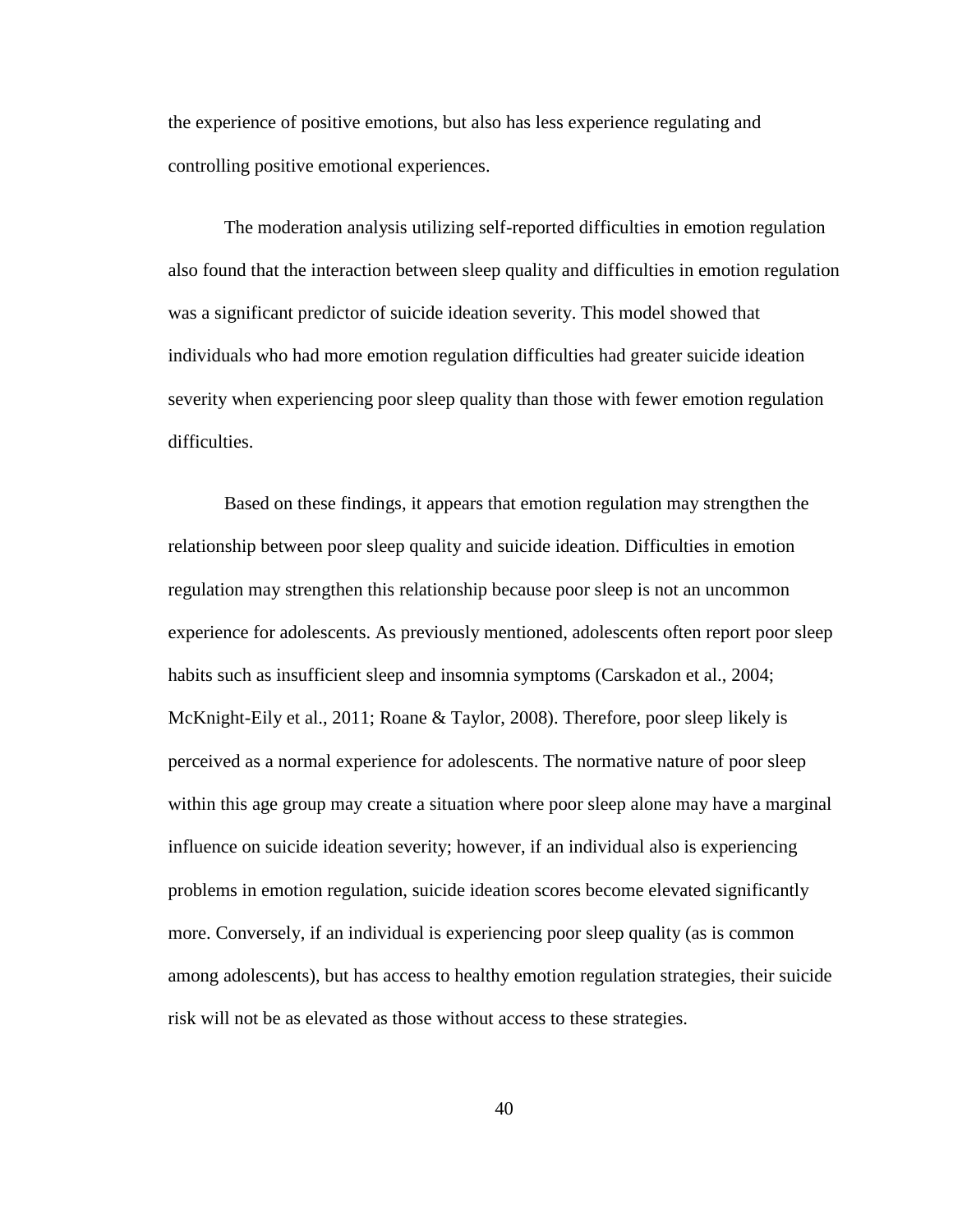Further, the increase in suicide ideation severity for individuals with both poor sleep quality and emotion regulation may be simply due to the addition of another risk factor. Previous research has demonstrated that suicide (like many other facets of mental health) is not the result of a single risk factor (Franklin et al., 2017). Additionally, previous research has demonstrated that sleep (e.g. Choquet & Menke, 1989; Park et al., 2013; Wong et al., 2010) and emotion regulation (e.g. Anestis et al., 2014; Heath et al., 2009; Kranzler et al., 2016; Voon et al., 2014) are important risk factors for NSSI engagement and suicide ideation severity. Therefore, it is possible that the increase in suicide ideation severity when poor sleep is coupled with poor emotion regulation may just be due to the addition of another significant risk factor.

Findings regarding emotion regulation moderating the relationship between poor sleep and suicide ideation suggest that assessment of both emotion regulation and sleep when working with suicidal clients may be important to clinicians. Further, it may be beneficial to implement treatments designed to target both sleep habits as well as emotion regulation. As this is the first study to date examining this relationship, it is important for future studies to replicate these findings to ensure they are consistent. It is important to mention that these findings are preliminary and exploratory; therefore, further examination of this relationship is needed with a larger and more diverse sample.

# **d/s IAT nonsignificant results**

The implicit suicide ideation results found that poor emotion regulation did not moderate the relationship between sleep quality and implicit suicide ideation. Additionally, sleep quality and emotion regulation difficulties were not significant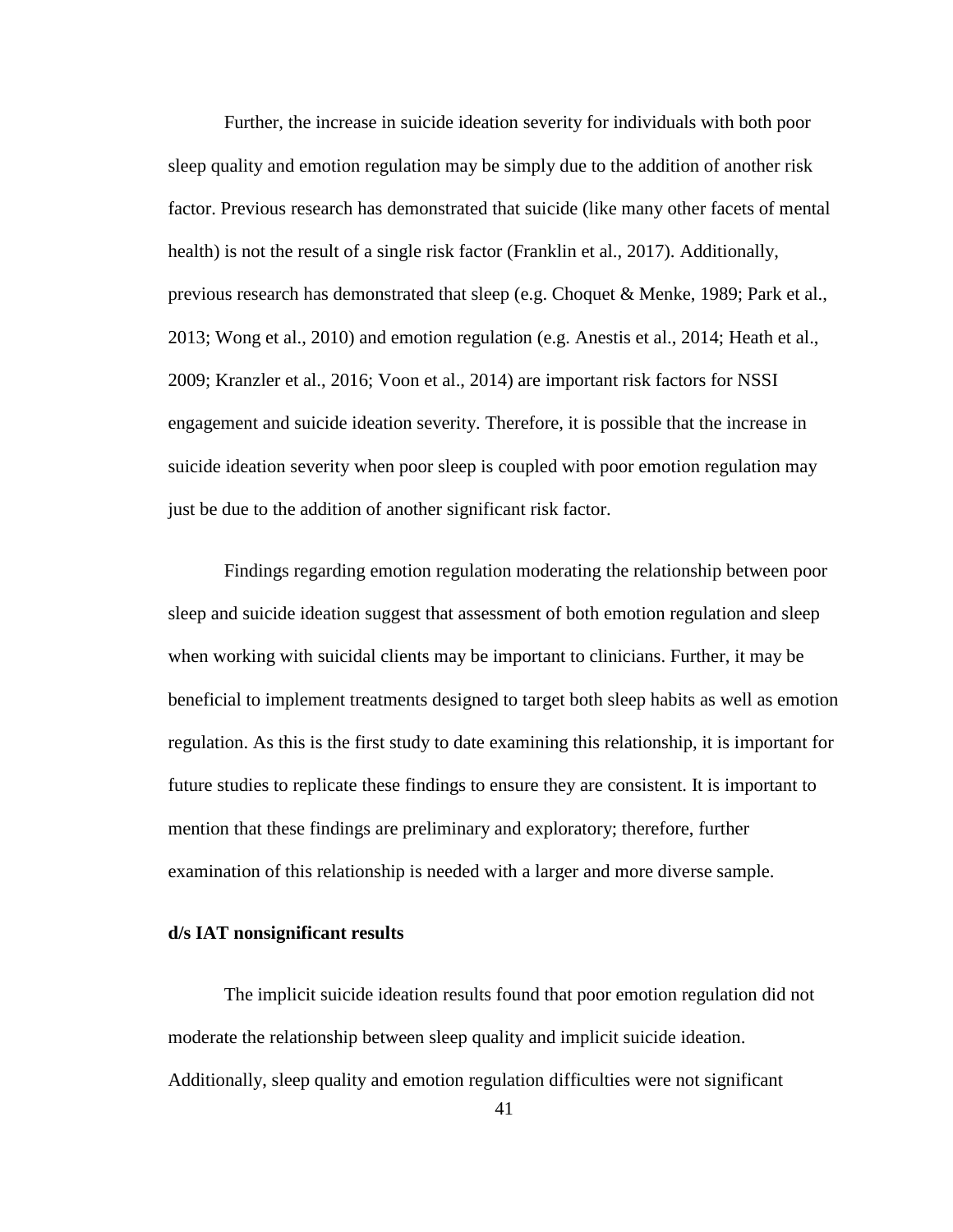predictors of implicit suicide ideation scores in any of the models. These findings suggest that sleep quality and emotion regulation may not be important factors that contribute to one's implicit suicide ideation. Importantly, no study to date has examined implicit suicide ideation as an outcome. Rather, research to date has examined it as a predictor variable (Glenn et al., 2016, 2017; Nock et al., 2010). It may be that the factors contributing to increased implicit suicide ideation are different from those contributing to explicit (self-reported) suicide ideation severity. Interestingly, the implicit suicide ideation scores did not correlate significantly with the self-reported suicide ideation scores (see Table 5), adding further evidence that these constructs may be different and thus have different factors influencing their severity.

Results regarding the implicit suicide ideation models and correlations between explicit and implicit suicide ideation may also suggest that the d/s IAT is not the best assessment of current suicide ideation in community adolescent samples. Interestingly, a recent study using an inpatient adolescent sample found that the d/s IAT is a prospective predictor of suicide ideation (Glenn et al., 2017). Therefore, it may be that the d/s IAT is a better predictor of suicide ideation among individuals with more severe suicide ideation but lacks effectiveness when used within community samples.

Another potential reason for the lack of significant findings while using the d/s IAT may be due to participants not having the vocabulary skills necessary for this task. Numerous participants asked the researchers how to correctly categorize words during the assessment. In the future, studies assessing implicit suicide ideation in adolescent samples may consider utilizing the self-injurious IAT which utilizes images of self-harm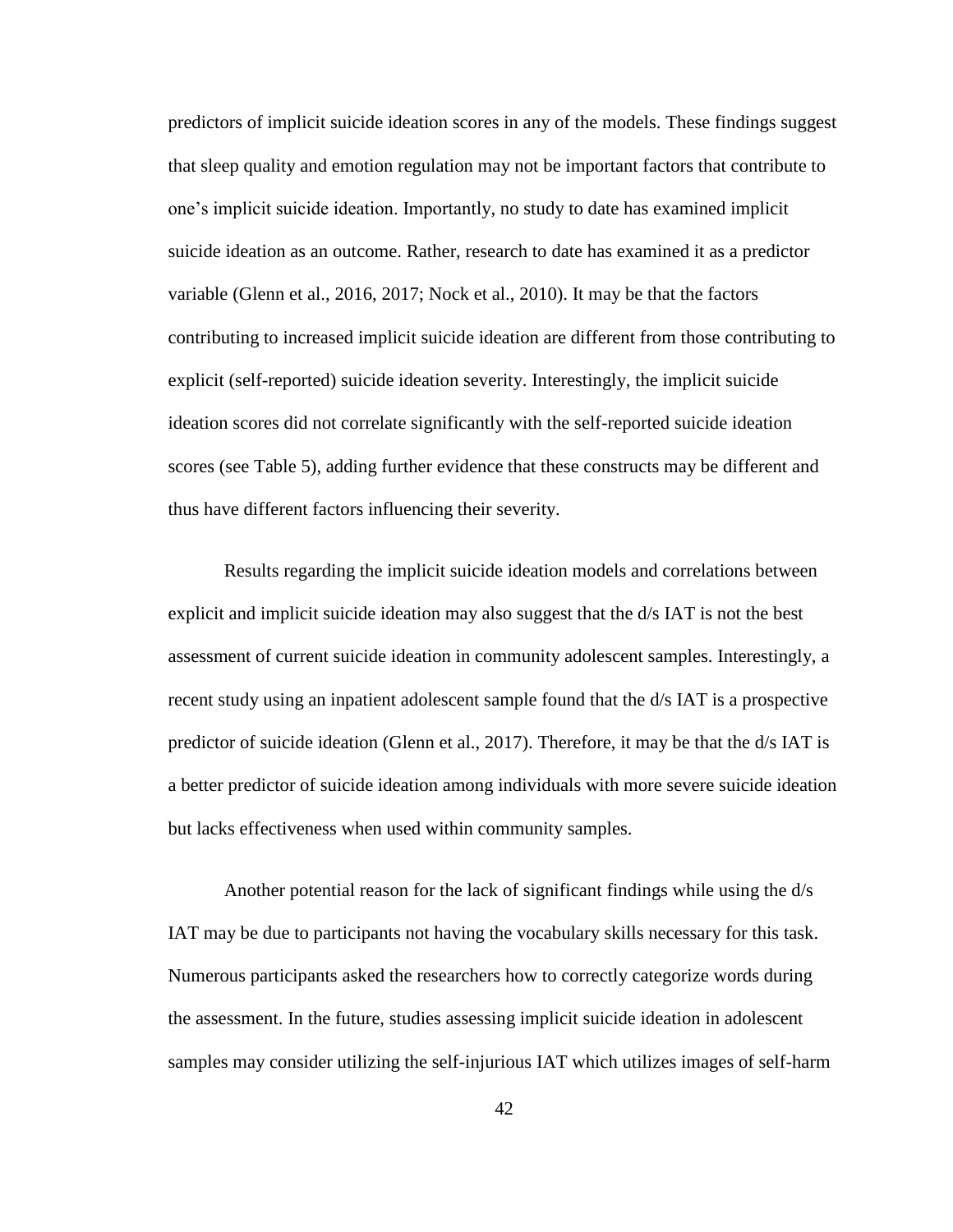instead of words, which eliminates the need for sophisticated vocabulary skills. Interestingly, other studies have used the self-injurious IAT within a community sample of adolescents and found that the self-injurious IAT was related to both current suicide ideation and previous suicide attempts (Nock & Banaji, 2007). It is possible that for adolescents it is easier to categorize pictures opposed to words and the utilization of selfinjurious IAT may yield more valid results related to current suicide ideation opposed to the d/s IAT.

Finally, it is possible that the school setting in which the study was carried out is not the optimal place for such measures to be used. During the assessment there were often distracting external stimuli (both auditory and visual) as researchers typically ran numerous participants at a time. These stimuli may have been distracting to participants, therefore impacting the latencies in responses during the task. Future studies should continue to evaluate the effectiveness of the d/s IAT in community adolescent samples and consider the possibility of using different versions of the self-harm/suicide related IATs instead while also trying to administer the assessment in a less distracting environment.

## **Exploratory results**

Due to the inconsistency of findings regarding sleep as a predictor of both NSSI and suicide ideation, exploratory mediation analyses were conducted. Regarding NSSI engagement, the indirect effects trended significant  $(p = .051)$ , which may, in part, be due to the small sample size. Regarding self-reported suicide ideation, the indirect effects were significant ( $p = .001$ ). These findings provide valuable insight into a potential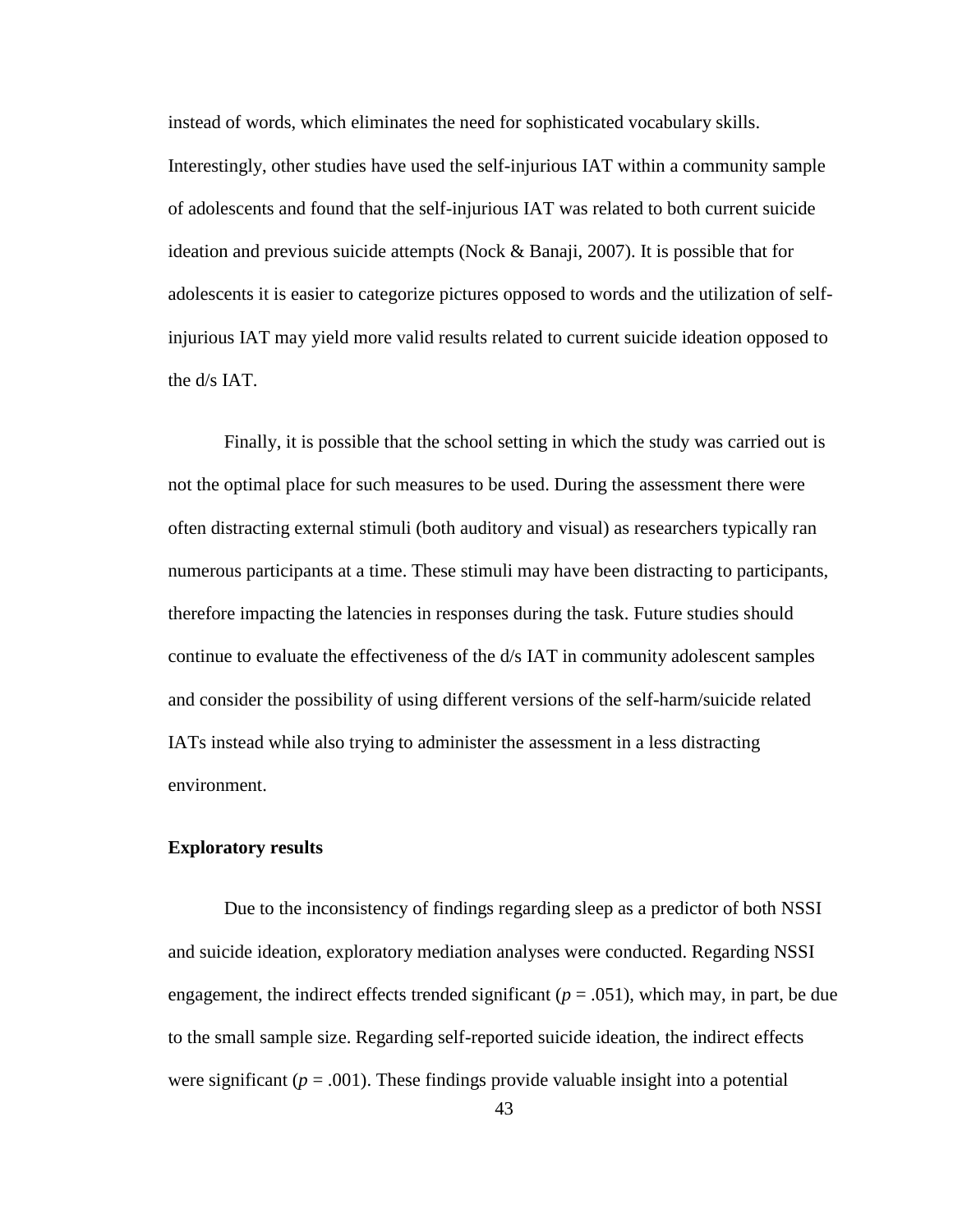reason sleep was not a significant predictor of NSSI and suicide ideation in moderation models with the DERS but was a significant predictor in models with the EST. Based on the mediation results, it appears that the way in which sleep influences both NSSI engagement and suicide ideation is via difficulties in emotion regulation. Previous research has linked sleep to difficulties in emotion regulation (Baum et al., 2014; Mauss et al., 2013; Pickett, Barbaro & Mello, 2015; Sandru & Voinescu, 2014) and emotion regulation to NSSI (Heath et al., 2009; Kranzler et al., 2016; Nock, 2009) and suicide ideation (Anestis et al., 2014; Rajappa et al., 2012); therefore, the mediating role of emotion regulation between sleep quality and both NSSI and suicide ideation is fitting. Adolescents who are experiencing poor sleep are likely experiencing difficulties in emotion regulation as a product of their poor sleep habits and thus are at an increased risk for NSSI engagement and greater suicide ideation severity. Though these findings are exploratory in nature, they may help to understand some of the inconsistencies in results.

In the future, it may be beneficial for a study to examine this relationship again utilizing a longitudinal design to determine the temporal relationships among these variables and to determine whether poor sleep precedes difficulties in emotion regulation or vice versa. Additionally, the replication of these findings with a larger sample may result in the NSSI mediation model becoming significant as previous research has found emotion regulation difficulties to be a mediator between sleep difficulties and NSSI engagement (Ennis et al., 2017).

#### **Limitations**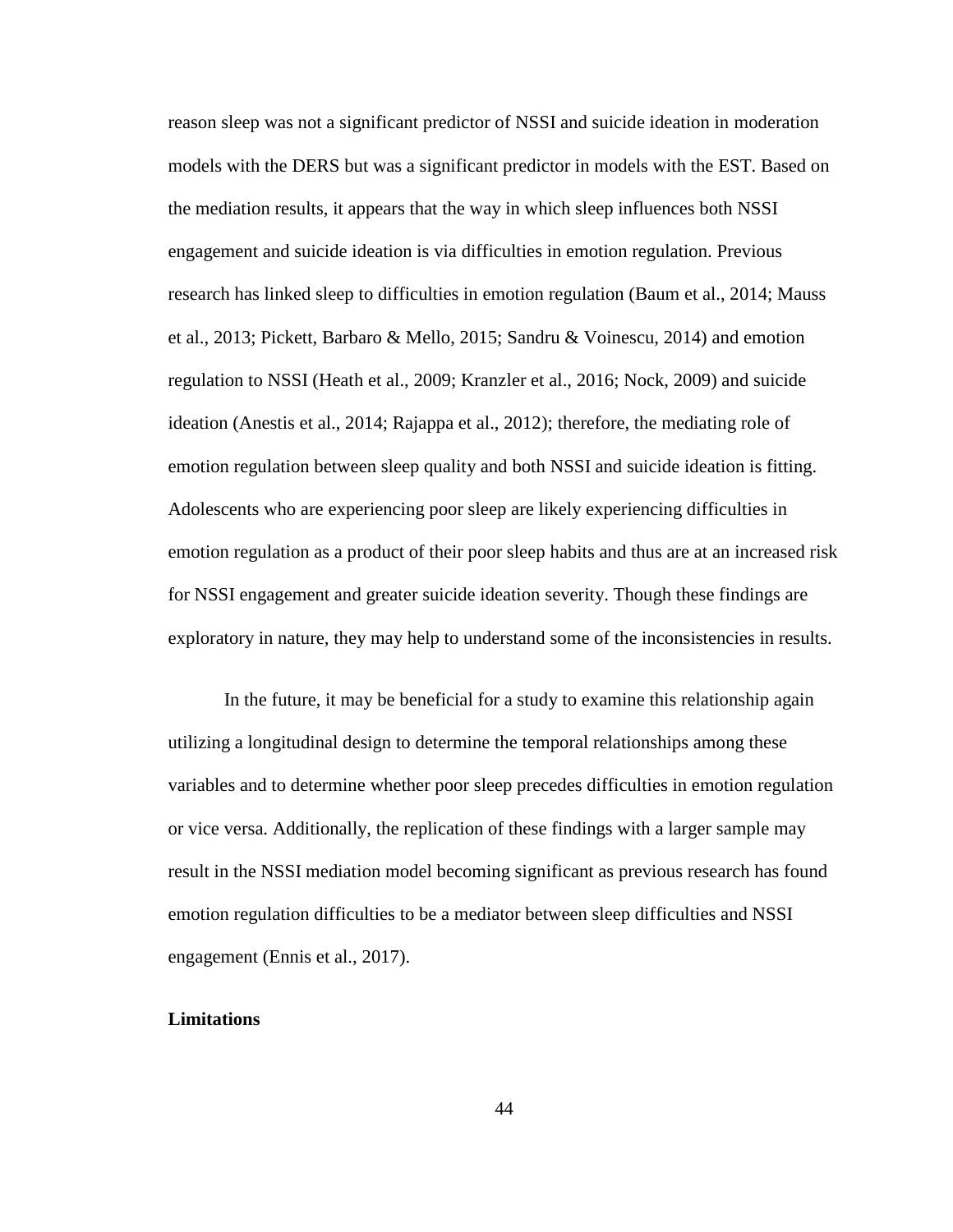A major limitation of this study is the use of a cross-sectional design rather than a longitudinal design. The cross-sectional design does not allow the determination of the order in which behaviors are emerge. It may be that sleep and emotion regulation difficulties emerge and interact prior to NSSI engagement and suicide ideation. If this were the case, it could provide clinicians a potential way to identify at-risk clients before their NSSI engagement or suicide ideation begins. Additionally, it may be that poor sleep quality and suicide ideation/NSSI engagement begin simultaneously or that suicide ideation/NSSI precedes problems in emotion regulation and sleep. Gaining a better understanding of the time frame in which these behaviors occur would benefit clinicians working with adolescents.

The characteristics of the sample in this study are also an important limitation to discuss. First, this was a small sample (ranging from 111 to 135) which is particularly problematic for power in analyses. The lack of significant interactions for most models may be due to actual nonexistent interactions between sleep quality and emotion regulation or may be due to low power. Another limitation with this sample is its homogenous nature. Though this sample is typical for Kentucky (being predominantly White and Non-Hispanic), the generalizability of these findings is limited. It would be beneficial in the future for this study to be replicated using a larger and more diverse sample.

As previously mentioned regarding the IAT, many of the students struggled with knowing how to properly categorize words, suggesting they might not have had the vocabulary skills necessary. During data collection, vocabulary ability was not assessed,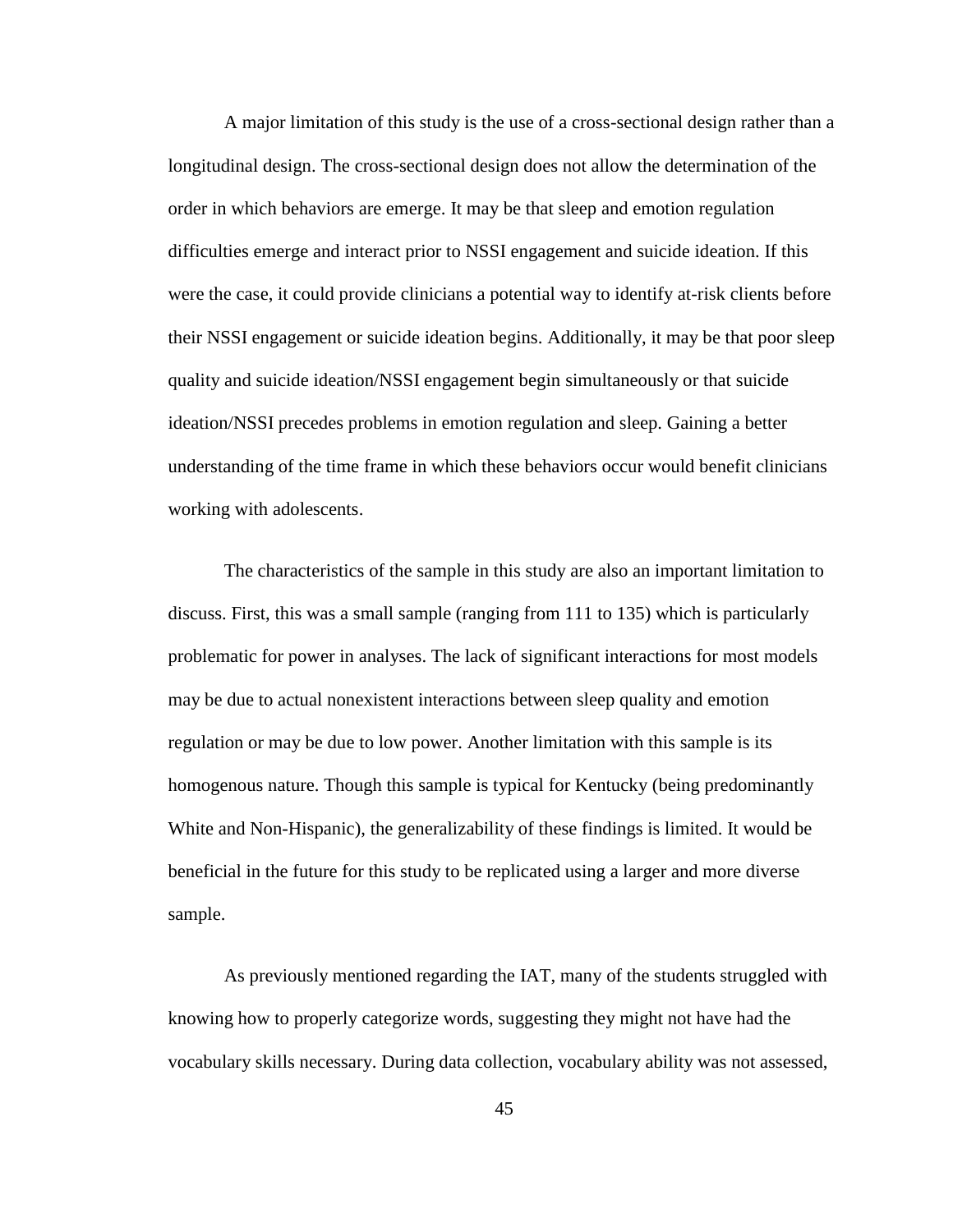therefore it is impossible to control for this potential confound. Future studies using the d/s IAT in adolescents should consider giving a vocabulary test to control for individual's vocabulary ability or utilize the self-injurious IAT which may be understood more easily by adolescents.

Finally, an important limitation was the use of lifetime NSSI engagement as an outcome variable for NSSI models. The measures of emotion regulation and sleep quality both assessed current behaviors, which was in contrast with the NSSI measure that assessed any lifetime engagement in the behavior. This inconsistency in the time frame being assessed could be particularly problematic. An individual who engaged in NSSI three years ago was treated the same as someone with current NSSI engagement in our analyses due to using lifetime engagement. It would be beneficial to replicate this study in the future and look at this relationship with individuals currently engaging in NSSI.

## **Conclusion**

Overall, this study adds to the growing body of literature suggesting sleep may be an important risk factor for both NSSI engagement and suicide ideation. Additionally, this study furthers evidence supporting the importance of difficulties in emotion regulation in both NSSI engagement and suicide ideation. Emotion regulation difficulties did not appear to have the ability to strengthen the relationship between sleep quality and NSSI therefore, having no influence on risk of engagement. Interestingly regarding the relationship between sleep quality and explicit suicide ideation, emotion regulation difficulties may strengthen this relationship resulting in an increase in one's suicide ideation severity when experiencing both poor sleep and greater emotion regulation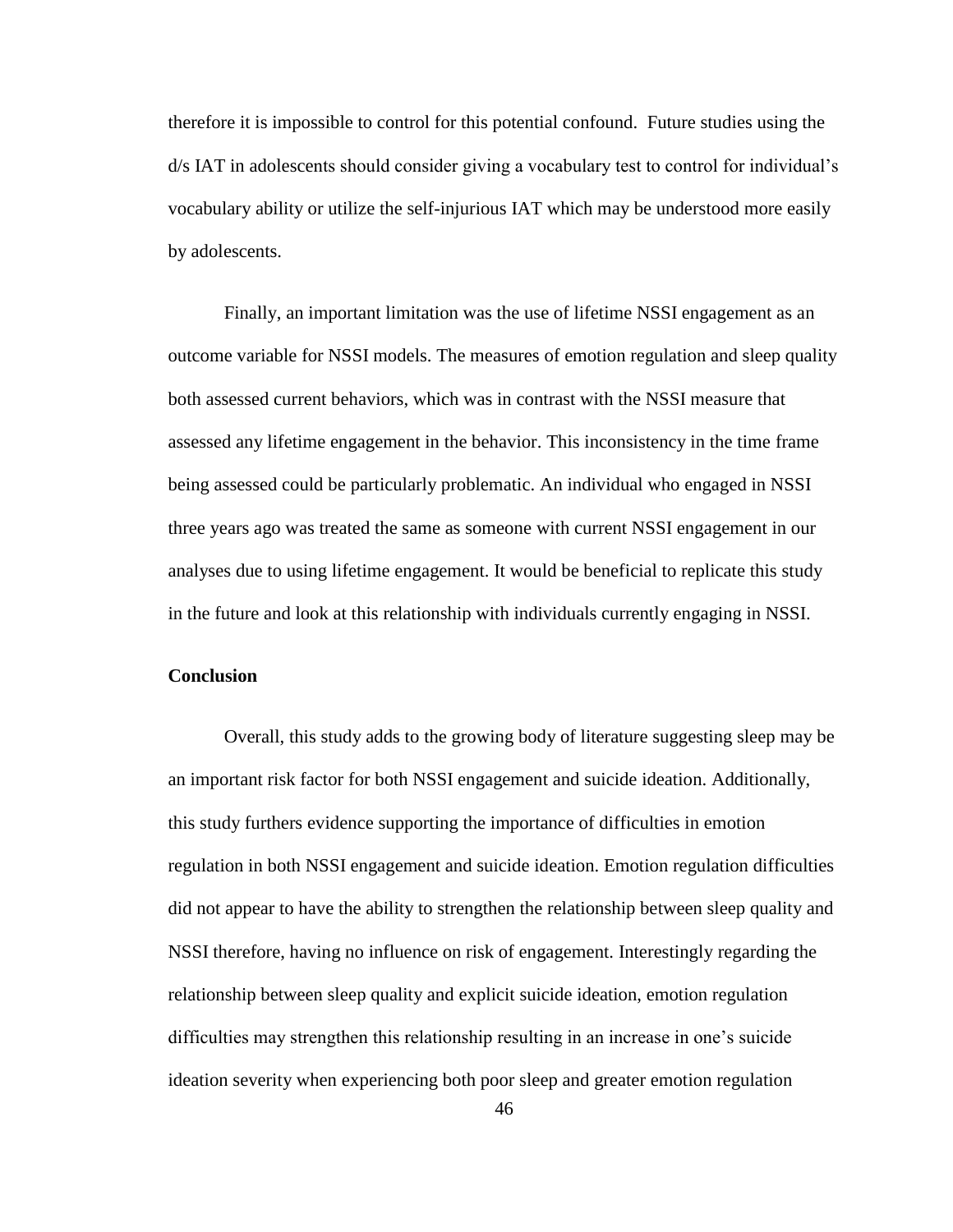difficulties. Finally, the lack of significant IAT results as well as the lack of a significant correlation between the d/s IAT score and explicit suicide ideation scores suggest that this version of the d/s IAT may not be capturing suicide ideation accurately within this sample. Overall, individuals working with adolescents (both in clinical and academic setting) should pay particular attention to adolescents' sleep habits and emotion regulation abilities as these factors are important for risk of NSSI engagement and suicide ideation severity.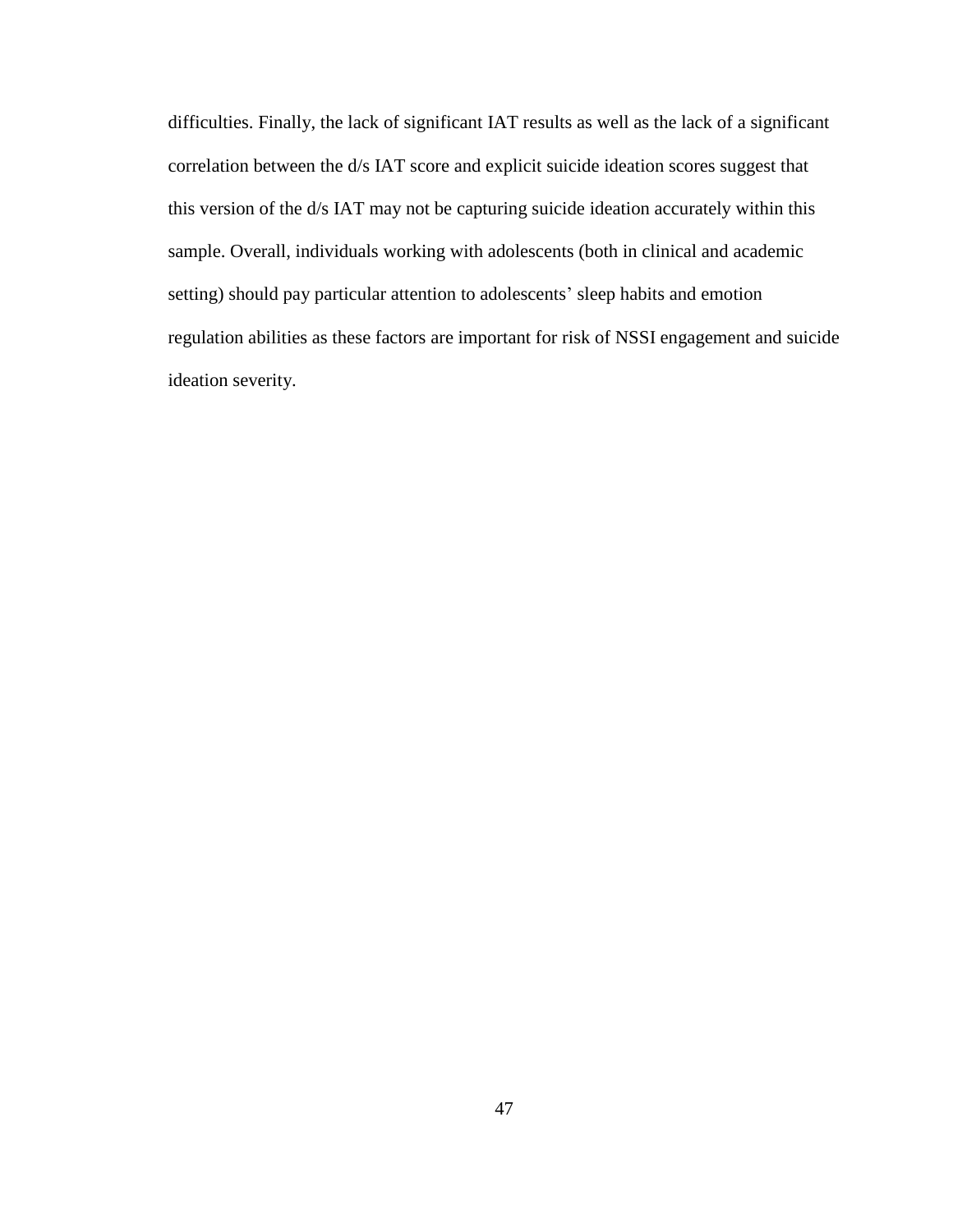#### **References**

- Anderson, N. L., & Crowther, J. H. (2012). Using the experiential avoidance model of non-suicidal self-injury: Understanding who stops and who continues. *Archives Suicide of Research, 16(2),* 124-134.
- Anestis, M. D., Kleiman, E. M., Lavender, J. M., Tull, M. T., & Gratz, K. L. (2014). The pursuit of death versus escape from negative affect: An examination of the nature of the relationship between emotion dysregulation and both suicidal behavior and non-suicidal self-injury. *Comprehensive Psychiatry, 55,* 1820-1830. doi: 10.1016/j.comppsych.2014.07.007.
- Armey, M. F., Crowther, J. H., & Miller, I. W. (2011). Changes in ecological momentary assessment reported affect associated with episodes of nonsuicidal self-injury. *Behavioral Therapy, 42(2),* 579-588.
- Asarnow, J. R., Porta, G., Spirito, A., Emslie, G., Clarke, G., Wagner, K. D., …, & Brent, D. A. (2011). Suicide attempts and nonsuicidal self-injury in the treatment of resistant depression in adolescents: Findings from the TORDIA trial. *Journal of the American Academy of Child and Adolescent Psychiatry, 50(8),* 772–781. doi[:http://doi.org/10.1016/j.jaac.2011.04.003](http://doi.org/10.1016/j.jaac.2011.04.003)
- Baum, K. T., Desai, A., Field, J., Miller, L. E., Rausch, J., & Beebe, D. W. (2014). Sleep restriction worsens mood and emotion regulation in adolescents*. Journal of Child Psychology and Psychiatry, and Allied Disciplines, 55(2),* 180–190. doi: http://doi.org/10.1111/jcpp.12125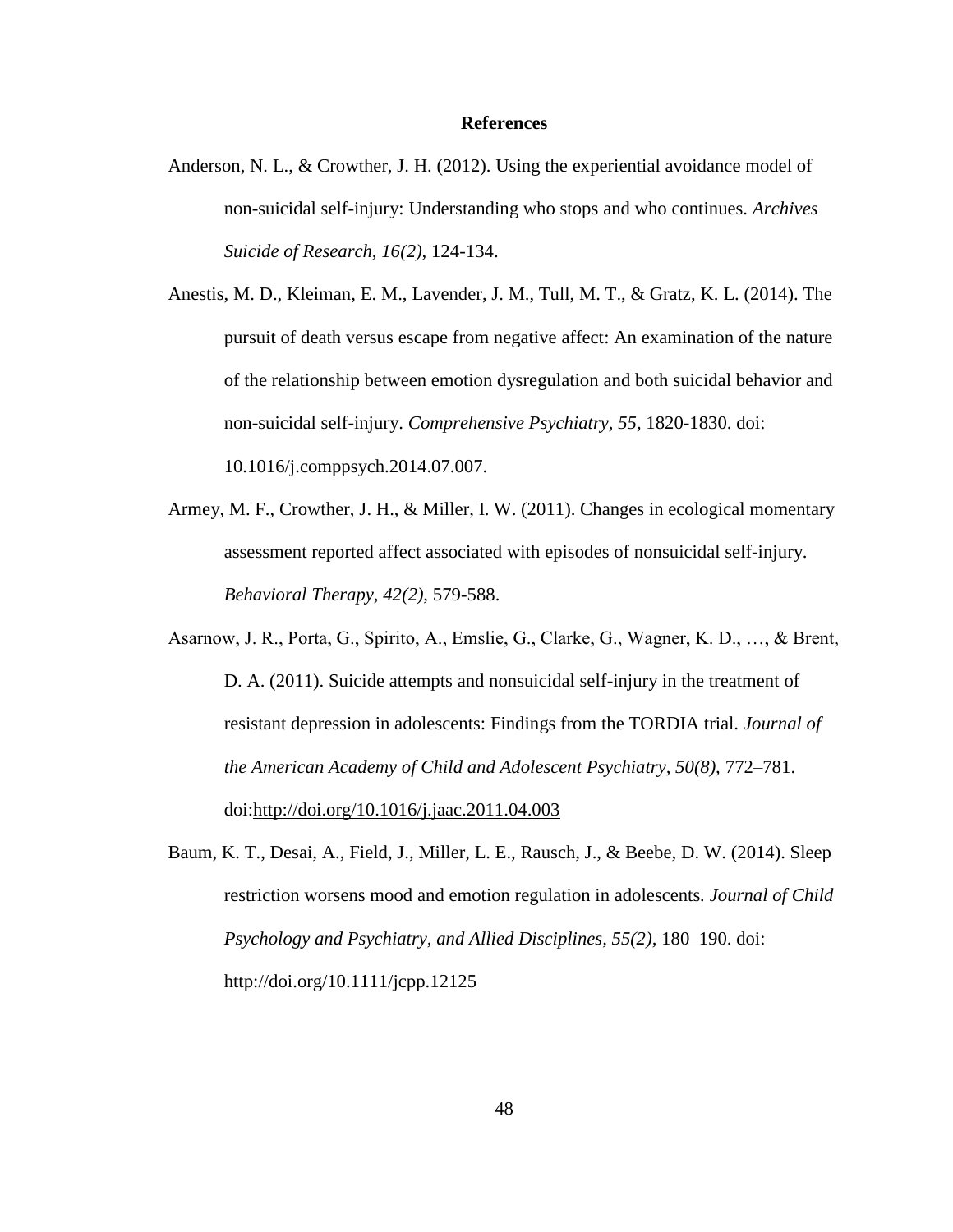- Brown, G. K., Beck, A. T., Steer, R. A., & Grisham, J. R. (2000). Risk factors for suicide in psychiatric outpatients: A 20-year prospective study. *Journal of Consulting and Clinical Psychology, 68,* 371-377.
- Buckholdt, K. E., Parra, G. R., Anestis, M. D., Lavender, J. M., Jobe-Shields, L. M., Tull, M. T., & Gratz, K. L. (2015). Emotion regulation difficulties and maladaptive behaviors: Examination of deliberate self-harm, disordered eating, and substance misuse in two samples. *Cognitive Therapy and Research, 39,* 140-152. doi: https://doi.org/10.1007/s10608-014-9655-3
- Buysse, D.J., Reynolds, C.F., Monk, T.H., Berman, S.R., & Kupfer, D.J. (1989). The Pittsburgh Sleep Quality Index (PSQI): A new instrument for psychiatric research and practice*. Psychiatry Research, 28(2),* 193-213. doi:

[https://doi.org/10.1016/0165-1781\(89\)90047-4](https://doi.org/10.1016/0165-1781(89)90047-4)

- Carskadon, M. A., Acebo, C., & Jenni, O. G. (2004). Regulation of adolescent sleep: Implications for behavior. *Annals of the New York Academy of Sciences, 1021,*  276-291. doi: 10.1196/annals.1308.032
- Choquet, M., & Menke, H. (1989). Suicidal thoughts during early adolescence: prevalence, associated troubles and help-seeking behavior. *Acta Psychiatrica Scandinavica, 81,* 170-177. doi:10.1016/j.jpsychires.2010.09.005
- Cloutier, P., Martin, J., Kennedy, A., Nixon, M. K., & Muehlenkamp, J. J. (2010). Characteristics and co-occurrence of adolescent non-suicidal self-injury and suicidal behaviours in pediatric emergency crisis services. *Journal of Youth and Adolescence, 39,* 259-269. doi: https://doi.org/10.1007/s10964-009-9465-1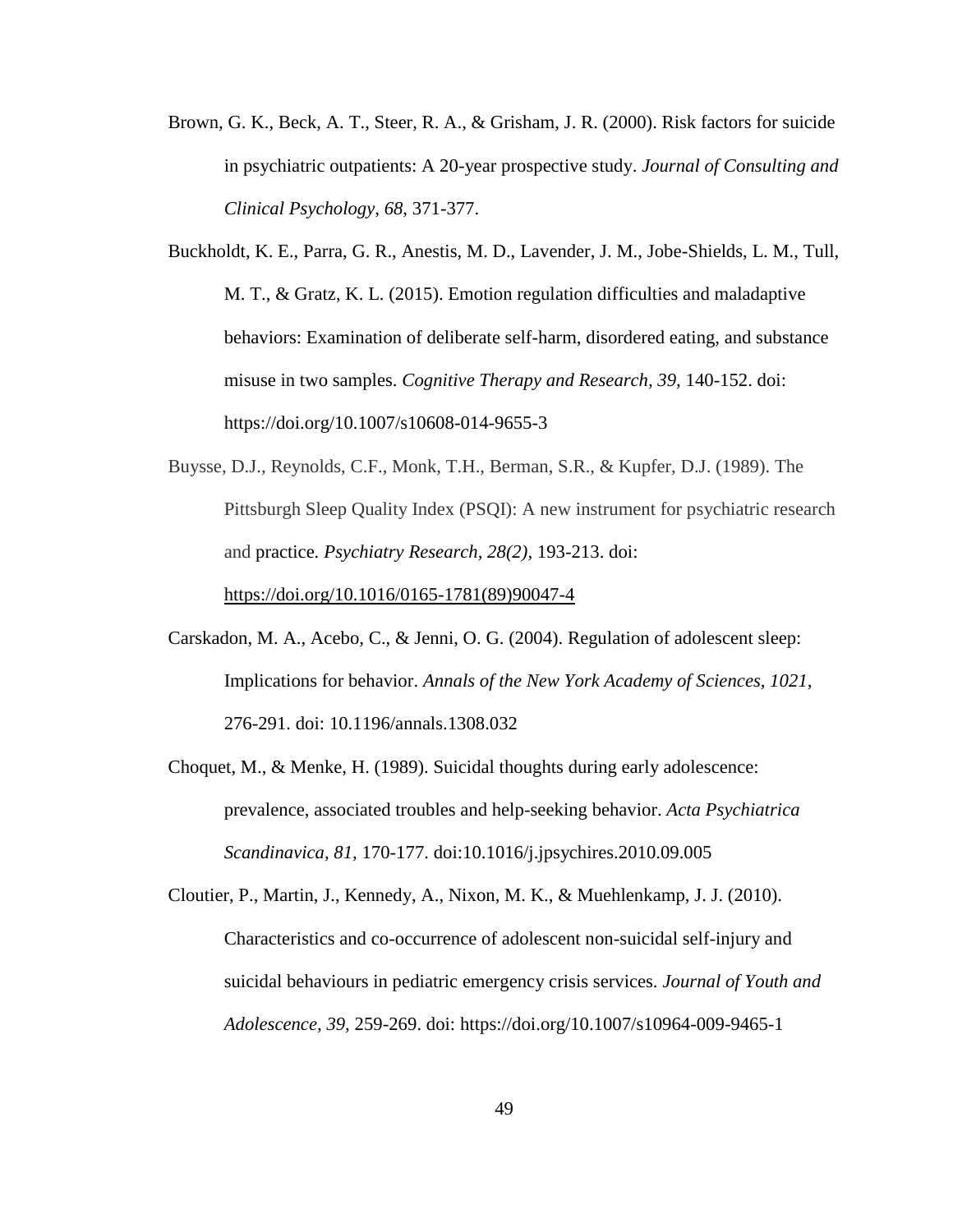- Colten, H. R., & Altevogt, B. M. (2006). Sleep disorders and sleep deprivation. *The National Academies Press.* doi: 10.17226/11617
- Curtin, S.C., Warner, M., & Hedegaard, H. (2016). Increase in suicide in the United States, 1999-2014. *NCHS Data Brief, 241*, 1-7.
- Dahl, R. E. (1999). The consequences of insufficient sleep for adolescents: Links between sleep and emotional regulation. *Phi Delta Kappan, 80,* 354-359.

Ennis, C. R., Short, N. A., Moltsanti, A. J., Smith, C. E., Joiner, T. E., & Taylor, J. (2017). Nightmares and nonsuicidal self-injury: The mediating role of emotional dysregulation. *Comprehensive Psychiatry, 76,* 104-112. doi: 10.1016/j.comppsych.2017.04.003

- Fairholme, C. P., & Manber, R. (2015). Sleep, emotions, and emotion regulation: An overview. *Sleep and Affect.*
- Franic, T., Kralj, Z., Marcinko, D., Knez, R., & Kardum, G. (2014). Suicidal ideations and sleep-related problems in early adolescence. *Early Intervention in Psychiatry, 8,* 155-162.
- Franklin, J. C., Ribeiro, J. D., Fox, K. R., Bentley, K. H., Kleiman, E. M., Huang, X., …, Nock, M. K. (2017). Risk factors for suicidal thoughts and behaviors: A metaanalysis of 50 years of research. *Psychological Bulletin, 143,* 187-232. doi: 10.1037/bul0000084
- Glenn, C. R., Blumenthal, T. D., Klonsky, E. D., & Hajcak, G. (2011). Emotional reactivity in nonsuicidal self-injury: Divergence between self-report and startle measures. *International Journal of Psychophysiology, 80, 166-170.* doi: 10.1016/j.ijpsycho.2011.02.016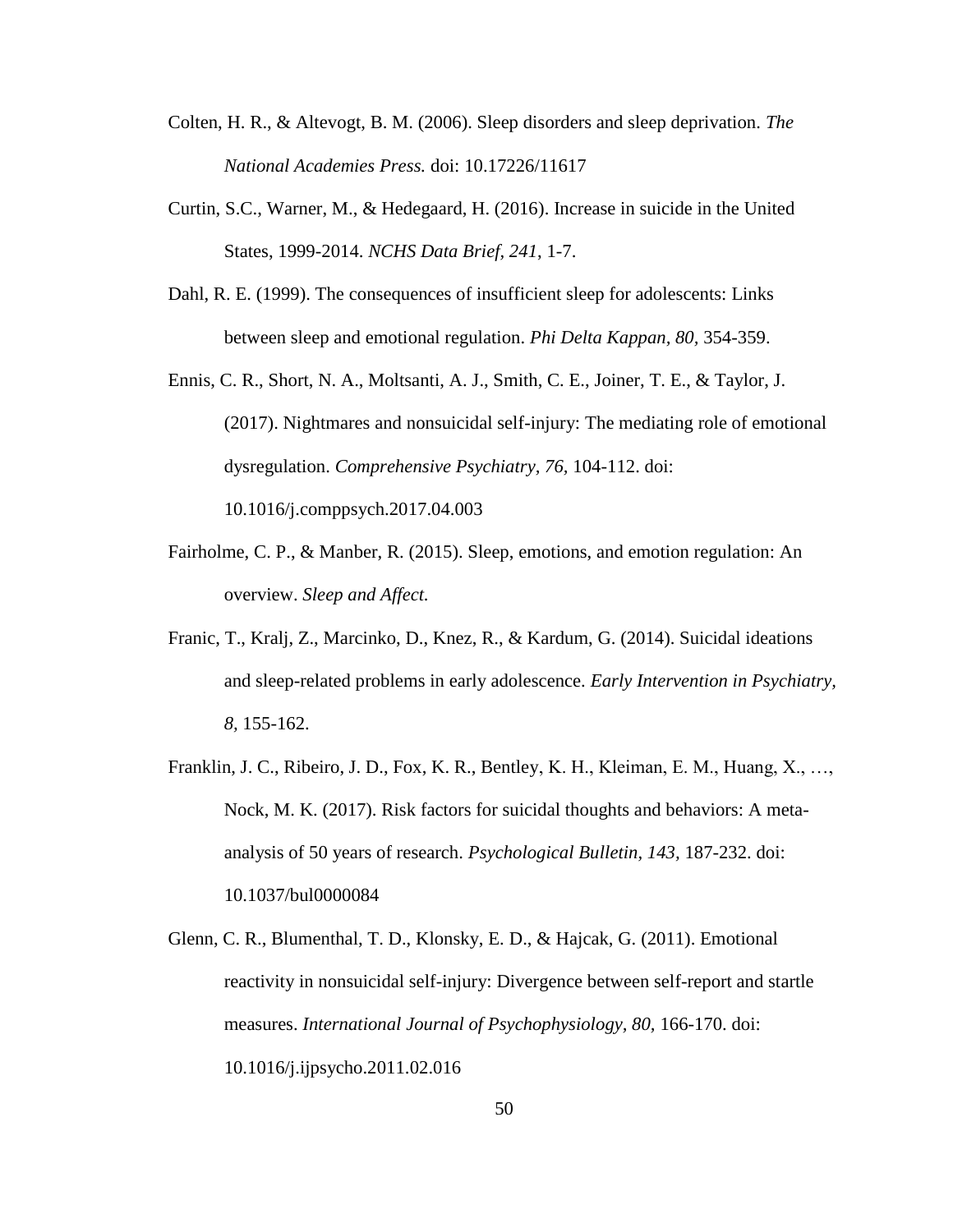- Glenn, C. R., Kleiman, E. M., Cha, C. B., Nock, M. K., & Prinstein, M. J. (2016). Implicit cognition about self-injury predicts actual self-injurious behaviors: Results from a longitudinal study of adolescents. *Journal of Child Psychology and Psychiatry, 57,* 805-813. doi: 10.1111/jcpp.12500
- Glenn, C. R., Kleiman, E. M., Coppersmith, D. D.L., Santee, A. C., Esposito, E. C., …, Auerbach, R. P. (2017). Implicit identification with death predicts change in suicide ideation during psychiatric treatment in adolescents. *The Journal of Children Psychology and Psychiatry.* doi:10.1111/jcpp.12769
- Gratz, K. L., & Roemer, L. (2004). Multidimensional assessment of emotion regulation and dysregulation: Development, factor structure, and initial validation of the Difficulties in Emotion Regulation Scale. *Journal of Psychopathology & Behavioral Assessment, 26(1)*, 41-54.
- Gross, J. J., & Jazaieri, H. (2014). Emotion, emotion regulation, and psychopathology. *Clinical Psychological Science, 2,* 387-401. doi: https://doi.org/10.1177/2167702614536164
- Guan, K., Fox, K. R., & Prinstein, M. J. (2012). Nonsuicidal self-injury as a timeinvariant predictor of adolescent suicide ideation and attempts in a diverse community sample*. Journal of Counseling and Clinical Psychology, 80(5)*, 842- 849. doi: http://dx.doi.org/10.1037/a0029429
- Hayes, A. F. (2017). *Introduction to Mediation, Moderation, and Conditional Process Analysis.* New York City, NY: Guilford Publications.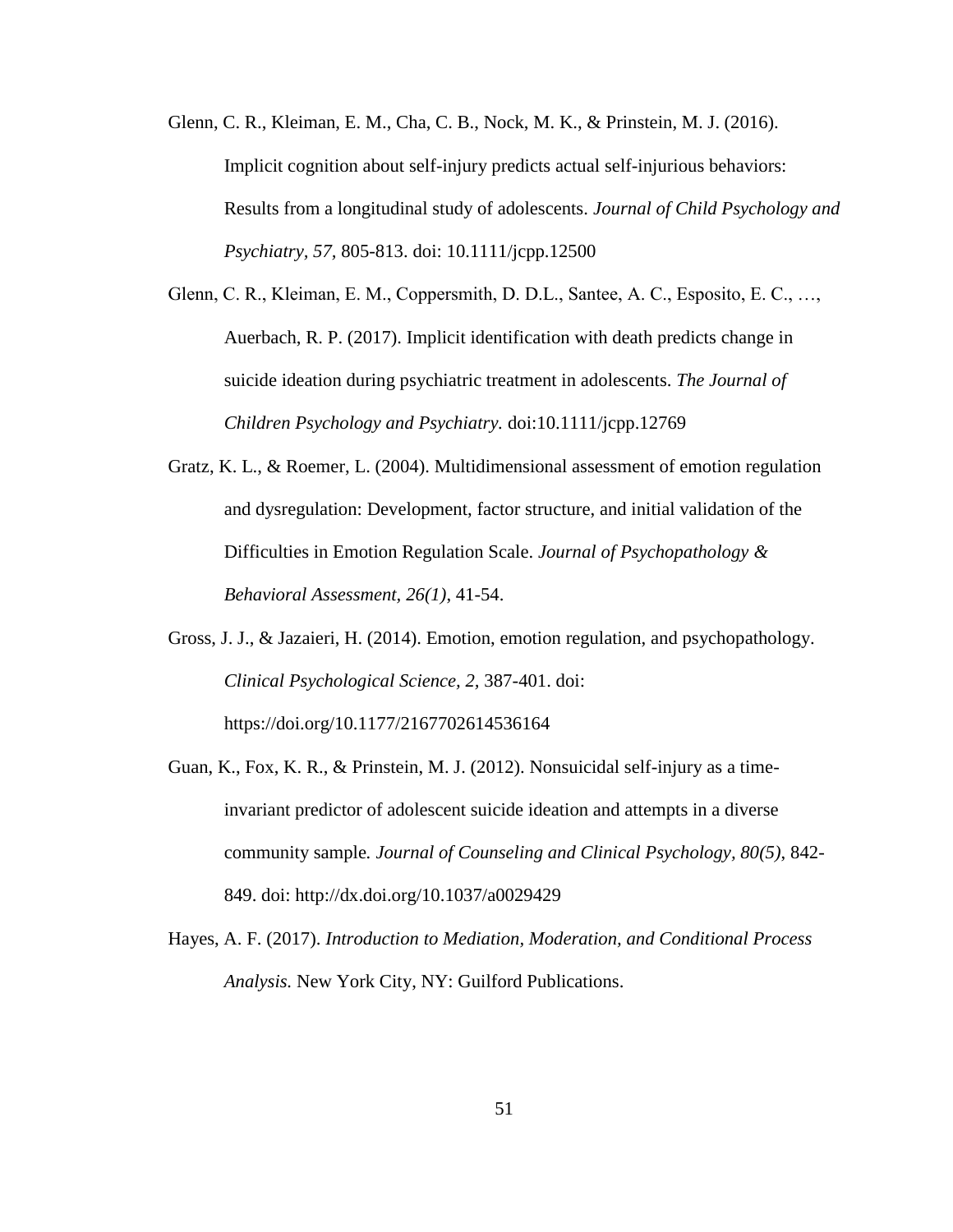Heath, N. L., Ross, S., Toste, J. R., Charlebois, A., & Nedecheva, T. (2009). Retrospective analysis of social factors and nonsuicidal self-injury among young adults. *Canadian Journal of Behavioral Science, 41(3),* 180-186.

- Hysing, M., Sivertsen, B., Stormark, K. M., & O'Connor, R. C. (2015). Sleep problems and self-harm in adolescence. *The British Journal of Psychiatry, 207,* 306-312. doi: 10.1192/bjp.bp.114.146514
- Kappes, C., & Bermeitinger, C. (2016). The Emotional Stroop as an emotion regulation task. *Experimental Aging Research, 42,* 161-194.
- Kim, Y., Kim, K., Kown, & Kim., J. (2016). Associations between adolescents' sleep duration, sleep satisfaction, and suicidal ideation. *Salud Mental, 39*, 213-219. doi: 10.17711/SM.0185-3325.2016.025
- Klonsky, E. D., & Muehlenkamp, J. J. (2007). Self-injury: A review for the practitioner. *Journal of Clinical Psychology, 63,* 1045-1056. doi: 10.1002/jclp.20412
- Kranzler, A., Fehling, K. A., Anestis, M. D., & Selby, E. A. (2016). Emotional dysregulation, internalizing symptoms, and self-injurious and suicidal behavior: Structural equation modeling analysis, *Death Studies, 40(6),* 358-366.
- Littlewood, D. L., Gooding, P., Kyle, S. D., Pratt, D., & Peters, S. (2016). Understanding the role of sleep in suicide risk: qualitative interview study*. BMJ Open, 6(8)*, e012113. doi: http://doi.org/10.1136/bmjopen-2016-012113
- Lundh, L., Bjarehed, J., & Wangby-Lundh, M. (2013). Poor sleep as a risk factor for nonsuicidal self-injury in adolescent girls. *Journal of Psychopathology and Behavioral Assessment, 35,* 85-92. doi: 10.1007/s10862-012-9307-4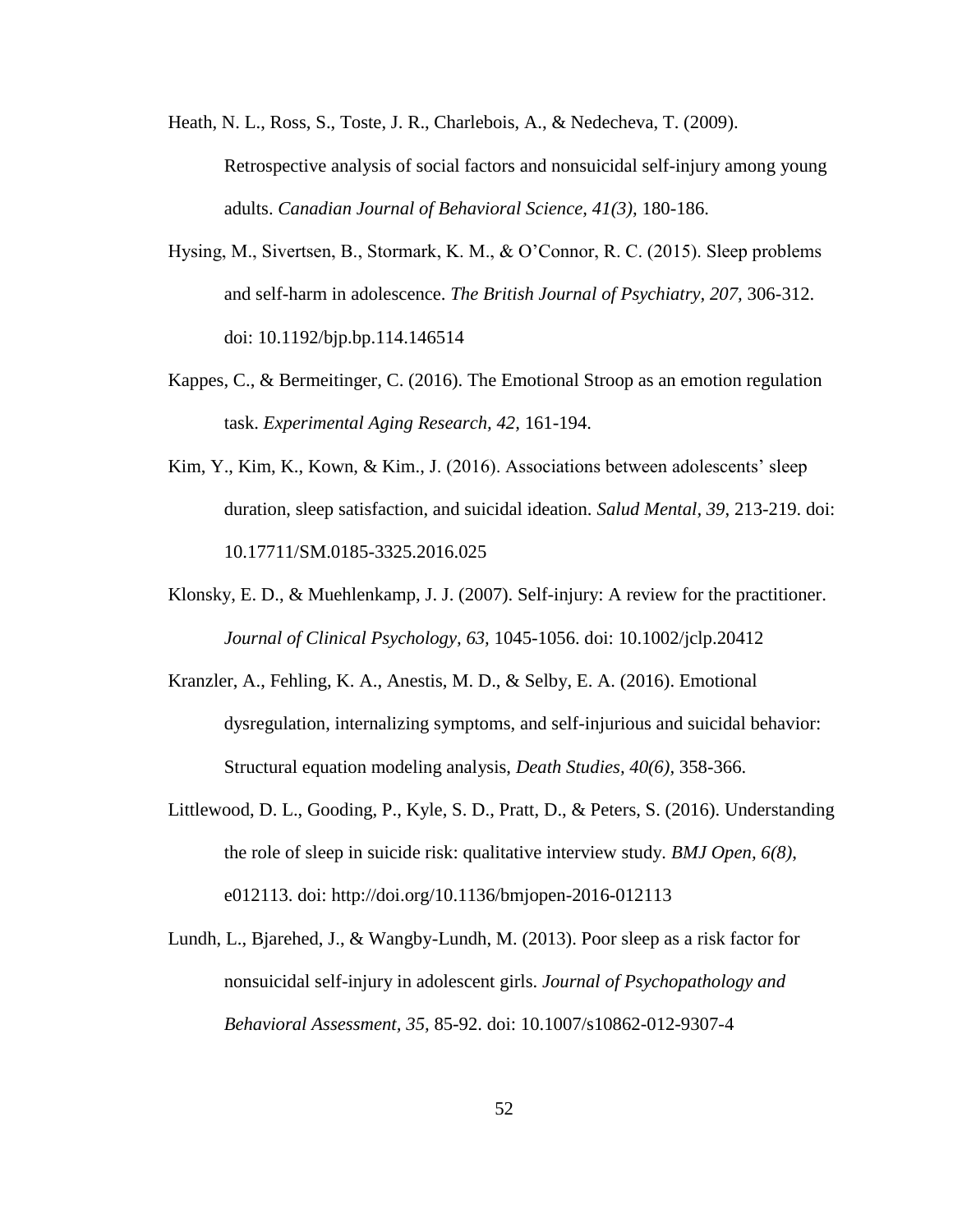- Lundh, L., Wangby-Lundh, M., & Bjarehed, J. (2011). Deliberate self-harm and psychological problems in young adolescents: Evidence of a bidirectional relationship in girls. *Scandinavian Journal of Psychology, 52*, 476–483.
- Liu, X., Chen, H., Bo, Q., Fan, F., & Jai, C. (2016). Poor sleep quality and nightmares are associated with non-suicidal self-injury in adolescents. *European Journal of Child and Adolescent Psychiatry.* doi: 10.1007/s00787-016-0885-7
- Matamura, M., Tochigi, M., Usami, S., Yonehara, H., Fukushmia, M., Nishida, A., Togo, F., & Sasaki, T. (2014). Associations between sleep habits and mental health status and suicidality in a longitudinal survey of monozygotic twin adolescents. *Journal of Sleep Research, 23*, 290-294. doi: 10.1111/jsr.12127
- Mauss, I. B., Troy, A. S., & LeBourgeois, M. K. (2013). Poorer sleep quality is associated with lower emotion-regulation ability in a laboratory paradigm. *Cognition and Emotion, 27,* 567-576. doi: 10.1080/02699931.2012.727783
- McGlinchey, E. L., Courtney-Seidler, E. A., German, M., & Miller, A. L. (2017). The role of sleep disturbance in suicidal and nonsuicidal self-injurious behavior among adolescents. *Suicide & Life Threatening Behavior, 47*, 103–111. doi:10.1111/sltb.12268
- McKnight-Eily, L. R., Eaton, D. K., Lowry, R., Croft, J. B., Presley-Cantrell, L., & Perry, G. S. (2011). Relationships between hours of sleep and health-risk behaviors in US adolescent students. *Preventative Medicine, 53(4-5),* 271-273. doi:

[10.1016/j.ypmed.2011.06.020](https://doi.org/10.1016/j.ypmed.2011.06.020)

Muehlenkamp, J. J., Engel, S. G., Wadeson, A., Crosby, R. D., Wonderlich, S. A., Simonich, H., & Mitchell, J. E. (2009). Emotional states preceding and following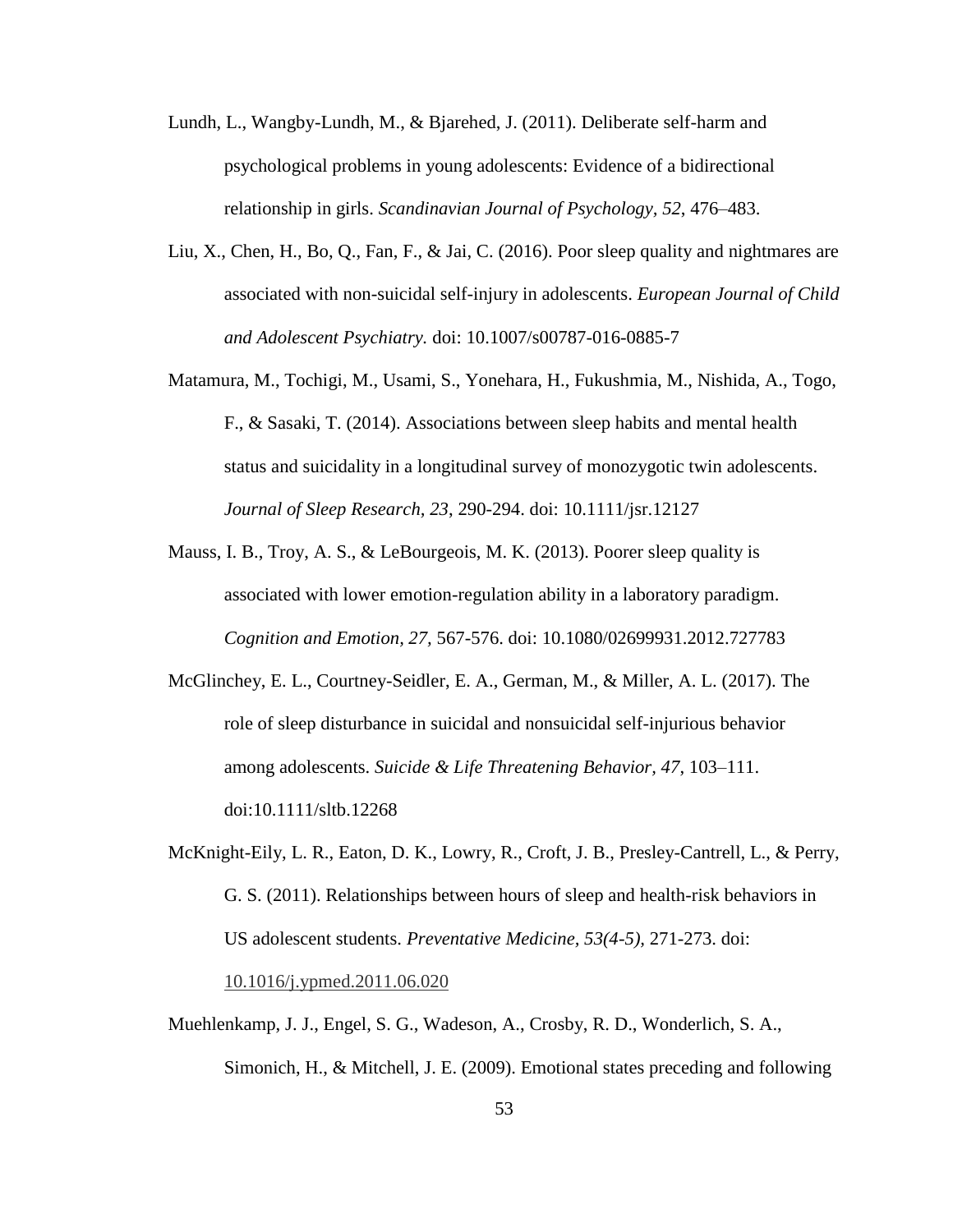acta of non-suicidal self-injury in bulimia nervosa patients. *Behavior Research Theory, 47(1),* 83-87.

National Center for Injury Prevention and Control. (2015). WISQARS Search. Retrieved June 27, 2017, from Center for Disease Control and Prevention. https://webappa.cdc.gov/sasweb/ncipc/leadcause.html

Nationwide Children's Hospital. (n.d.) Sleep in adolescents (13-18 years). Retrieved from http://www.nationwidechildrens.org/sleep-in-adolescents

Nock, M. K. (2009). Why do people hurt themselves? *Current Directions in Psychological Science, 18(2),* 78-83. doi: https://doi.org/10.1111/j.1467- 8721.2009.01613.x

- Nock, M. K., & Banaji, M. R. (2007). Prediction of suicide ideation and attempts among adolescents using a brief performance-based test*. Journal of Consulting and Clinical Psychology, 75(5),* 707-715. doi: 10.1037/0022-006X.75.5.707
- Nock, M. K., & Mendes, W. B. (2008). Physiological arousal, distress tolerance, and social problem solving deficits among adolescent self-injurers. *Journal Consulting Clinical Psychology, 76(1),* 28-38.
- Nock, M. K., Holmberg, E. B., Photos, V. I., & Michel, B. D. (2007). Self-Injurious Thoughts and Behaviors Interview: Development, reliability, and validity in an adolescent sample. *Psychological Assessment, 19(3),* 309-317. doi: http://dx.doi.org/10.1037/1040-3590.19.3.309
- Nock, M. K., Holmberg, E. B., Photos, V. I., & Michel, B. D. (2007). Self-Injurious Thoughts and Behaviors Interview: Development, reliability, and validity in an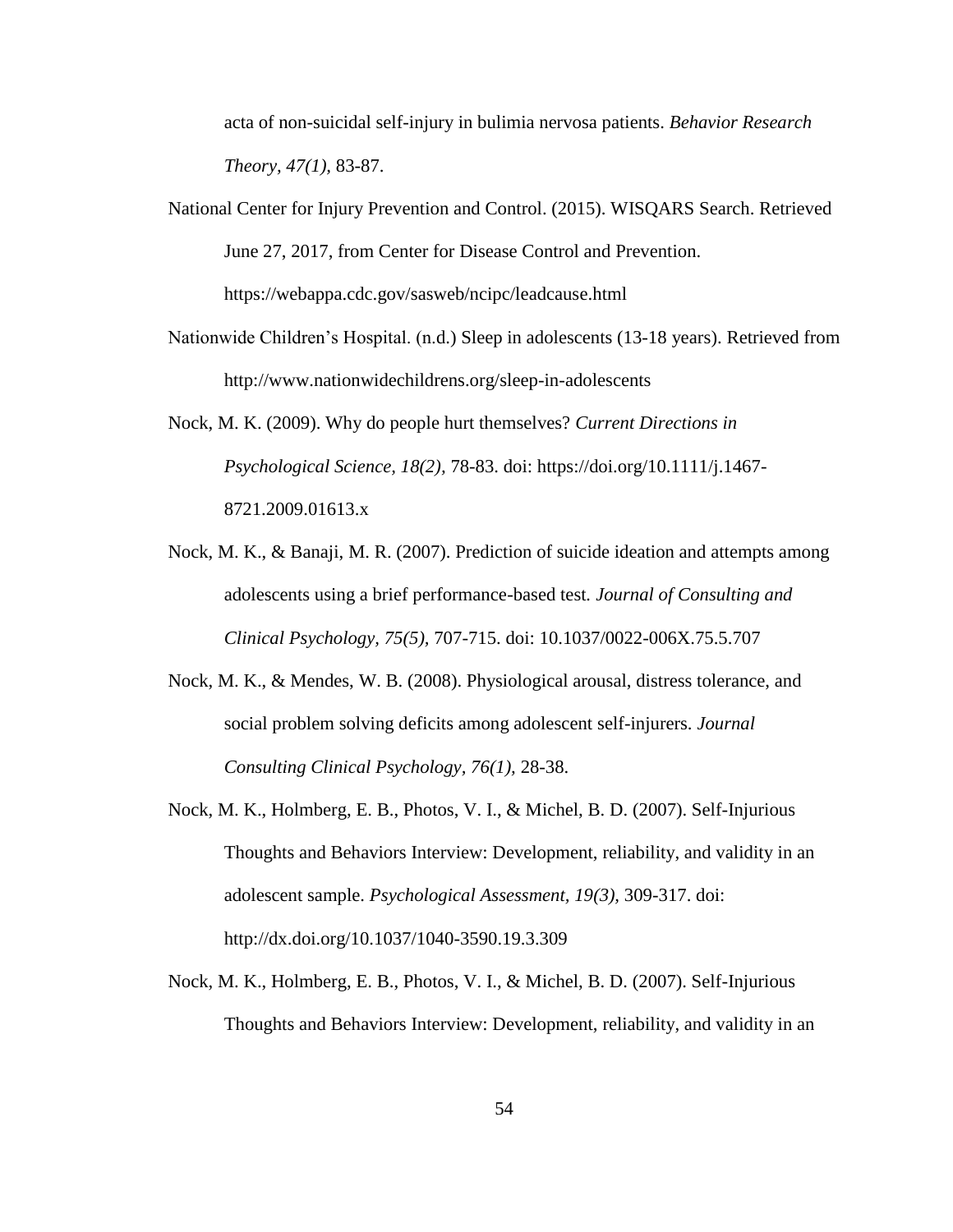adolescent sample. *Psychological Assessment, 19(3),* 309-317. doi: [http://dx.doi.org/10.1037/1040-3590.19.3.309](http://psycnet.apa.org/doi/10.1037/1040-3590.19.3.309)

- Nock, M., Park, J., Finn, C., Deliberto, T., Dour, H., & Banaji, M. (2010). Measuring the Suicidal Mind: Implicit cognition predicts suicidal behavior. *Psychological Science, 21(4),* 511-517.
- Nock, M. K., Prinstein, M. J., & Sterba, S. K. (2009). Revealing the form and function of self-injurious thoughts and behaviors: A real-time ecological assessment study among adolescents and young adults. *Journal of Abnormal Psychology, 118(4),* 816-827.
- Paksarian, D., Rudolph, K. E., He, J. P., & Merikanges, K. R. (2015). School start time and adolescent sleep patterns: results from the U.S. national comorbidity survey- adolescent supplement. *American Journal of Public Health, 105,* 1351-1357. doi: 10.2105/AJPH.2015.302619
- Park, J. H., Yoo, J. H., & Kim, S. H. (2013). Associations between non-restorative sleep, short sleep duration and suicidality: Findings from a representative sample of Korean adolescents. *Psychiatry and Clinical Neurosciences, 67,* 28-34.
- Pickett, S. M., Barbaro, N., & Mello, D. (2016). The relationship between subjective sleep disturbance, sleep quality, and emotion regulation difficulties in a sample of college students reporting trauma exposure. *Psychological Trauma: Theory, Research, Practice, and Policy, 8,* 25-33. doi: 10.1037/tra0000064
- Rajappa, K., Gallagher, M., & Miranda, R. (2012). Emotion dysregulation and vulnerability to suicide ideation and attempts. *Cognitive Therapy and Research, 36,* 833-839. doi:10.1007/s10608-011-9419-2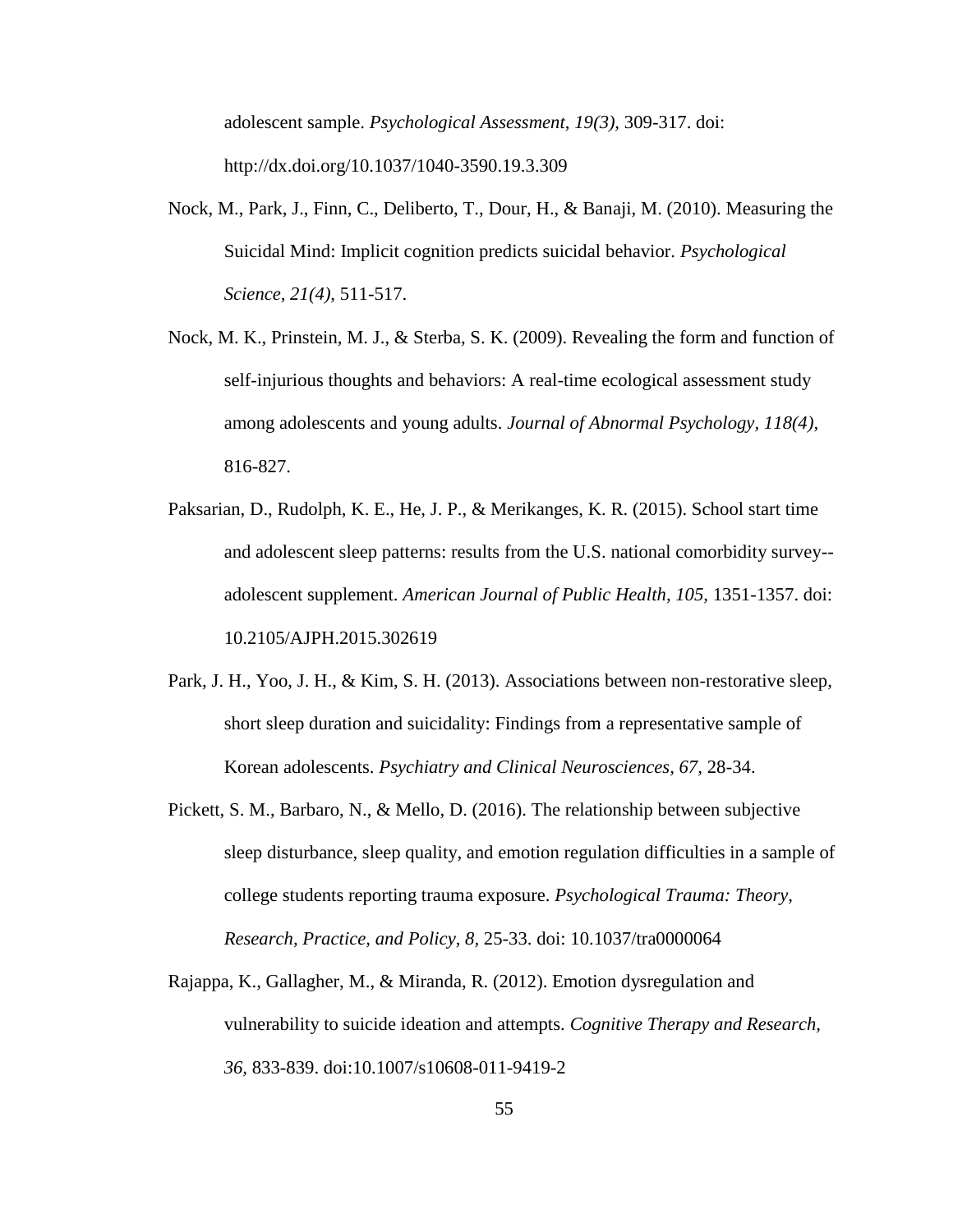- Raschle, N. M., Fehlbaum, L. V., Menks, W. M., Euler, F., Sterzer, P., & Stadler, C. (2017, early view). Investigating the neural correlates of emotion-cognition interaction using an affective stroop task. *Frontiers in Psychology.* DOI: 10.3389/fpsyg.2017.01489
- Reynolds, W. M. (1987). Suicidal Ideation Questionnaire: *Professional Manual*. Psychological Assessment Resources Inc.
- Roane, B. M., & Taylor, D. J. (2008). Adolescent insomnia as a risk factor for early adult depression and substance abuse. *Sleep, 31(10),* 1351-1356. doi: https://doi.org/10.5665/sleep/31.10.1351
- Rolston, B., & Lloyd-Richardson, E. (n.d.) What is emotion regulation and how do we do it? Retrieved from http://www.selfinjury.bctr.cornell.edu/perch/resources/what-isemotion-regulationsinfo-brief.pdf
- Sandru, C., & Voinescu, B. I. (2014). The relationship between emotion regulation, dysfunctional beliefs about sleep, and sleep quality- an exploratory study. *Journal of Evidence-Based Psychotherapies, 14,* 249-257.
- Silverman, M. M., Berman, A. L., Sanddal, N. D., O'Carroll, P. W., & Joiner, T. E. (2007). Rebuilding the tower of babel: A revised nomenclature for the study of suicide and suicidal behaviors part 1: Background, rationale, and methodology. *Suicide and Life-Threatening Behavior, 37(3),* 248-263. doi:10.1521/suli.2007.37.3.248
- Strauss, G. P., Allen, D. N., Jorgensen, M. L., & Cramer, S. L. (2005). Test-retest reliability of standard and emotional Stroop tasks: An investigation of color-word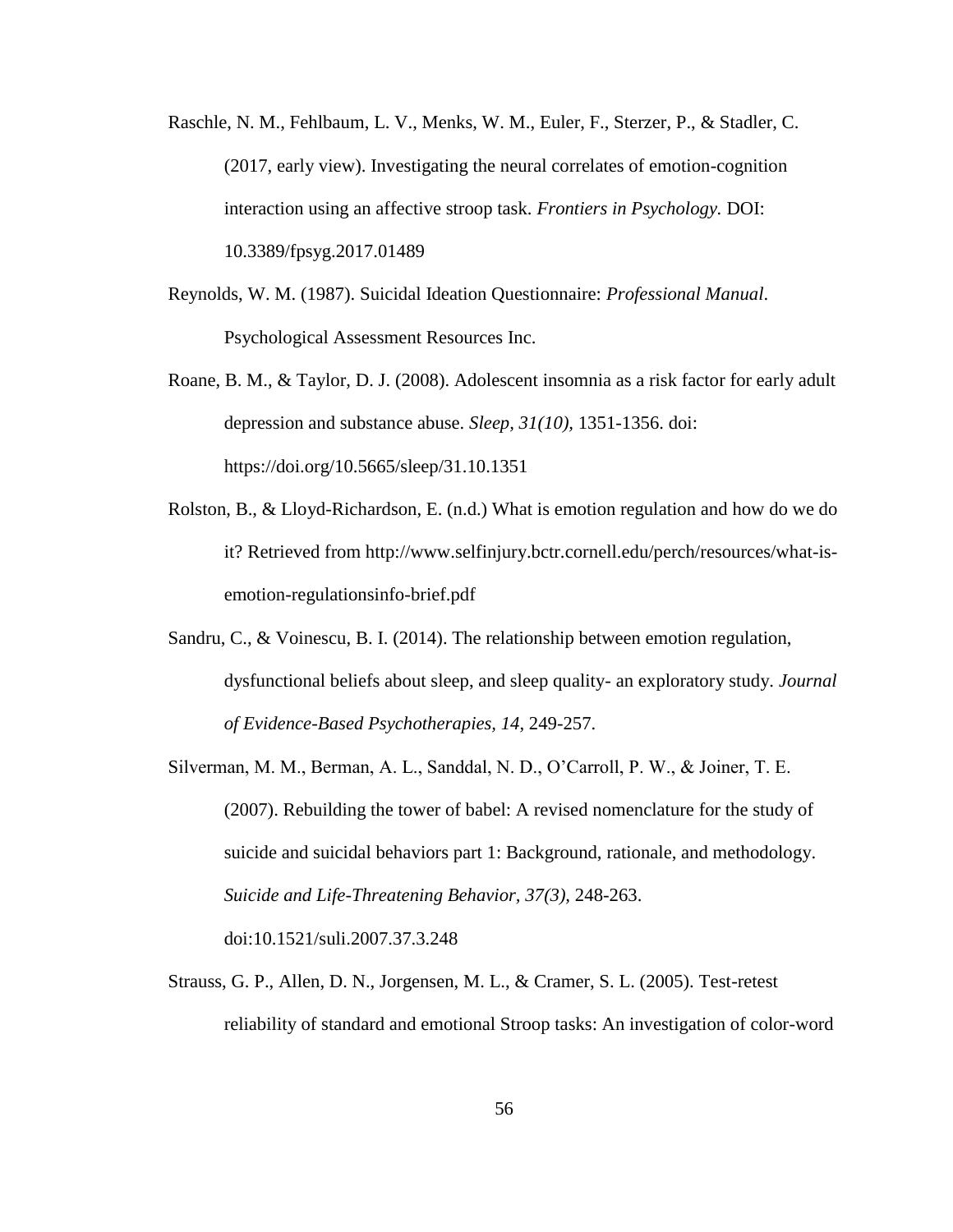and picture-word versions. *Assessment, 12,* 330-337. doi:

10.1177/1073191105276375

Stroop, J. R. (1992). Studies of interference in serial verbal reactions. *Journal of Experimental Psychology: General, 121(1),* 15-23.

Suicide Statistics. (2015). Retrieved from https://afsp.org/about-suicide/suicide-statistics/

- Swannel, S. V., Martin, G. E., Hasking, P., & St. John, N. J. (2014). Prevalence of nonsuicidal self-injury in nonclinical samples: Systematic review, meta-analysis and meta-regression. *Suicide and Life Threatening Behavior, 44(3),* 273-303. doi: 10.1111/sltb.12070
- Tamas, Z., Kovacs, M., Gentzler, A. L., Tepper, P., Gadoros, J., Kiss, E.,…, & Vetro, A. (2007). The relations of temperament and emotion self-regulation with suicidal behaviors in a clinical sample of depressed children in Hungary. *Journal of Abnormal Child Psychology, 35,* 640–652.
- Tatnell, R., Kelada, L., Hasking, P., & Martin, G. (2014). Longitudinal analysis of adolescent NSSI: The role of intrapersonal and interpersonal factors. *Journal of Abnormal Child Psychology, 42*, 885-896. doi:10.1007/s10802-013-9837-6
- Thacher, P. V., & Onyper, S. V. (2016). Longitudinal outcomes of start time delay on sleep, behavior, and achievement in high school. *Sleep, 39(2),* 271–281. http://doi.org/10.5665/sleep.5426
- Voon, D., Hasking, P., & Martin, G. (2013). The roles of emotion regulation and ruminative thought in non-suicidal self-injury. *British Journal of Clinical Psychology, 53*, 95-113.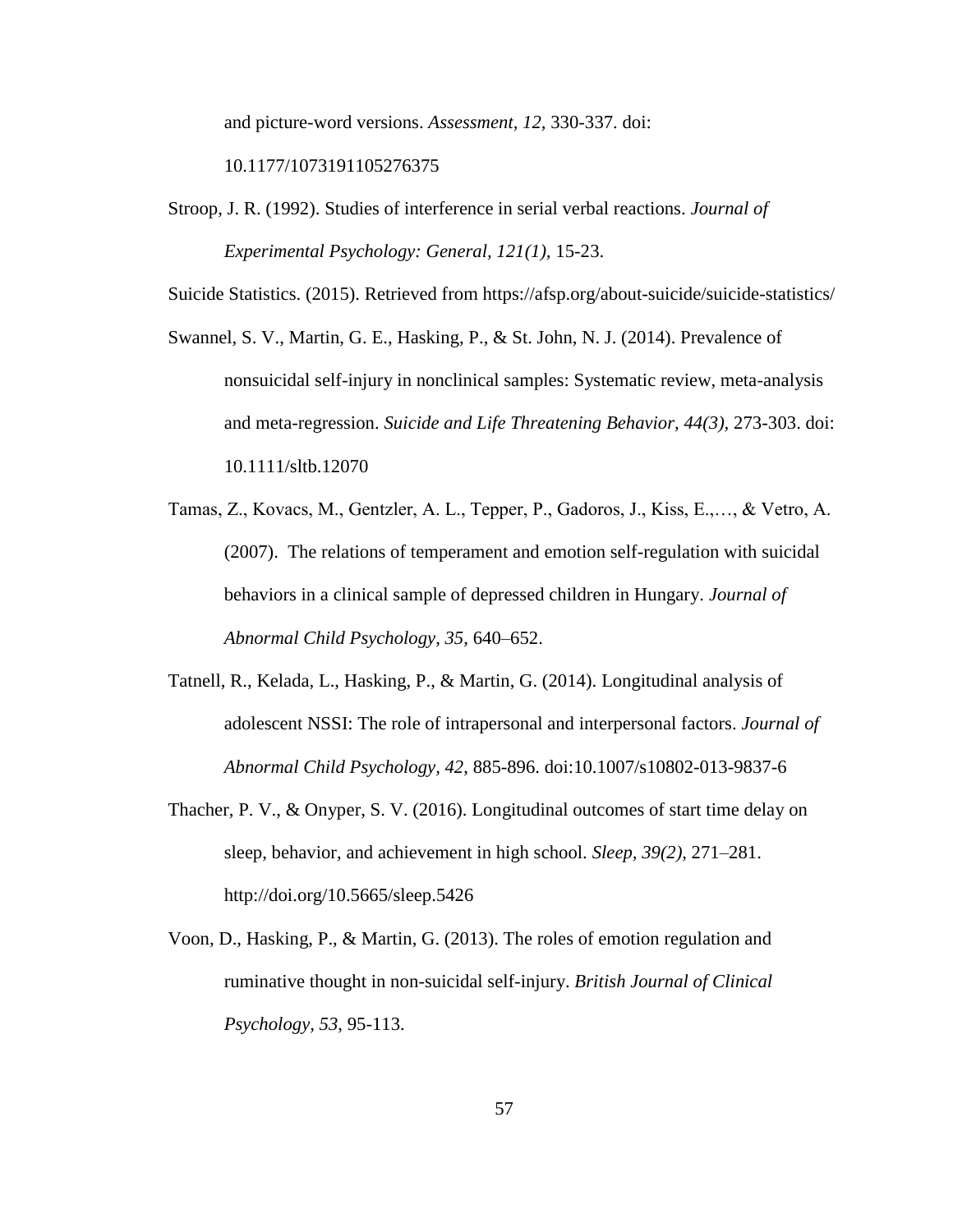- Weis, D., Rothenberg, L., Moshe, L., Brent, D. A., & Hamdan, S. (2015). The effect of sleep problems on suicidal risk among young adults in the presence of depressive symptoms and cognitive processes*. Archives of Suicide Research, 19,* 321-334. doi:10.1080/13811118.2014.986697
- Whalen, P. J., Bush, G., Shin, L. M., & Rauch, S. L. (2006). The emotional counting Stroop: A task for assessing emotional interference during brain imaging. *Nature Protocols, 1,* 293-296.
- Wheaton, A. G., Chapman, D. P., & Croft, J. B. (2016). School start times, sleep, behavioral health, and academic outcomes: A review of the literature. *The Journal of School Health, 86,* 363-381. doi: 10.1111/josh.12388.
- Williams, J. M., Mathews, A., & MacLeod, C. (1996). The emotional Stroop task and psychopathology. *Psychological Bulletin, 120,* 3-24.
- Wong, M. M., Brower, K. J., & Zucker, R. A. (2010). Sleep problems, suicidal ideation, and self-harm behaviors in adolescence. *Journal of Psychiatric Research, 45,* 505-511. doi:10.1016/j.jpsychires.2010.09.005
- World Health Organization. (n.d.). Suicide rates (per 100,000 population). Retrieved from http://www.who.int/gho/mental\_health/suicide\_rates/en/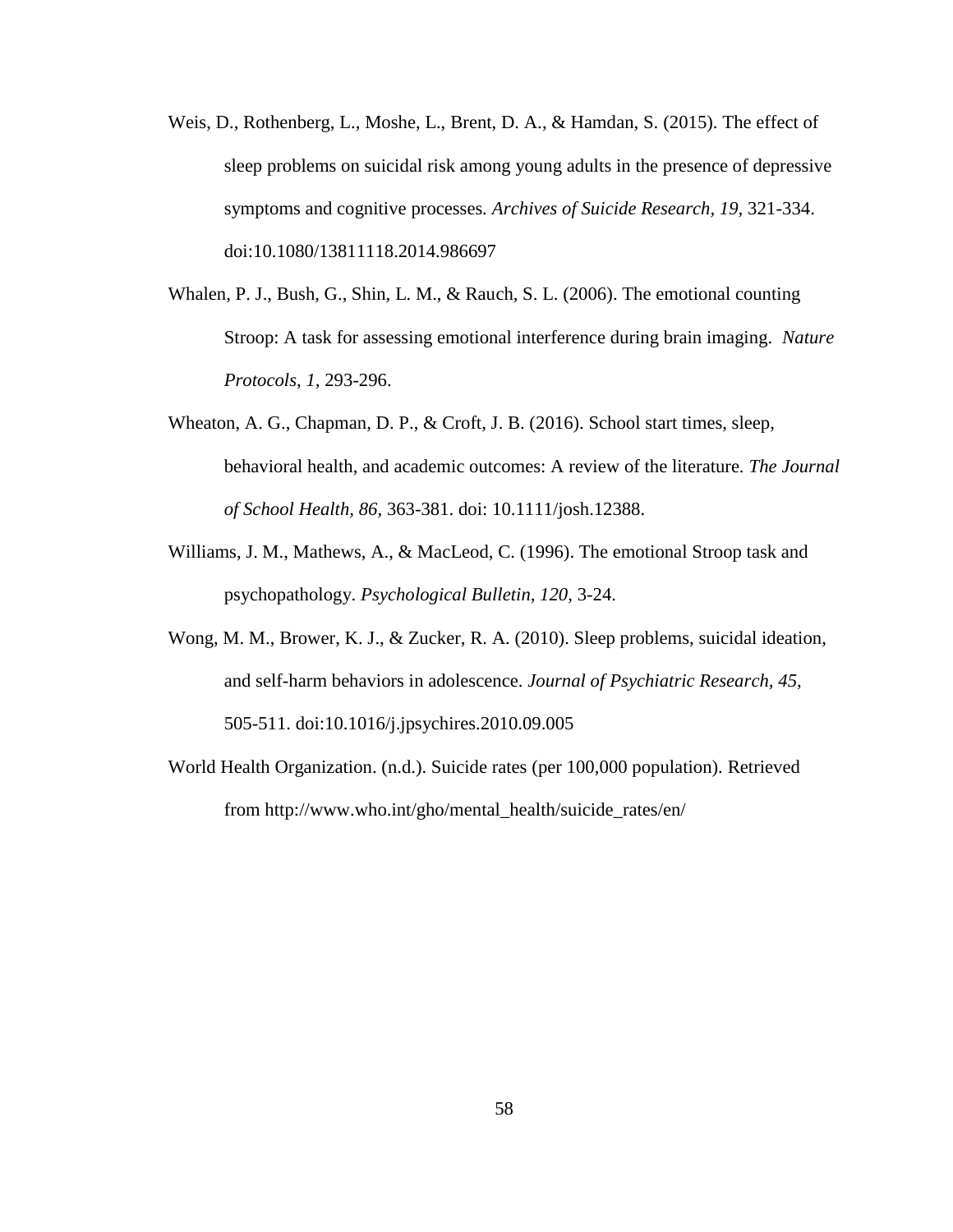# Appendix A **SITBI-Short Form**

These questions ask about your thoughts and feelings of suicide and self-injurious behaviors. Please listen carefully and respond as accurately as you can. Do you have questions before we begin?

# **Suicidal Ideation**

| <u>suiciuai iucativii</u><br>1) Have you ever had thoughts of killing yourself?                                                |                                               |
|--------------------------------------------------------------------------------------------------------------------------------|-----------------------------------------------|
| 1)<br>$0$ ) no                                                                                                                 | $1)$ yes                                      |
| 2) How old were you the first time you had thoughts of killing yourself? (age)                                                 |                                               |
| 3) How old were you the last time? $(age)$<br>$3) \qquad \qquad \overbrace{\qquad \qquad }$                                    |                                               |
| 4) During how many separate times in your life have you had thoughts of killing<br>yourself? (Please give your best estimate.) | 4)                                            |
| 5) How many separate times in the past year?                                                                                   | 5)                                            |
| 6) How many separate times in the past month?                                                                                  | 6)                                            |
| 7) How many separate times in the past week?                                                                                   | $7) \qquad \qquad \overbrace{\qquad \qquad }$ |
| 8) When was the last time?                                                                                                     |                                               |
|                                                                                                                                | 8)                                            |
| Hand respondent 0-4 rating scale<br>Here is a scale we will use for a number of the upcoming questions.                        |                                               |
| 9) On this scale of 0 to 4, at the worst point how intense were your thoughts of killing<br>yourself?                          |                                               |
| 10) On average, how intense were these thoughts?                                                                               |                                               |
| 11) When you've had a thought, what method did you think of using?                                                             |                                               |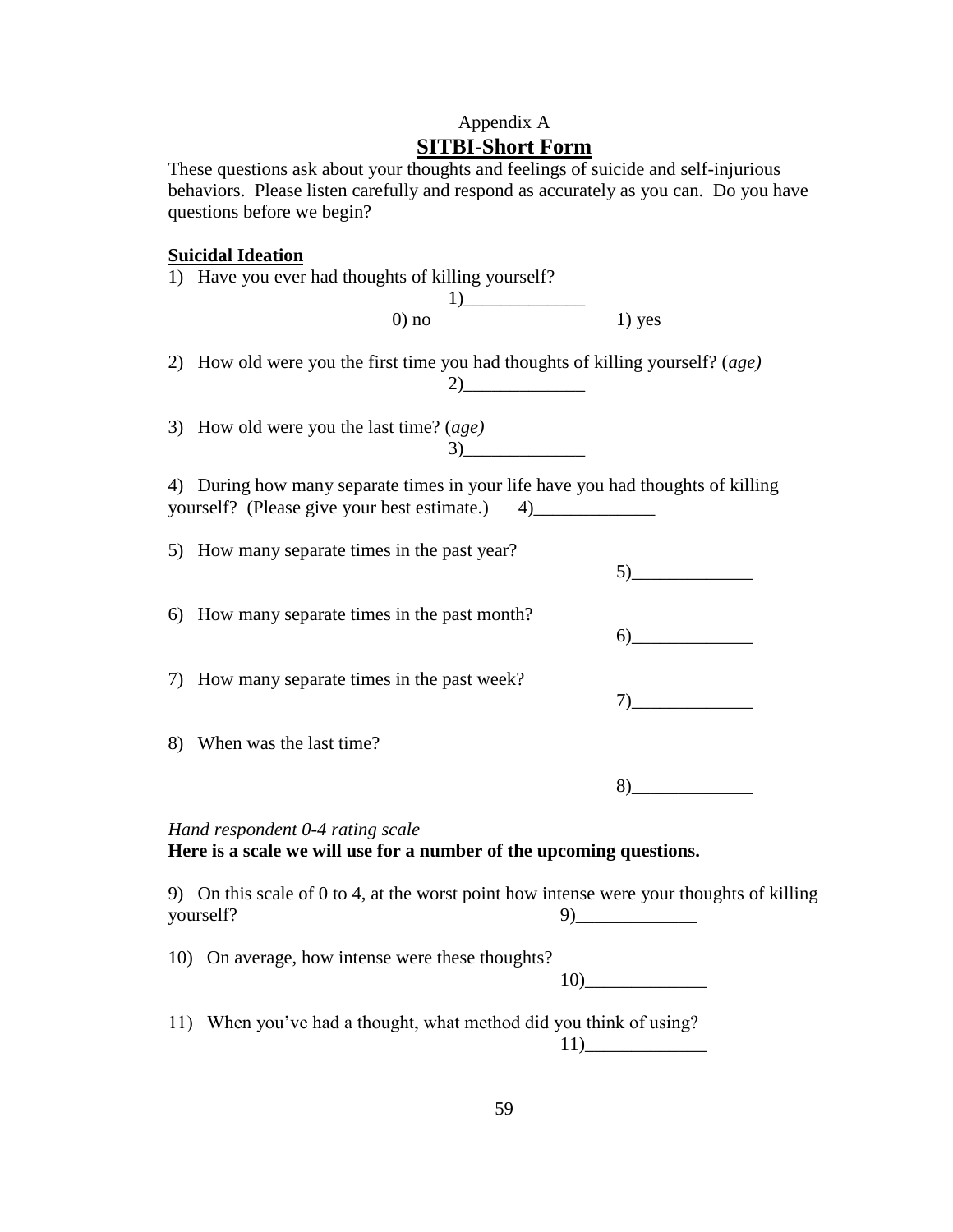| 1) own prescription drugs | 2) illicit drugs (not rx) | 3) over-counter drugs 7) |
|---------------------------|---------------------------|--------------------------|
| 4) poison hanging         | 5) Firearms               | 6) immolation            |
| 7) hanging                | 8) sharp object           | 9) auto exhaust          |
| 10) other gases           | $11)$ train/car           | 12) jump from height     |
| 13) drowning              | 14) suffocation           | 15) other rx drugs       |
| $16)$ other               | 17) multiple              | 88) not applicable       |
| 88) unknown               |                           |                          |

12) When you have thoughts of killing yourself, how long do they usually last?  $12)$ 0) 0 seconds 1) 1-60 seconds 2) 2-15 minutes

| $3)$ 16-60 minutes  | 4) less than one day                  | $5)$ 1-2 days |
|---------------------|---------------------------------------|---------------|
| 6) more than 2 days | 7) wide range (spans $>$ 2 responses) |               |
| 88) not applicable  | 99) unknown                           |               |

13) On the scale of 0 to 4, what is the likelihood that you will have thoughts of killing yourself in the future?

13)\_\_\_\_\_\_\_\_\_\_\_\_\_\_

#### **Suicide Plan**

14) Have you ever actually made a plan to kill yourself?  $14)$  0) no  $1)$  yes

# **We will refer to this as a suicide plan.**

- 15) How old were you the first time you made such a plan? (*age)*  $15)$
- 16) How old were you the last time? (*age)* 16)\_\_\_\_\_\_\_\_\_\_\_\_\_
- 17) During how many separate times in your life have you made a plan? 17)\_\_\_\_\_\_\_\_\_\_\_\_\_
- 18) How many separate times in the past year? 18)\_\_\_\_\_\_\_\_\_\_\_\_\_
- 19) How many separate times in the past month? 19)\_\_\_\_\_\_\_\_\_\_\_\_\_
- 20) How many separate times in the past week? 20)\_\_\_\_\_\_\_\_\_\_\_\_\_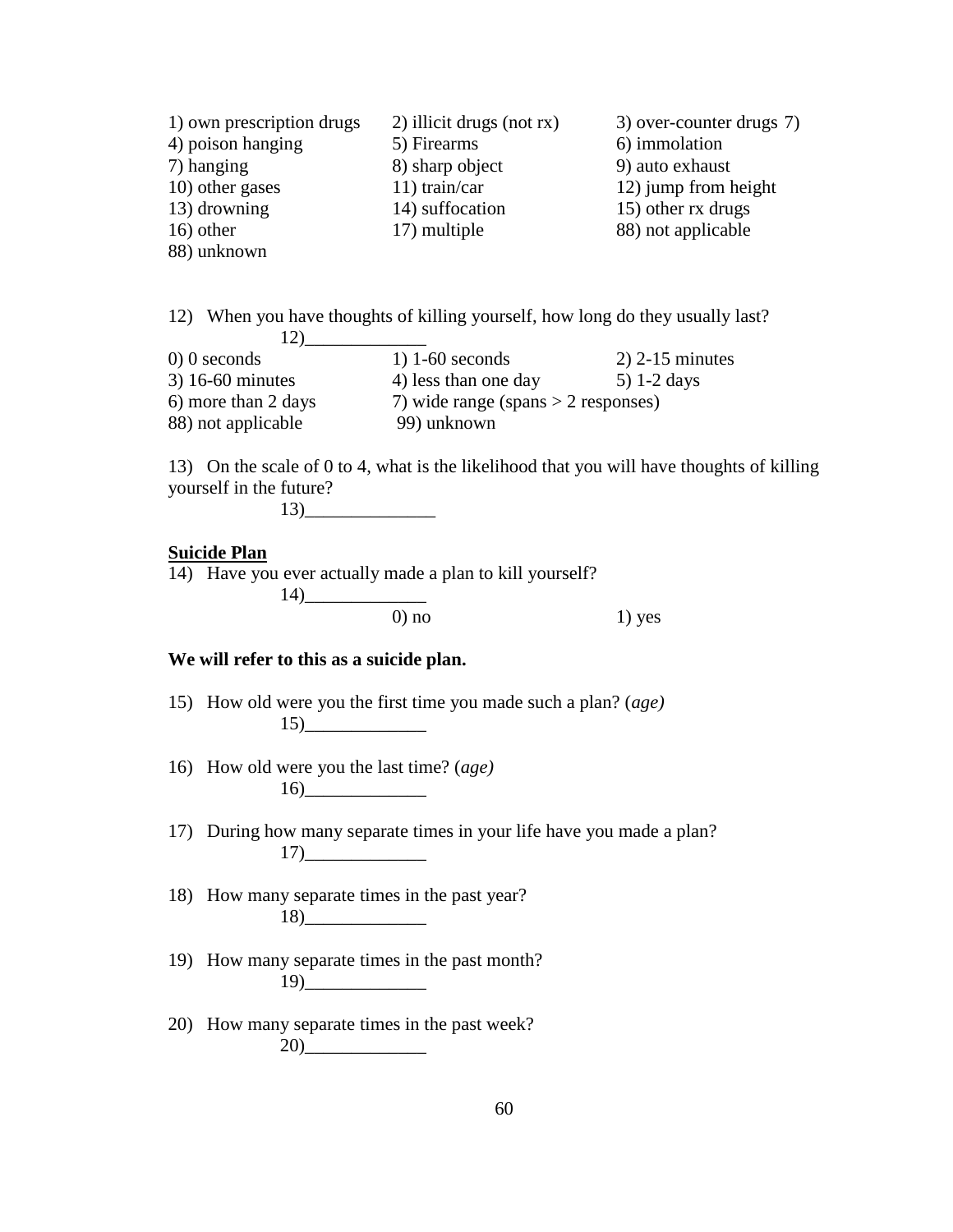21) On the scale of 0 to 4, at the worst point, how seriously did you consider acting on the plan?

21)\_\_\_\_\_\_\_\_\_\_\_\_\_ 22) On average, how seriously have you considered acting on them? 22)\_\_\_\_\_\_\_\_\_\_\_\_\_ 23) When you've had a plan, what method did you think of using? 23)\_\_\_\_\_\_\_\_\_\_\_\_\_ 1) own prescription drugs 2) illicit drugs (not rx) 3) over-counter drugs 7) 4) poison hanging 5) Firearms 6) immolation 7) hanging 8) sharp object 9) auto exhaust 10) other gases 11) train/car 12) jump from height 13) drowning 14) suffocation 15) other rx drugs 16) other 17) multiple 88) not applicable 88) unknown 24) When you've had a plan, how long have you thought about it before either  $24)$  1) 1-60 seconds 0) 0 seconds 1) 1-60 seconds 2) 2-15 minutes 3) 16-60 minutes 4) less than one day 5) 1-2 days 6) more than 2 days  $\frac{7}{2}$  wide range (spans  $>$  2 responses) 88) not applicable 99) unknown

25) On the scale of 0 to 4, what do you think the likelihood is that you will make a plan to kill yourself in the future?

25)\_\_\_\_\_\_\_\_\_\_\_

# **Suicide Gesture**

26) Have you ever done something to lead someone to believe that you wanted to kill yourself when you really had no intention of doing so?

> 26)\_\_\_\_\_\_\_\_\_\_\_ 0) no  $1)$  yes

# **We will refer to this as a suicide gesture.**

27) How old were you the first time you made a suicide gesture? (*age)* 27)\_\_\_\_\_\_\_\_\_\_\_\_\_

28) How old were you the last time? (*age)* 28)\_\_\_\_\_\_\_\_\_\_\_\_\_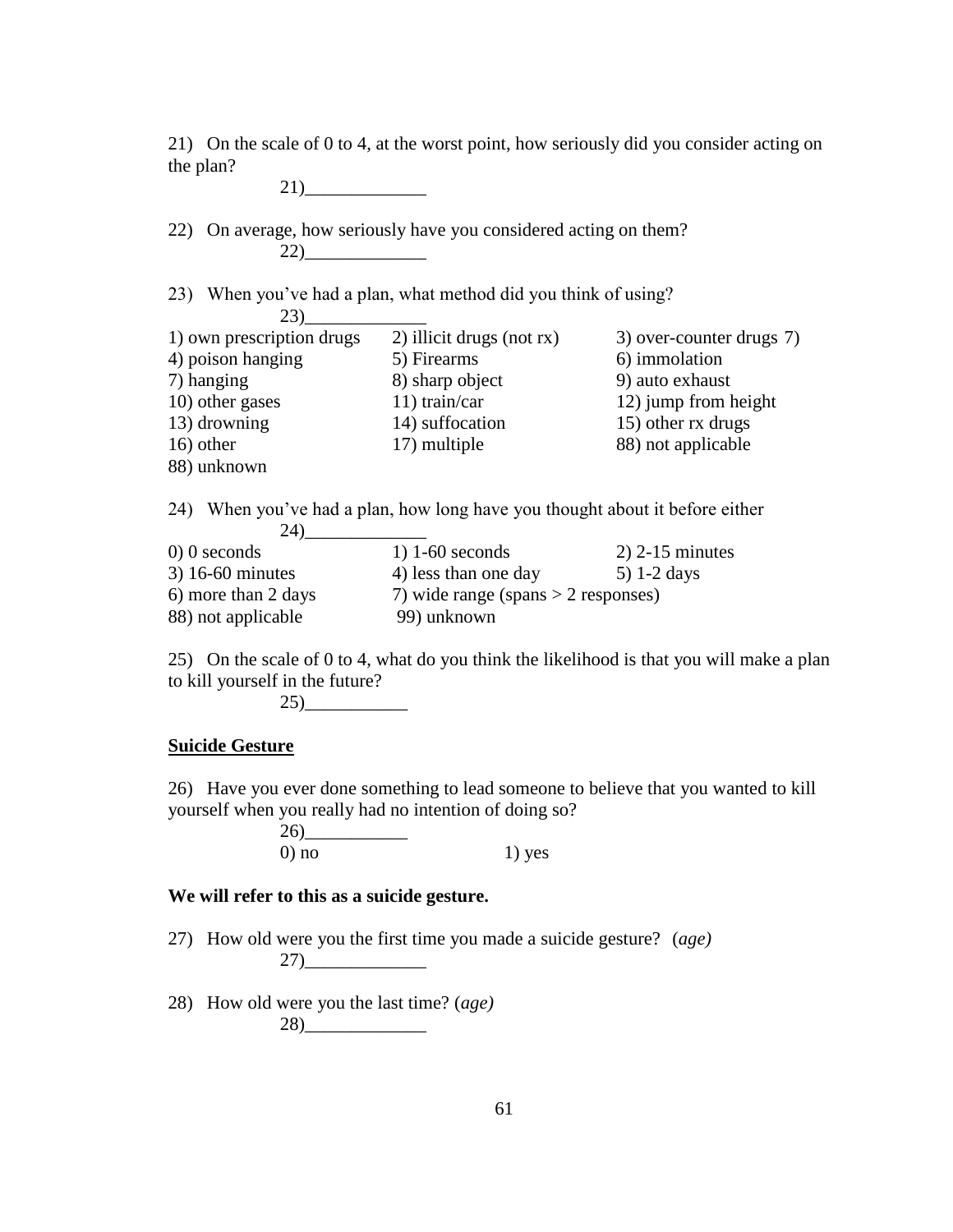- 29) During how many separate times in your life have you made a suicide gesture? 29)\_\_\_\_\_\_\_\_\_\_\_\_\_
- 30) How many have you made in the past year? 30)\_\_\_\_\_\_\_\_\_\_\_\_\_
- 31) How many have you made in the past month? 31)\_\_\_\_\_\_\_\_\_\_\_\_\_
- 32) How many have you made in the past week? 32)\_\_\_\_\_\_\_\_\_\_\_\_\_
- 33) What have you done?

33)\_\_\_\_\_\_\_\_\_\_\_\_\_\_\_\_\_\_\_\_\_\_\_\_\_\_\_\_\_\_\_\_\_\_\_\_\_\_\_\_\_\_\_\_\_\_\_\_\_\_\_\_\_

34) When you've made a suicide gesture, for how long have you thought about it before doing it?  $34)$ 

| <u>.</u>            |                                       |                   |
|---------------------|---------------------------------------|-------------------|
| $0)$ 0 seconds      | $1)$ 1-60 seconds                     | $2)$ 2-15 minutes |
| $3)$ 16-60 minutes  | 4) less than one day                  | $5)$ 1-2 days     |
| 6) more than 2 days | 7) wide range (spans $>$ 2 responses) |                   |
| 88) not applicable  | 99) unknown                           |                   |

35) On the scale of 0 to 4, what do you think the likelihood is that you will make a suicide gesture in the future?

35)\_\_\_\_\_\_\_\_\_\_\_\_

#### **Suicide Attempt**

36) Have you ever made an actual attempt to kill yourself in which you had at least some intent to die?

36)\_\_\_\_\_\_\_\_\_\_\_\_ 0) no  $1)$  yes

#### **We will refer to this as a suicide attempt.**

- 37) How old were you the first time you made a suicide attempt? (*age)* 37)\_\_\_\_\_\_\_\_\_\_\_\_\_
- 38) When was the **most recent** attempt?  $38)$  / / /
- 39) How many days was that from today? 39)\_\_\_\_\_\_\_\_\_\_\_\_\_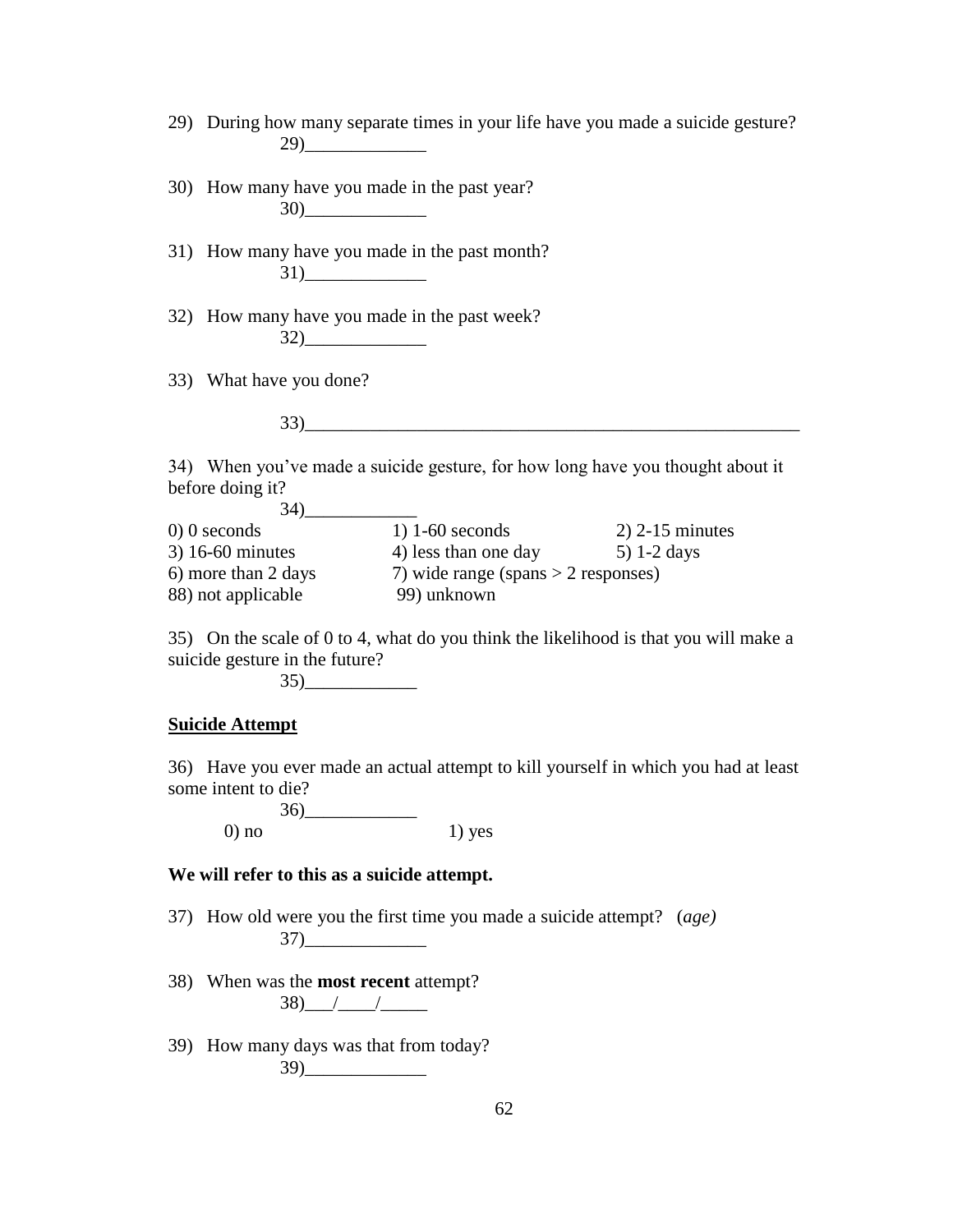| 40) How many suicide attempts have you made in your lifetime? |                 |                                                                                    |  |
|---------------------------------------------------------------|-----------------|------------------------------------------------------------------------------------|--|
| 41) How many have you made in the past year?<br>41)           |                 |                                                                                    |  |
| 42) How many have you made in the past month?<br>42)          |                 |                                                                                    |  |
| 43) How many have you made in the past week?                  |                 |                                                                                    |  |
| 44) What method did you use for your most recent attempt?     |                 |                                                                                    |  |
| 1) own prescription drugs 2) illicit drugs (not rx)           |                 | 3) over-counter drugs 7)                                                           |  |
| 4) poison hanging                                             | 5) Firearms     | 6) immolation                                                                      |  |
| 7) hanging                                                    | 8) sharp object | 9) auto exhaust                                                                    |  |
| 10) other gases                                               | $11)$ train/car | 12) jump from height                                                               |  |
| 13) drowning                                                  | 14) suffocation | 15) other rx drugs                                                                 |  |
| 16) other                                                     | 17) multiple    | 88) not applicable                                                                 |  |
| 88) unknown                                                   |                 |                                                                                    |  |
|                                                               |                 | 45) What were the circumstances that contributed most to your most recent attempt? |  |
| (Put in order of importance)                                  |                 |                                                                                    |  |
|                                                               |                 |                                                                                    |  |
|                                                               |                 |                                                                                    |  |
|                                                               |                 |                                                                                    |  |
| 1) job loss/job stress/academic failure                       |                 | 2) dispute with family or friends                                                  |  |
| 3) dispute with spouse/lover                                  |                 | 4) financial problems                                                              |  |
| 5) eviction                                                   |                 | 6) health problems                                                                 |  |
| 7) death of another person                                    |                 | 8) psychiatric symptoms                                                            |  |
| 9) humiliating event                                          |                 |                                                                                    |  |
| 11) refuses to answer                                         |                 | 88) not applicable                                                                 |  |
| 99) unknown                                                   |                 |                                                                                    |  |

46) What kind of injuries did you have as a result of this attempt? 46)\_\_\_\_\_\_\_\_\_\_\_\_\_

Regarding the **most lethal** attempt:

47) When did it occur?

47)\_\_\_/\_\_\_\_/\_\_\_\_\_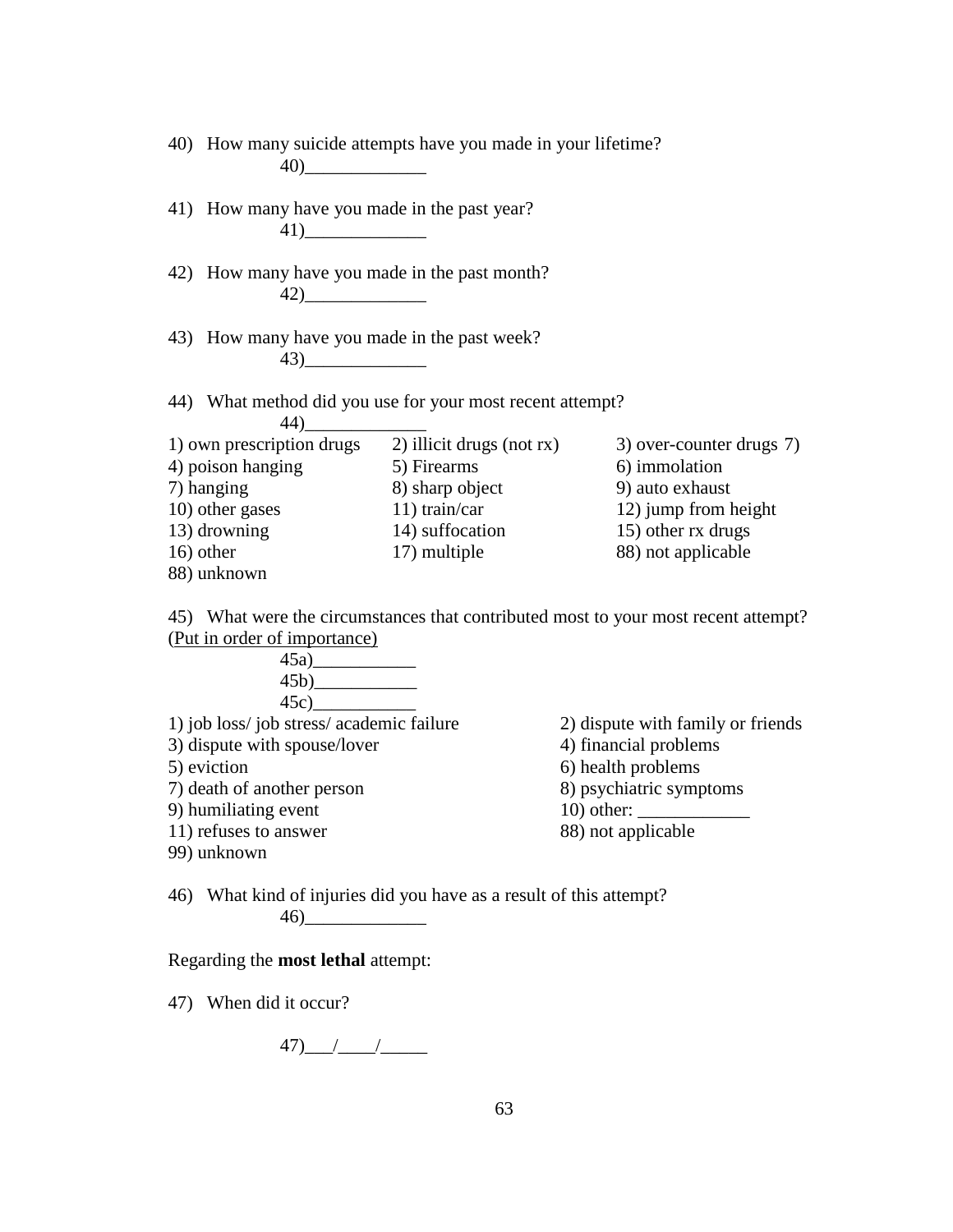48) What kind of injuries did you have as a result of this attempt? 48)\_\_\_\_\_\_\_\_\_\_\_\_\_

49) How long have you usually thought about suicide before making an attempt? 49)\_\_\_\_\_\_\_\_\_\_\_\_\_

| $0)$ 0 seconds      | $1)$ 1-60 seconds                     | $2)$ 2-15 minutes |
|---------------------|---------------------------------------|-------------------|
| $3)$ 16-60 minutes  | 4) less than one day                  | $5)$ 1-2 days     |
| 6) more than 2 days | 7) wide range (spans $>$ 2 responses) |                   |
| 88) not applicable  | 99) unknown                           |                   |

50) On the scale of 0 to 4, what do you think the likelihood is that you will make a suicide attempt in the future?

50)\_\_\_\_\_\_\_\_\_\_\_\_\_

### **Thoughts of Non-Suicidal Self-Injury**

51) Have you ever had thoughts of purposely hurting yourself without wanting to die? (for example, cutting or burning)?

 $51)$  $0)$  no  $1)$  yes

### **We will refer to this as non-suicidal self-injury.**

52) How old were you the first time you thought about engaging in NSSI? (*age)* 52)\_\_\_\_\_\_\_\_\_\_\_\_\_

53) How old were you the last time? (*age)* 53)\_\_\_\_\_\_\_\_\_\_\_\_\_

54) During how many separate times in your life have you thought about engaging in NSSI?

60)\_\_\_\_\_\_\_\_\_\_\_\_\_

- 55) How many separate times in the past year? 55)\_\_\_\_\_\_\_\_\_\_\_\_
- 56) How many separate times in the past month? 56)\_\_\_\_\_\_\_\_\_\_\_\_
- 57) How many separate times in the past week?  $57)$

58) On the scale of 0 to 4, at the worst point, how intense were your thoughts about engaging in NSSI? 58)\_\_\_\_\_\_\_\_\_\_\_\_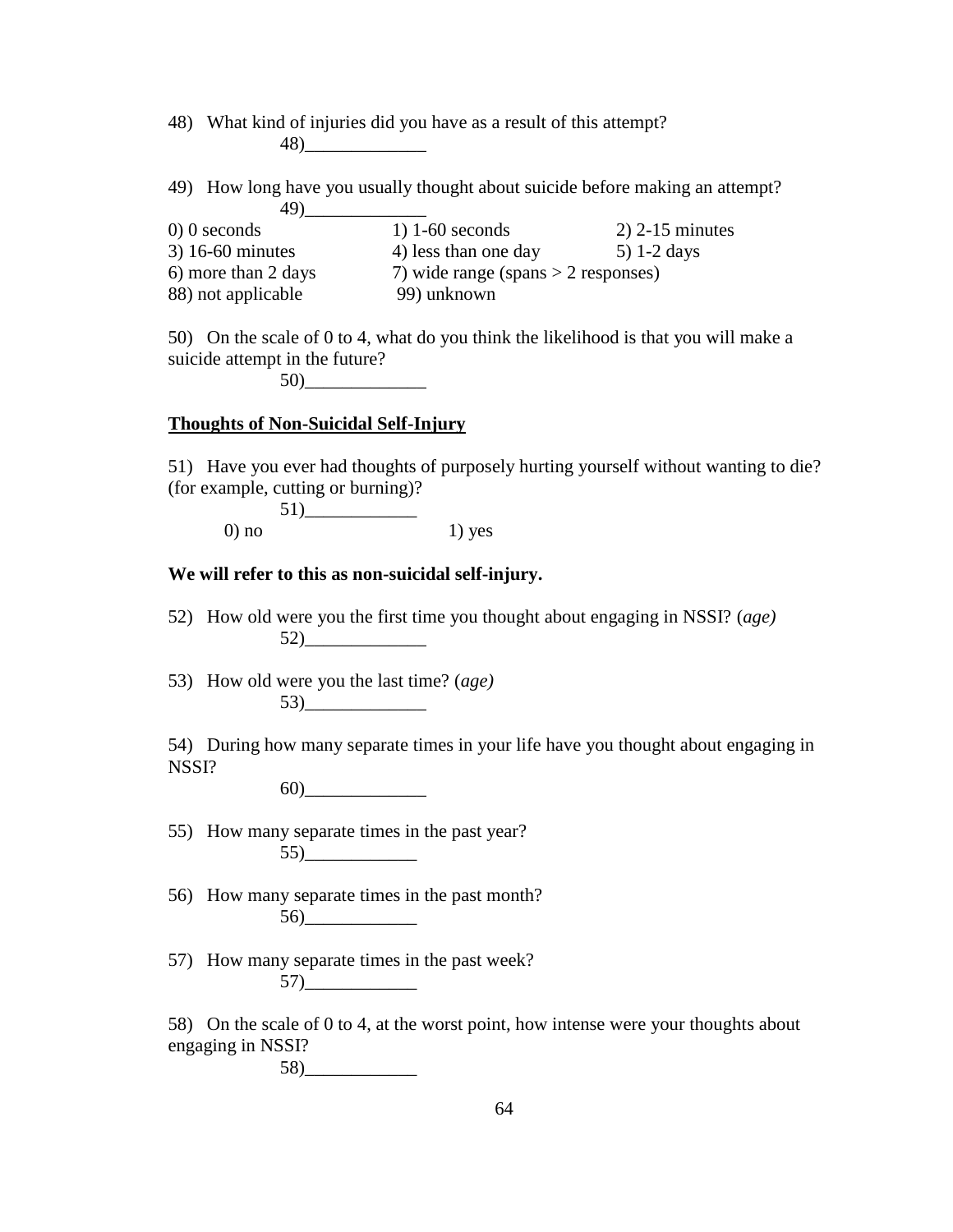59) On average, how intense were these thoughts? 59)\_\_\_\_\_\_\_\_\_\_\_\_\_

60) When you have had these thoughts, how long have they usually lasted? 60)\_\_\_\_\_\_\_\_\_\_\_\_\_

| $0)$ 0 seconds      | $1)$ 1-60 seconds                     | $2)$ 2-15 minutes |
|---------------------|---------------------------------------|-------------------|
| $3)$ 16-60 minutes  | 4) less than one day                  | $5)$ 1-2 days     |
| 6) more than 2 days | 7) wide range (spans $>$ 2 responses) |                   |
| 88) not applicable  | 99) unknown                           |                   |

61) On the scale of 0 to 4, what do you think the likelihood is that you will have thoughts about engaging in NSSI in the future?

 $61)$ 

## **Non-Suicidal Self-Injury**

62) Have you ever actually engaged in NSSI? 62)\_\_\_\_\_\_\_\_\_\_\_\_\_  $0)$  no  $1)$  yes

- 63) How old were you the first time? (*age)* 63)\_\_\_\_\_\_\_\_\_\_\_\_\_
- 64) How old were you the last time? (*age)* 64)\_\_\_\_\_\_\_\_\_\_\_\_\_
- 65) How many times in your life have you engaged in NSSI? 65)\_\_\_\_\_\_\_\_\_\_\_\_\_
- 66) How many times in the past year? 66)\_\_\_\_\_\_\_\_\_\_\_\_
- 67) How many times in the past month? 67)\_\_\_\_\_\_\_\_\_\_\_\_
- 68) How many times in the past week? 68)\_\_\_\_\_\_\_\_\_\_\_\_

69) Now I'm going to go through a list of things that people have done to harm themselves. Please let me know which of these you've done:

| 69a) |  |
|------|--|
| 69b) |  |
| 69c  |  |
| 69d) |  |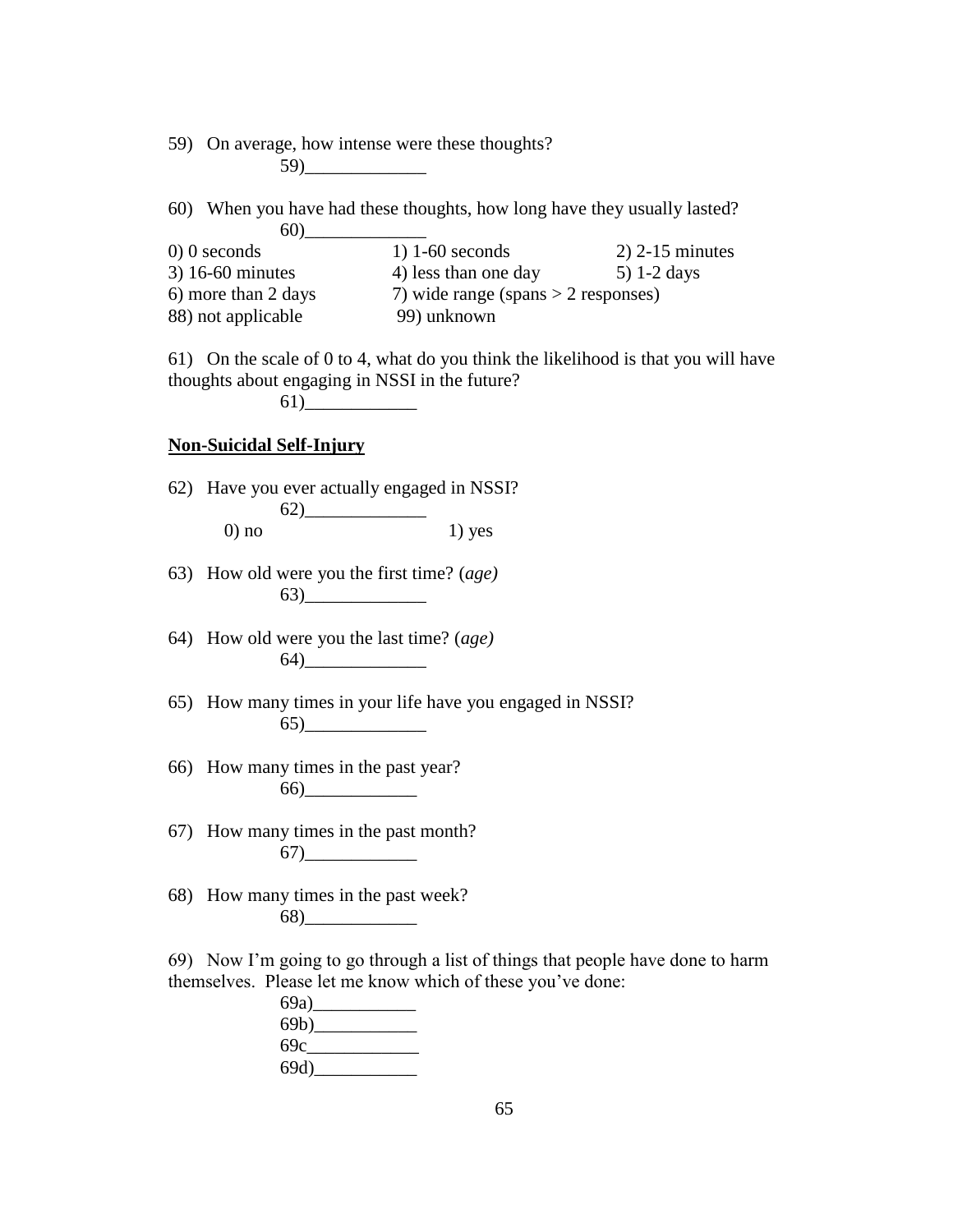| 1) cut or carved skin                        |                                                                                 |
|----------------------------------------------|---------------------------------------------------------------------------------|
| 2) hit yourself on purpose                   |                                                                                 |
| 3) pulled your hair out                      |                                                                                 |
| 4) gave yourself a tattoo                    |                                                                                 |
| 5) picked at a wounds                        |                                                                                 |
| 6) burned your skin                          |                                                                                 |
| 7) inserted objects under your nails or skin |                                                                                 |
| 8) bit yourself (e.g., your mouth or lip)    |                                                                                 |
|                                              | 9) picked areas of your body to the point of drawing blood                      |
| 10) scraped your skin                        |                                                                                 |
|                                              | 11) "erased" your skin to the point of drawing blood                            |
|                                              |                                                                                 |
| 88) not applicable                           |                                                                                 |
| 99) unknown                                  |                                                                                 |
|                                              |                                                                                 |
|                                              | 70) Have you ever received medical treatment for harm caused by NSSI?           |
|                                              |                                                                                 |
| $0$ ) no                                     | 88) not applicable                                                              |
| $1)$ yes                                     | 99) unknown                                                                     |
|                                              |                                                                                 |
|                                              | 71) On average, for how long have you thought about NSSI before engaging in it? |
| 71)                                          |                                                                                 |
|                                              |                                                                                 |

| $1)$ 1-60 seconds                     | $2)$ 2-15 minutes |
|---------------------------------------|-------------------|
| 4) less than one day                  | $5)$ 1-2 days     |
| 7) wide range (spans $>$ 2 responses) |                   |
| 99) unknown                           |                   |
|                                       |                   |

72) On the scale of 0 to 4, what do you think the likelihood is that you will engage in NSSI in the future?

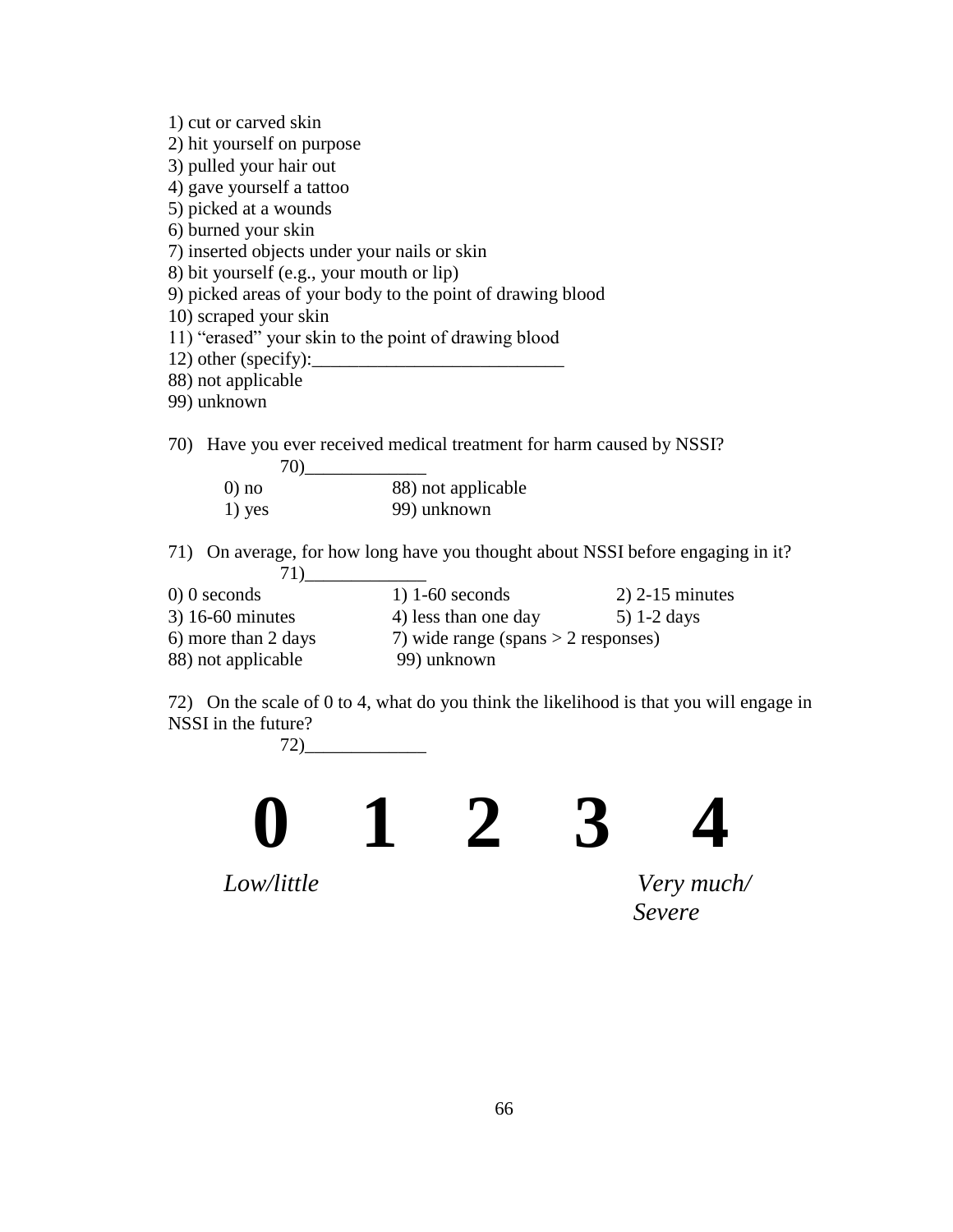## Appendix B

# **Difficulties in Emotion Regulation Scale (DERS)**

**Please indicate how often the following statements apply to you by writing the appropriate number from the scale below on the line beside each item.** 1---------------------------2---------------------------3---------------------------4--------------------- ------5 almost never sometimes about half the time most of the time almost always (0-10%) (11-35%) (36-65%) (66-90%) (91-100%) 1) I am clear about my feelings. \_\_\_\_\_ 2) I pay attention to how I feel. \_\_\_\_\_ 3) I experience my emotions as overwhelming and out of control. \_\_\_\_\_ 4) I have no idea how I am feeling. \_\_\_\_\_ 5) I have difficulty making sense out of my feelings. \_\_\_\_\_ 6) I am attentive to my feelings. \_\_\_\_\_ 7) I know exactly how I am feeling. \_\_\_\_\_ 8) I care about what I am feeling. \_\_\_\_\_ 9) I am confused about how I feel. \_\_\_\_\_ 10) When I'm upset, I acknowledge my emotions. \_\_\_\_\_ 11) When I'm upset, I become angry with myself for feeling that way. 12) When I'm upset, I become embarrassed for feeling that way.  $\frac{13}{2}$  13) When I'm upset, I have difficulty getting work done.  $\frac{1}{2}$  14) When I'm upset, I become out of control. \_\_\_\_\_ 15) When I'm upset, I believe that I will remain that way for a long time. 16) When I'm upset, I believe that I will end up feeling very depressed. \_\_\_\_\_ 17) When I'm upset, I believe that my feelings are valid and important. \_\_\_\_\_ 18) When I'm upset, I have difficulty focusing on other things. 19) When I'm upset, I feel out of control. \_\_\_\_\_ 20) When I'm upset, I can still get things done. 21) When I'm upset, I feel ashamed at myself for feeling that way. 22) When I'm upset, I know that I can find a way to eventually feel better. \_\_\_\_\_ 23) When I'm upset, I feel like I am weak. \_\_\_\_\_ 24) When I'm upset, I feel like I can remain in control of my behaviors. 25) When I'm upset, I feel guilty for feeling that way. \_\_\_\_\_ 26) When I'm upset, I have difficulty concentrating. 27) When I'm upset, I have difficulty controlling my behaviors. 28) When I'm upset, I believe there is nothing I can do to make myself feel better. \_\_\_\_\_ 29) When I'm upset, I become irritated at myself for feeling that way. \_\_\_\_\_ 30) When I'm upset, I start to feel very bad about myself. \_\_\_\_\_ 31) When I'm upset, I believe that wallowing in it is all I can do. 32) When I'm upset, I lose control over my behavior. \_\_\_\_ 33) When I'm upset, I have difficulty thinking about anything else. 34) When I'm upset I take time to figure out what I'm really feeling. \_\_\_\_\_ 35) When I'm upset, it takes me a long time to feel better. \_\_\_\_\_ 36) When I'm upset, my emotions feel overwhelming.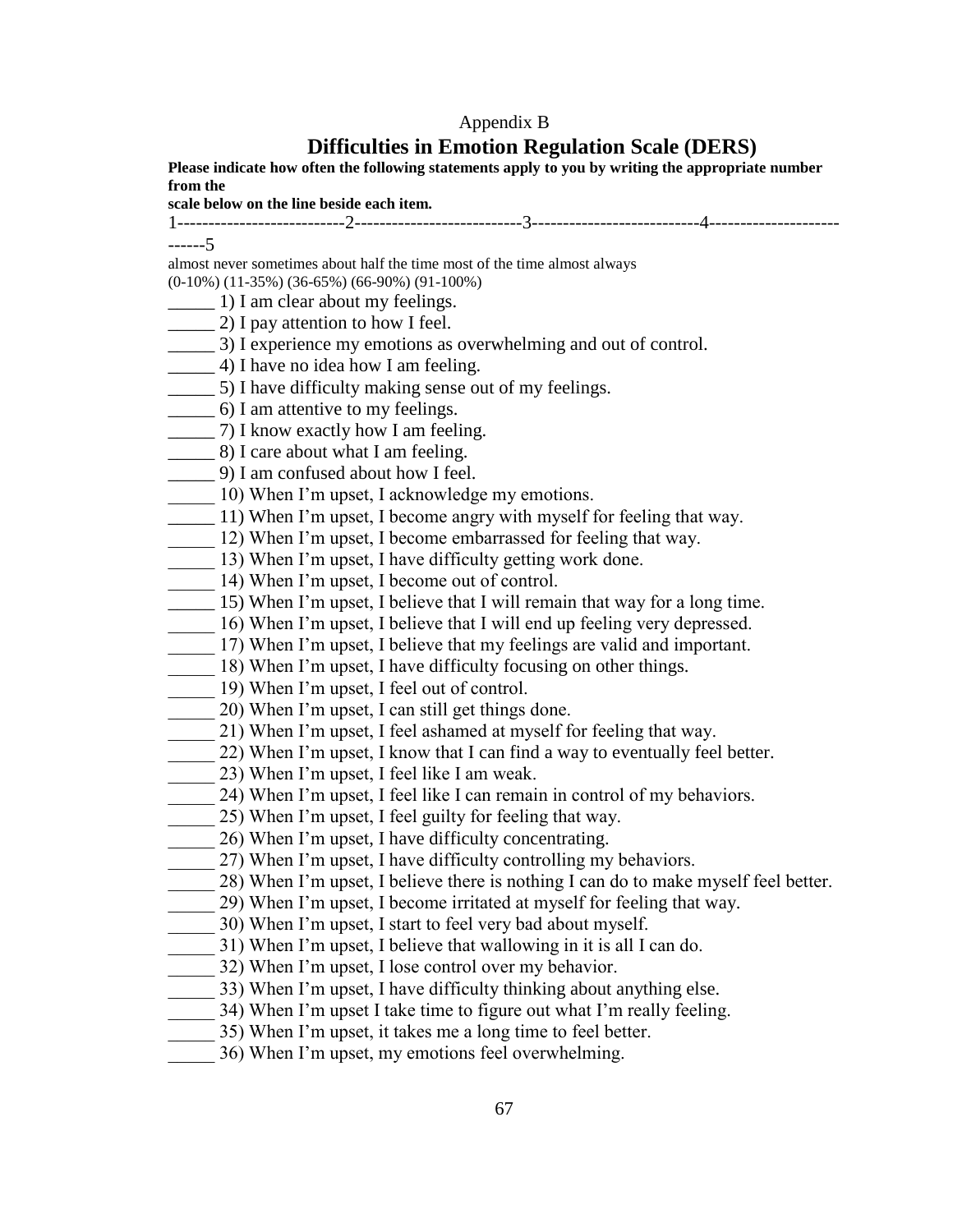# Appendix C **PSQI**

INSTRUCTIONS:

The following questions relate to your usual sleep habits during the past month only. Your answers should indicate the most accurate reply for the majority of days and nights in the past month. Please answer all questions.

1. During the past month, what time have you usually gone to bed at night? BED TIME \_\_\_\_\_\_\_\_\_\_\_

2. During the past month, how long (in minutes) has it usually taken you to fall asleep each night?

NUMBER OF MINUTES \_\_\_\_\_\_\_\_\_\_\_

3. During the past month, what time have you usually gotten up in the morning? GETTING UP TIME \_\_\_\_\_\_\_\_\_\_\_

4. During the past month, how many hours of actual sleep did you get at night? (This may be different than the number of hours you spent in bed.) HOURS OF SLEEP PER NIGHT

For each of the remaining questions, check the one best response. Please answer all questions.

5. During the past month, how often have you had trouble sleeping because you . . .

a) Cannot get to sleep within 30 minutes

- $\Box$  Not during the past month
- $\Box$  Less than once a week
- $\Box$  Once or twice a week
- $\Box$  Three or more times a week
- b) Wake up in the middle of the night or early morning
	- $\Box$  Not during the past month
	- $\square$  Less than once a week
	- $\Box$  Once or twice a week
	- $\Box$  Three or more times a week
- c) Have to get up to use the bathroom
	- $\Box$  Not during the past month
	- $\Box$  Less than once a week
	- $\Box$  Once or twice a week
	- $\Box$  Three or more times a week
- d) Cannot breathe comfortably
	- $\Box$  Not during the past month
	- $\square$  Less than once a week
	- $\Box$  Once or twice a week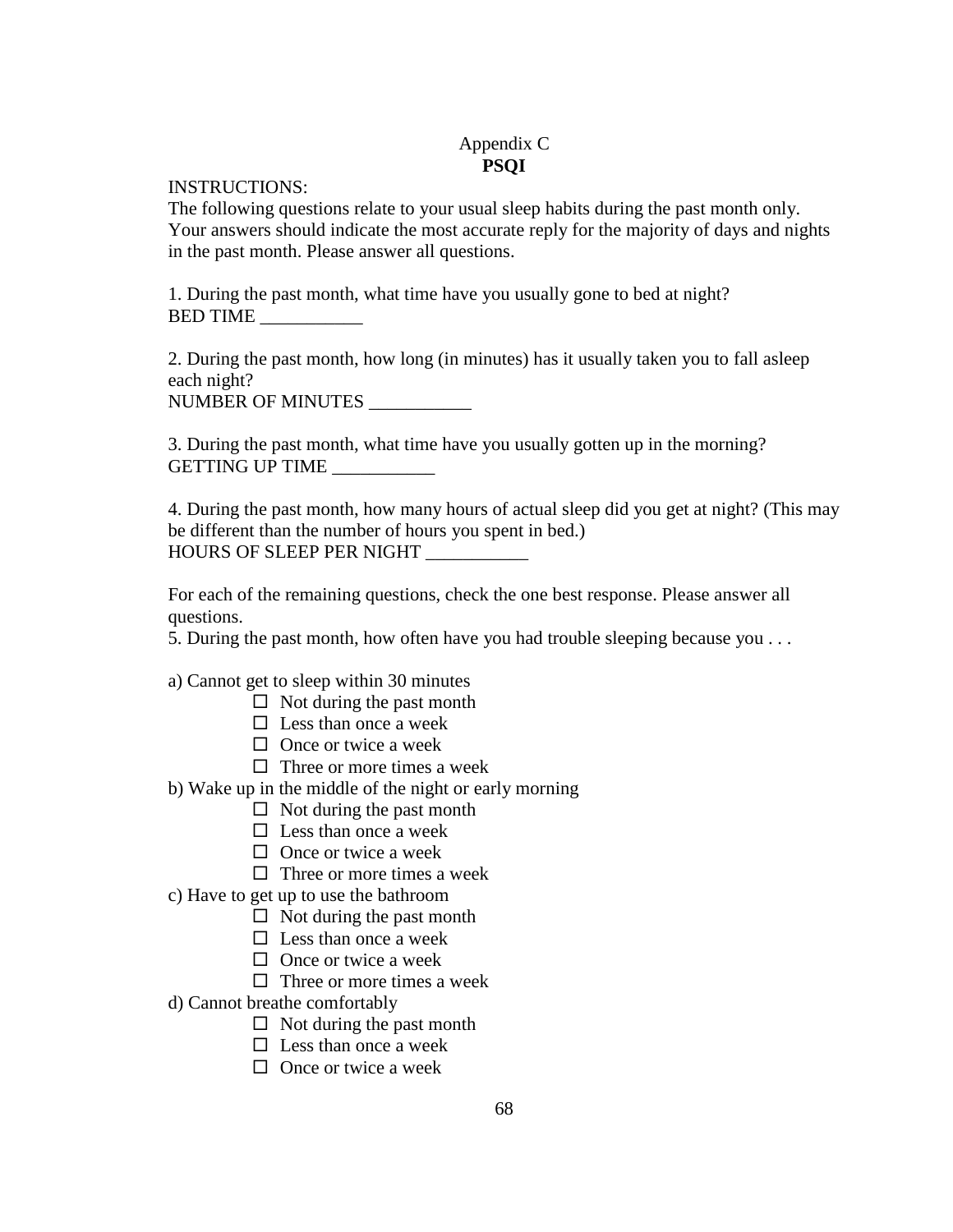- $\Box$  Three or more times a week
- e) Cough or snore loudly
	- $\Box$  Not during the past month
	- $\square$  Less than once a week
	- $\Box$  Once or twice a week
	- $\Box$  Three or more times a week

### f) Feel too cold

- $\Box$  Not during the past month
- $\square$  Less than once a week
- $\Box$  Once or twice a week
- $\Box$  Three or more times a week
- g) Feel too hot
	- $\Box$  Not during the past month
	- $\Box$  Less than once a week
	- $\Box$  Once or twice a week
	- $\Box$  Three or more times a week
- h) Had bad dreams
	- $\Box$  Not during the past month
	- $\Box$  Less than once a week
	- $\Box$  Once or twice a week
	- $\Box$  Three or more times a week
- i) Have pain
	- $\Box$  Not during the past month
	- $\square$  Less than once a week
	- $\Box$  Once or twice a week
	- $\Box$  Three or more times a week
- j) Other reason(s), please describe

How often during the past month have you had trouble sleeping because of this?

\_\_\_\_\_\_\_\_\_\_\_\_\_\_\_\_\_\_\_\_\_\_\_\_\_\_\_\_\_\_\_\_\_\_\_\_\_\_\_\_\_\_\_\_\_\_\_\_\_\_\_\_\_\_\_\_\_\_\_\_\_\_\_\_\_\_\_\_\_

- $\Box$  Not during the past month
- $\Box$  Less than once a week
- $\Box$  Once or twice a week
- $\Box$  Three or more times a week
- 6. During the past month, how would you rate your sleep quality overall?
	- □ Very good
	- $\Box$  Fairly good
	- $\Box$  Fairly bad
	- □ Very bad

7. During the past month, how often have you taken medicine to help you sleep (prescribed or "over the counter")?

- $\Box$  Not during the past month
- $\Box$  Less than once a week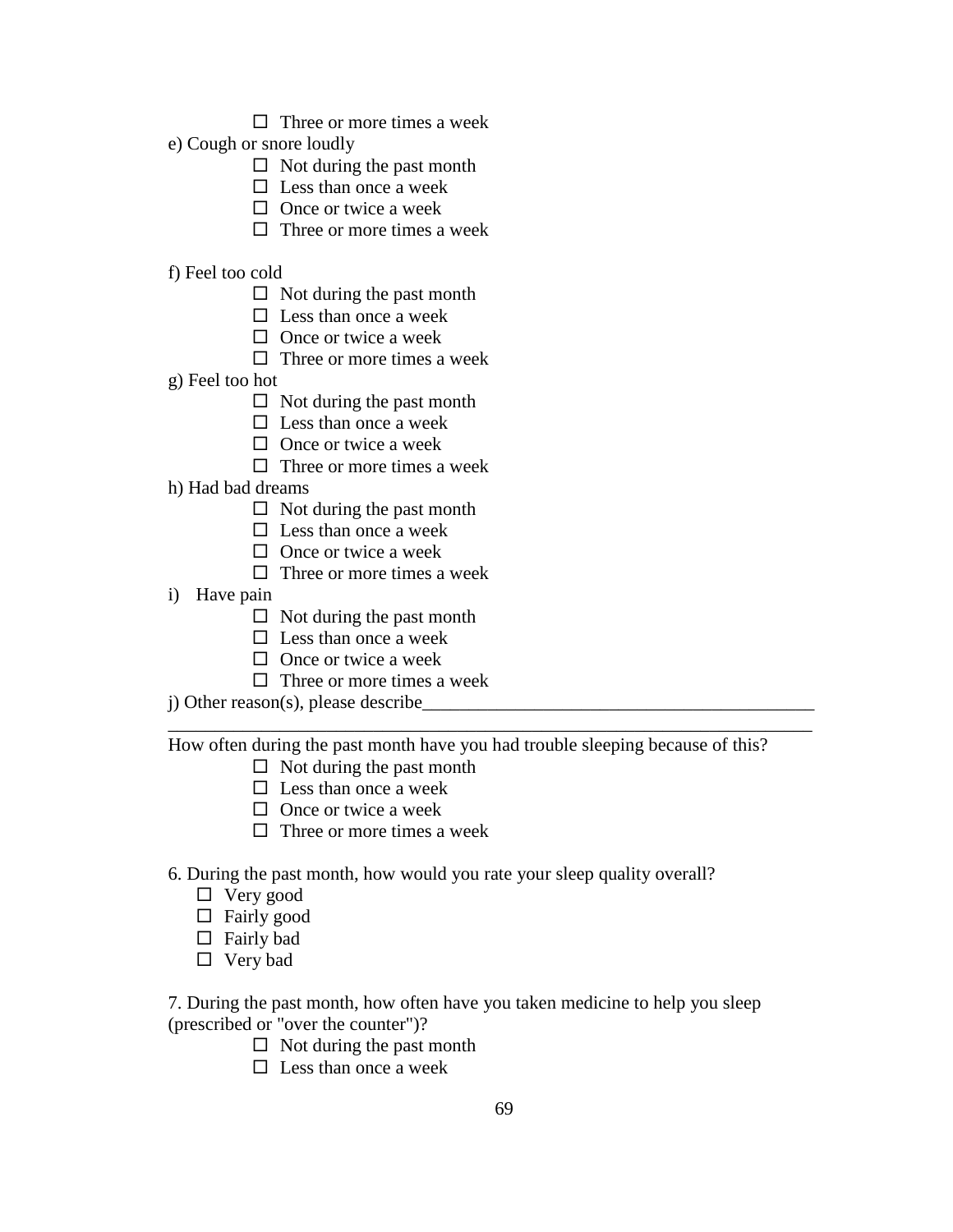$\Box$  Once or twice a week

 $\Box$  Three or more times a week

8. During the past month, how often have you had trouble staying awake while driving, eating meals, or engaging in social activity?

 $\Box$  Not during the past month

- $\square$  Less than once a week
- $\Box$  Once or twice a week
- $\Box$  Three or more times a week

9. During the past month, how much of a problem has it been for you to keep up enough enthusiasm to get things done?

- $\square$  No problem at all
- $\Box$  Only a very slight problem
- $\square$  Somewhat of a problem
- $\Box$  A very big problem